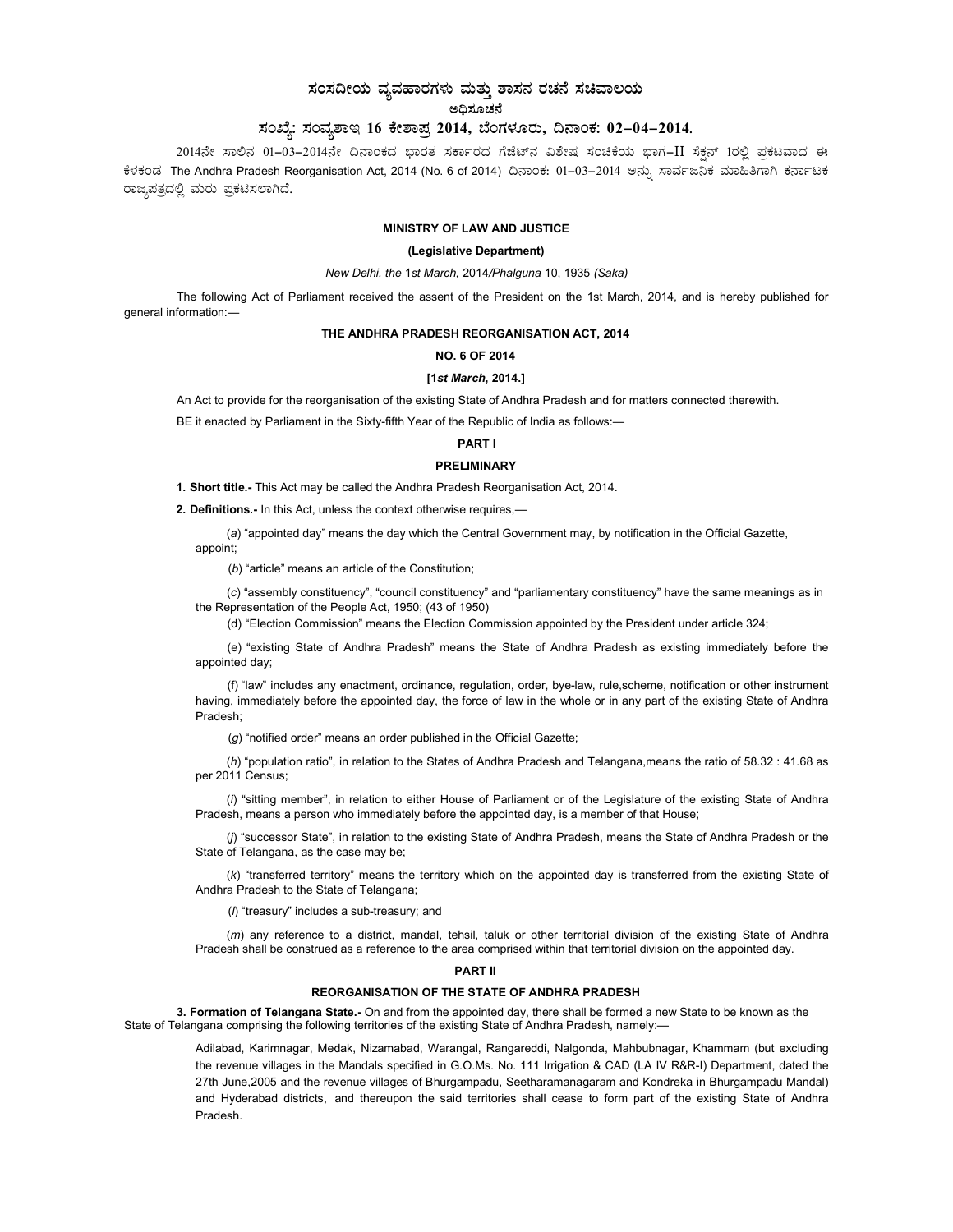4. State of Andhra Pradesh and territorial divisions thereof.- On and from the appointed day, the State of Andhra Pradesh shall comprise the territories of the existing State of Andhra Pradesh other than those specified in section 3.

5. Hyderabad to be common capital for States of Telangana and Andhra Pradesh.- (1) On and from the appointed day, Hyderabad in the existing State of Andhra Pradesh, shall be the common capital of the State of Telangana and the State of Andhra Pradesh for such period not exceeding ten years.

(2) After expiry of the period referred to in sub-section (1), Hyderabad shall be the capital of the State of Telangana and there shall be a new capital for the State of Andhra Pradesh.

Explanation.–– In this Part, the common capital includes the existing area notified as the Greater Hyderabad Municipal Corporation under the Hyderabad Municipal Corporation Act, 1955. (Hyderabad Act No. 2 of 1956)

6. Expert Committee for setting up of a capital for Andhra Pradesh.- The Central Government shall constitute an expert committee to study various alternatives regarding the new capital for the successor State of Andhra Pradesh and make appropriate recommendations in a period not exceeding six months from the date of enactment of the Andhra Pradesh Reorganisation Act, 2014.

7. Governor of existing State of Andhra Pradesh to be common Governor.- On and from the appointed day, the Governor of the existing State of AndhraPradesh shall be the Governor for both the successor States of Andhra Pradesh and Telangana for such period as may be determined by the President.

8. Responsibility of Governor to protect residents of common capital of Hyderabad.- (1) On and from the appointed day, for the purposes of administration of the common capital area, the Governor shall have special responsibility for the security of life, liberty and property of all those who reside in such area.

(2) In particular, the responsibility of the Governor shall extend to matters such as law and order, internal security and security of vital installations, and management and allocation of Government buildings in the common capital area.

(3) In discharge of the functions, the Governor shall, after consulting the Council of Ministers of the State of Telangana, exercise his individual judgment as to the action to be taken:

Provided that if any question arises whether any matter is or is not a matter as respects which the Governor is under this subsection required to act in the exercise of his individual judgment, the decision of the Governor in his discretion shall be final, and the validity of anything done by the Governor shall not be called in question on the ground that he ought or ought not to have acted in the exercise of his individual judgment.

(4) The Governor shall be assisted by two advisors to be appointed by the Central Government.

9. Assistance of police forces from Central Government to successor States, etc.- (1) The Central Government shall assist the successor States of Andhra Pradesh and Telangana to raise additional police forces.

(2) The Central Government shall, for a period of three years, on and from the appointed day, maintain and administer the Greyhound Training Centre in Hyderabad which shall function as a common training centre for the successor States and, at the expiry of the said period, the existing Greyhound Training Centre in Hyderabad shall become the training centre of the State of Telangana.

(3) The Central Government shall assist the successor State of Andhra Pradesh to set up a similar state-of the-art training centre at such place as the State Government of Andhra Pradesh may by order notify.

(4) The Central Government shall provide financial assistance to the successor States in setting up new operational hubs for Greyhounds at such locations as the successor States may by order notify.

(5) The Greyhound and OCTOPUS forces of the existing State of Andhra Pradesh shall be distributed between the successor States after seeking options from the personnel and, each of these forces, on or after the appointed day shall function under the respective Director General of Police of the successor States.

10. Amendment of First Schedule to Constitution.- On and from the appointed day, in the First Schedule to the Constitution, under the heading "I. THE STATES'',––

(a) in the paragraph relating to the territories of the State of Andhra Pradesh, after the words, brackets and figures "Second Schedule to the Andhra Pradesh and Madras (Alteration of Boundaries) Act, 1959", (56 of 1959) the following shall be inserted, namely:-

"and the territories specified in section 3 of the Andhra Pradesh Reorganisation Act, 2014";

(b) after entry 28, the following entry shall be inserted, namely:—

"29. Telangana: The territories specified in section 3 of the Andhra Pradesh Reorganisation Act, 2014.".

11. Saving powers of State Governments.- Nothing in the foregoing provisions of this Part shall be deemed to affect the power of the Government of Andhra Pradesh or the Government of Telangana to alter, after the appointed day, the name, area or boundaries of any district or other territorial division in the State.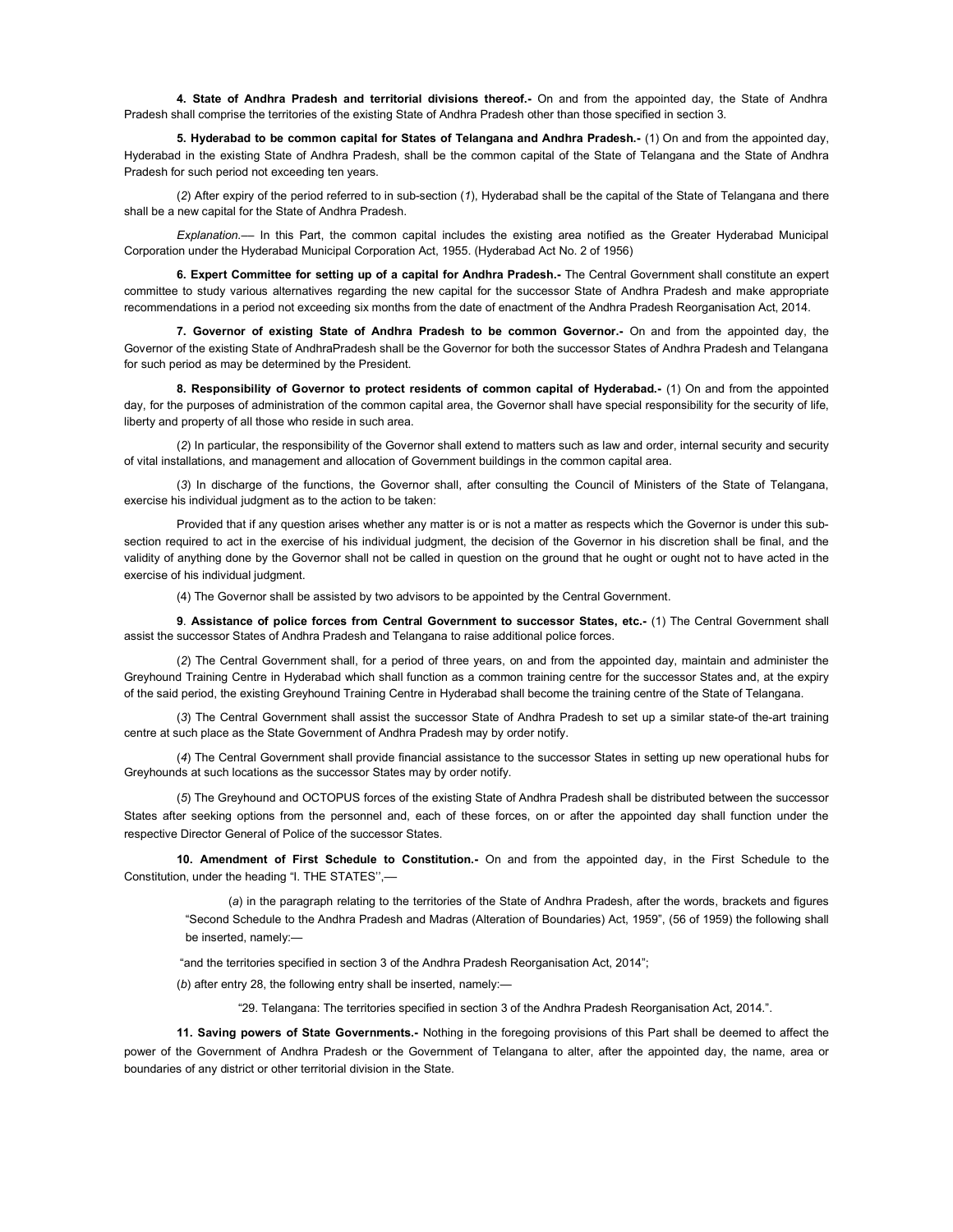# PART III

# REPRESENTATION IN THE LEGISLATURES

# The Council of States

12. Amendment of Fourth Schedule to Constitution.- On and from the appointed day, in the Fourth Schedule to the Constitution, in the Table,—

(a) in entry 1, for the figures "18", the figures "11" shall be substituted;

(b) entries 2 to 30 shall be renumbered as entries 3 to 31, respectively;

(c) after entry 1, the following entry shall be inserted, namely:—

"2. Telangana ................................ 7".

13. Allocation of sitting members.- (1) On and from the appointed day, eighteen sitting members of the Council of States representing the existing State of Andhra Pradesh shall be deemed to have been elected to fill the seats allotted to the States of Andhra Pradesh and Telangana, as specified in the First Schedule to this Act.

(2) The term of office of such sitting members shall remain unaltered.

#### The House of the People

14. Representation in House of the People.- On and from the appointed day, there shall be allocated 25 seats to the successor State of Andhra Pradesh, and 17 seats to the successor State of Telangana, in the House of the People, and the First Schedule to the Representation of the People Act, 1950 (43 of 1950) shall be deemed to be amended accordingly.

15. Delimitation of Parliamentary and Assembly Constituencies.- (1) On and from the appointed day, the Delimitation of Parliamentary and Assembly Constituencies Order, 2008, shall stand amended as directed in the Second Schedule to this Act.

(2) The Election Commission may conduct the elections to the House of the People and the Legislative Assemblies of the successor States of Andhra Pradesh and Telangana as per the allocation of seats specified in the Delimitation of Parliamentary and Assembly Constituencies Order, 2008 as amended by this Act.

16. Provision as to sitting members.- (1) Every sitting member of the House of the People representing a constituency which, on the appointed day by virtue of the provisions of section 14, stands allotted, with or without alteration of boundaries, to the successor States of Andhra Pradesh or Telangana, shall be deemed to have been elected to the House of the People by that constituency as so allotted.

(2) The term of office of such sitting members shall remain unaltered.

# The Legislative Assembly

17. Provisions as to Legislative Assemblies.- (1) Subject to the provisions of sub-section (2), the number of seats in the Legislative Assemblies of the States of Andhra Pradesh and Telangana, on and from the appointed day, shall be 175 and 119, respectively.

(2) In the Second Schedule to the Representation of the People Act, 1950, (43 of 1950) under the heading "I. STATES":—

| "1. Andhra Pradesh | 294 | 39                                                                  | 15                                                                          | 175 | 29 |     |
|--------------------|-----|---------------------------------------------------------------------|-----------------------------------------------------------------------------|-----|----|-----|
|                    |     |                                                                     | (b) entries 25 to 28 shall be renumbered as entries 26 to 29, respectively; |     |    |     |
|                    |     | (c) after entry 24, the following entry shall be inserted, namely:- |                                                                             |     |    |     |
|                    |     |                                                                     |                                                                             |     |    |     |
| "25. Telangana     |     |                                                                     |                                                                             | 119 | 19 | 12" |
|                    |     |                                                                     |                                                                             |     |    |     |

(a) for entry 1, the following entry shall be substituted, namely:—

18. Representation of Anglo-Indian community.-Notwithstanding anything in sub-section (1) the Governor of the State may nominate one member each to the Legislative Assemblies of the successor States to give representation to the Anglo-Indian community in accordance with article 333 of the Constitution.

19. Allocation of sitting members. (1) Every sitting member of the Legislative Assembly of the existing State of Andhra Pradesh elected to fill a seat in that Assembly from a constituency which on the appointed day by virtue of the provisions of section 17 stands allotted, with or without alteration of boundaries, to the State of Telangana shall, on and from that day, cease to be a member of the Legislative Assembly of Andhra Pradesh and shall be deemed to have been elected to fill a seat in the Legislative Assembly of Telangana from that constituency as so allotted.

(2) All other sitting members of the Legislative Assembly of the existing State of Andhra Pradesh shall continue to be members of the Legislative Assembly of that State and any such sitting member representing a constituency, the extent or the name of which are altered by virtue of the provisions of section 17, shall be deemed to have been elected to the Legislative Assembly of Andhra Pradesh by that constituency as so altered.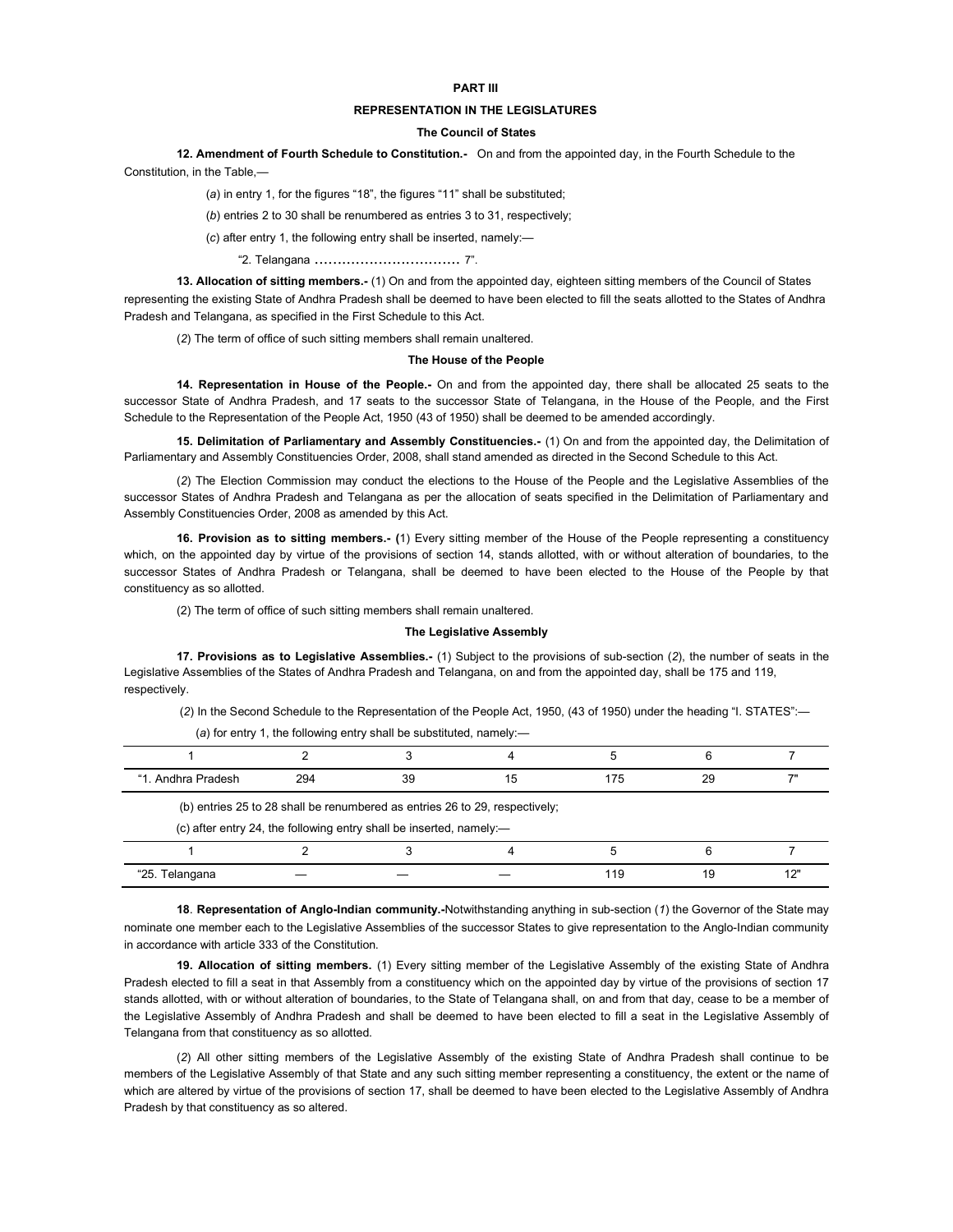(3) Notwithstanding anything contained in any other law for the time being in force, the Legislative Assemblies of Andhra Pradesh and Telangana shall be deemed to be duly constituted on the appointed day.

20. Duration of Legislative Assemblies.- The period of five years referred to in clause (1) of article 172 shall, in the case of the Legislative Assembly of the State of Andhra Pradesh and of the Legislative Assembly of the State of Telangana, be deemed to have commenced on the date on which it actually commenced in the case of the Legislative Assembly of the existing State of Andhra Pradesh.

21. Speaker, Deputy Speaker and rules of procedure.- (1) The person who immediately before the appointed day is the Speaker of the Legislative Assembly of the existing State of Andhra Pradesh shall continue to be the Speaker of that Assembly on and from that day and the members of that Assembly shall choose from amongst the members of the Assembly, a member to be the Deputy Speaker of that Assembly.

(2) As soon as may be after the appointed day, the Deputy Speaker of the Legislative Assembly of the existing State of Andhra Pradesh shall become the Deputy Speaker of the Legislative Assembly of the successor State of Telangana and until the Speaker is chosen by that Assembly, the duties of the office of the Speaker shall be performed by the Deputy Speaker so appointed.

(3) The rules of procedure and conduct of business of the Legislative Assembly of Andhra Pradesh as in force immediately before the appointed day shall, until rules are made under clause (1) of article 208, be the rules of procedure and conduct of business of the Legislative Assembly of Telangana, subject to such modifications and adaptations as may be made therein by the speaker thereof.

#### The Legislative Councils

22. Legislative Council for successor States.- (1) There shall be constituted a Legislative Council for each of the successor

States consisting of not more than 50 members in the Legislative Council of Andhra Pradesh and 40 members in the Legislative Council of Telangana in accordance with the provisions contained in article 169 of the Constitution.

(2) The existing Legislative Council of the State of Andhra Pradesh shall, on and from the appointed day, be deemed to have been constituted as two Legislative Councils of the successor States and the existing members shall be allotted to the Councils as specified in the Fourth Schedule.

23. Provisions as to Legislative Councils.- (1) On and from the appointed day, there shall be 50 seats in the Legislative Council of Andhra Pradesh and 40 seats in the Legislative Council of Telangana, respectively.

(2) In the Representation of the People Act, 1950,— (43 of 1950)

(i) in the Third Schedule,––

(a) for the existing entry 1, the following entry shall be substituted, namely:-

| "1. Andhra Pradesh | 50                                                                    |  |  |  |
|--------------------|-----------------------------------------------------------------------|--|--|--|
|                    | (b) after entry 7, the following entry shall be inserted, namely: $-$ |  |  |  |
|                    |                                                                       |  |  |  |
| "7A. Telangana     | 40                                                                    |  |  |  |

(ii) in the Fourth Schedule, after the heading "Tamil Nadu" and the entries relating thereunder, the following heading and the entries shall be inserted, namely:—

"TELANGANA

1. Municipal Corporations.

2. Municipalities.

- 3. Nagar Panchayats.
- 4. Cantonment Boards.
- 5. Zila Praja Parishads.
- 6. Mandal Praja Parishads.".

24. Amendment of Delimitation of Council Constituencies Order.- (1) On and from the appointed day, the Delimitation of Council Constituencies (Andhra Pradesh) Order, 2006 shall stand amended as directed in Part I of the Third Schedule.

(2) On and from the appointed day, the Delimitation of Council Constituencies (Telangana) Order, 2014, as specified in Part II of the Third Schedule shall apply to the successor State of Telangana.

(3) The Central Government may, in consultation with the successor States of Andhra Pradesh, or as the case may be, Telangana, by notification in the Official Gazette amend the Third Schedule.

25. Chairman, Deputy Chairman and rules of procedure.- (1) The person who immediately before the appointed day is the Chairman of the Legislative Council of the existing State of Andhra Pradesh shall continue to be the Chairman of that Council on and from that day and the members of that Council shall choose from amongst the members of the Council, a member to be the Deputy Chairman of that Council.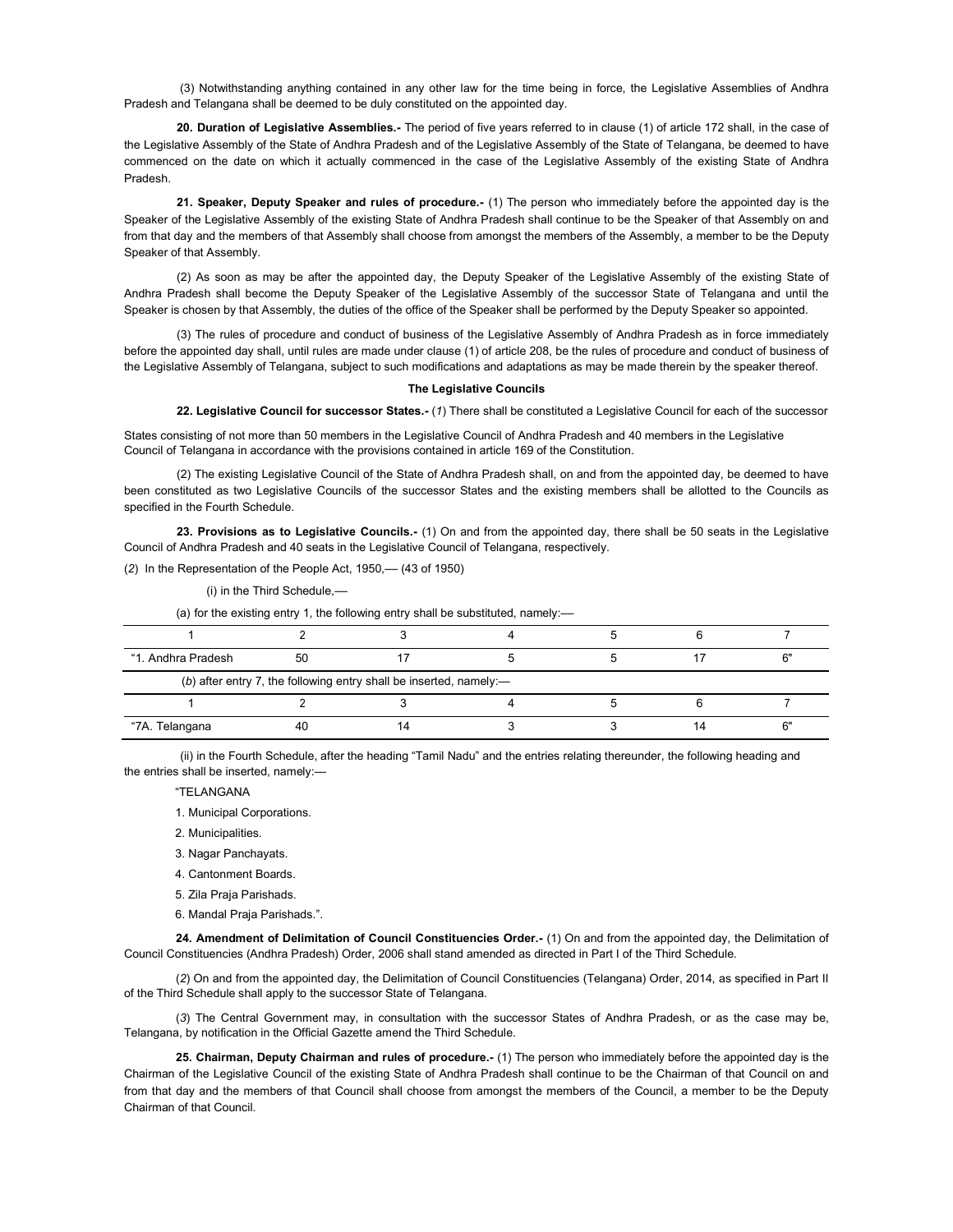(2) As soon as may be after the appointed day, the Deputy Chairman of the Legislative Council of the existing State of Andhra Pradesh shall become the Deputy Chairman of the Legislative Council of the successor State of Telangana and until the Chairman is chosen by that Council, the duties of the office of Chairman shall be performed by the Deputy Chairman so appointed.

(3) The rules of procedure and conduct of business of the Legislative Council of Andhra Pradesh as in force immediately before the appointed day shall, until rules are made under clause (1) of article 208, be the rules of procedure and conduct of business of the Legislative Council of Telangana, subject to such modifications and adaptations as may be made therein by the Chairman thereof.

#### Delimitation of constituencies

26. Delimitation of constituencies.- (1) Subject to the provisions contained in article 170 of the Constitution and without prejudice to section 15 of this Act, the number of seats in the Legislative Assembly of the successor States of Andhra Pradesh and Telangana shall be increased from 175 and 119 to 225 and 153, respectively, and delimitation of the constituencies may be determined by the Election Commission in the manner hereinafter provided—

(a) the number of seats to be reserved for the Scheduled Castes and the Scheduled Tribes in the Legislative Assemblies of the States of Andhra Pradesh and Telangana, respectively, having regard to the relevant provisions of the Constitution;

(b) the assembly constituencies into which each State referred to in clause (a) shall be divided, the extent of each of such constituencies and in which of them seats shall be reserved for the Scheduled Castes or for the Scheduled Tribes; and

(c) the adjustments in the boundaries and description of the extent of the parliamentary constituencies in each State referred to in clause (a) that may be necessary or expedient.

(2) In determining the matters referred to in clauses (b) and (c) of sub-section (1), the Election Commission shall have regard to the following provisions, namely:—

(a) all the constituencies shall be single-member constituencies;

(b) all constituencies shall, as far as practicable, be geographically compact areas, and in delimiting them, regard shall be had to physical features, existing boundaries of administrative units, facilities of communication and conveniences to the public; and

(c) constituencies in which seats are reserved for the Scheduled Castes and the Scheduled Tribes shall, as far as practicable, be located in areas where the proportion of their population to the total population is the largest.

(3) The Election Commission shall, for the purpose of assisting it in the performance of its functions under sub-section (1), associate with itself as associate members, five persons as the Central Government may by order specify, being persons who are the members of the Legislative Assembly of the State or of the House of the People representing the State:

Provided that none of the associate members shall have a right to vote or to sign any decision of the Election Commission.

(4) If, owing to death or resignation, the office of an associate member falls vacant, it shall be filled as far as practicable, in accordance with the provisions of sub-section (3).

(5) The Election Commission shall––

(a) publish its proposals for the delimitation of constituencies together with the dissenting proposals, if any, of any associate member who desires publication thereof in the Official Gazette and in such other manner as the Commission may consider fit, together with a notice inviting objections and suggestions in relation to the proposals and specifying a date on or after which the proposals will be further considered by it:

(b) consider all objections and suggestions which may have been received by it before the date so specified; and

(c) after considering all objections and suggestions which may have been received by it before the date so specified, determine by one or more orders the delimitation of constituencies and cause such order or orders to be published in the Official Gazette, and upon such publication, the order or orders shall have the full force of law and shall not be called in question in any court.

(6) As soon as may be after such publication, every such order relating to assembly constituencies shall be laid before the Legislative Assembly of the concerned State.

27. Power of Election Commission to maintain Delimitation Orders up-todate.- (1) The Election Commission may, from time to time, by notification in the Official Gazette,—

(a) correct any printing mistakes in any order made under section 26 or any error arising therein from inadvertent slip or omission; and

(b) where the boundaries or name of any territorial division mentioned in any such order or orders is or are altered, make such amendments as appear to it to be necessary or expedient for bringing such order up-to-date.

(2) Every notification under this section relating to an assembly constituency shall be laid, as soon as may be after it is issued, before the concerned Legislative Assembly.

### Scheduled Castes and Scheduled Tribes

28. Amendment of Scheduled Castes Order.- On and from the appointed day, the Constitution (Scheduled Castes) Order, 1950, (C.O. 19) shall stand amended as directed in the Fifth Schedule to this Act.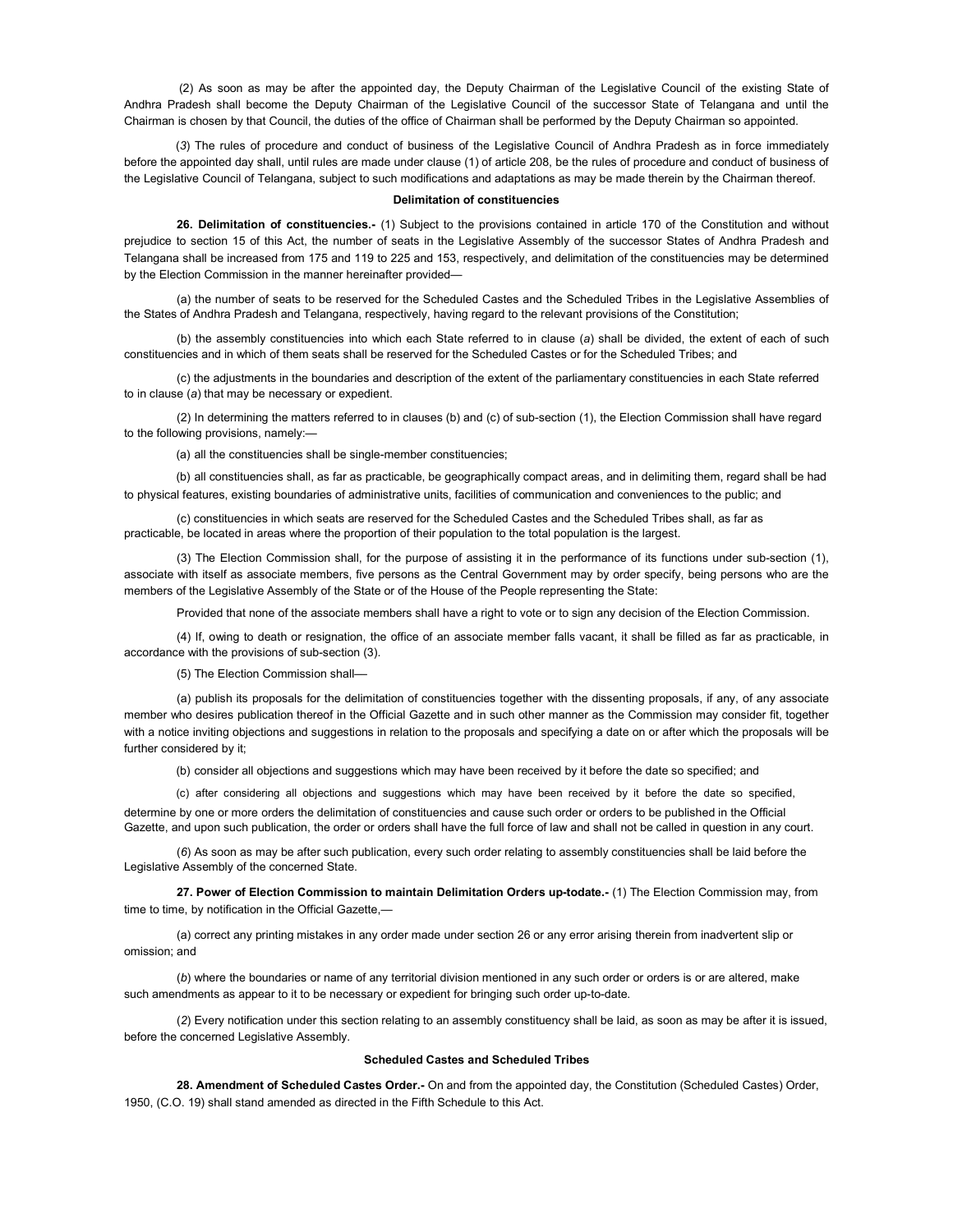29. Amendment of Scheduled Tribes Order.- On and from the appointed day, the Constitution (Scheduled Tribes) Order, 1950, (C.O. 22.) shall stand amended as directed in the Sixth Schedule to this Act.

# PART IV

# HIGH COURT

30. High Court of Judicature at Hyderabad to be common High Court till establishment of High Court of Andhra Pradesh.- (1) On and from the appointed day,-

(a) the High Court of Judicature at Hyderabad shall be the common High Court for the State of Telangana and the State of Andhra Pradesh till a separate High Court for the State of Andhra Pradesh is constituted under article 214 of the Constitution read with section 31 of this Act;

(b) the Judges of the High Court at Hyderabad for the existing State of Andhra Pradesh holding office immediately before the appointed day shall become on that day the Judges of the common High Court.

(2) The expenditure in respect of salaries and allowances of the Judges of the common High Court shall be allocated amongst the States of Andhra Pradesh and Telangana on the basis of population ratio.

31. High Court of Andhra Pradesh.- (1) Subject to the provisions of section 30, there shall be a separate High Court for the State of Andhra Pradesh (hereinafter referred to as the High Court of Andhra Pradesh) and the High Court of Judicature at Hyderabad shall become the High Court for the State of Telangana (hereinafter referred to as the High Court at Hyderabad).

(2) The principal seat of the High Court of Andhra Pradesh shall be at such place as the President may, by notified order, appoint.

(3) Notwithstanding anything contained in sub-section (2), the Judges and division courts of the High Court of Andhra Pradesh may sit at such other place or places in the State of Andhra Pradesh other than its principal seat as the Chief Justice may, with the approval of the Governor of Andhra Pradesh, appoint.

32. Judges of Andhra Pradesh High Court.- (1) Such of the Judges of the High Court at Hyderabad holding office immediately before the date of establishment of the High Court of Andhra Pradesh as may be determined by the President, shall, from that date cease to be Judges of the High Court at Hyderabad and become, Judges of the High Court of Andhra Pradesh.

(2) The persons who by virtue of sub-section (1) become Judges of the High Court of Andhra Pradesh shall, except in the case where any such person is appointed to be the Chief Justice of that High Court, rank in that Court according to the priority of their respective appointments as Judges of the High Court at Hyderabad.

33. Jurisdiction of Andhra Pradesh High Court.- The High Court of Andhra Pradesh shall have, in respect of any part of the territories included in the State of Andhra Pradesh, all such jurisdiction, powers and authority as, under the law in force immediately before the date referred to in sub-section (1) of section 30, are exercisable in respect of that part of the said territories by the High Court at Hyderabad.

34. Special provision relating to Bar Council and advocates.- (1) On and from the date referred to in sub-section (1) of section 30, in the Advocates Act, 1961, (25 of 1961) in section 3, in sub-section (1), in clause (a), for the words "Rajasthan, Uttar Pradesh", the words "Rajasthan, Telangana, Uttar Pradesh" shall be substituted.

(2) Any person who immediately before the date referred to in sub-section (1) of section 30 is an advocate on the roll of the Bar Council of the existing State of Andhra Pradesh and practising as an advocate in the High Court at Hyderabad, may give his option in writing, within one year from that date to the Bar Council of such existing State, to transfer his name on the roll of the Bar Council of Telangana and notwithstanding anything contained in the Advocates Act, 1961 (25 of 1961) and the rules made thereunder, on such option so given his name shall be deemed to have been transferred on the roll of the Bar Council of Telangana with effect from the date of the option so given for the purposes of the said Act, and the rules made thereunder.

(3) The persons other than the advocates who are entitled immediately before the date referred to in sub-section (1) of section 30, to practise in the High Court at Hyderabad or any subordinate court thereof shall, on and after that date, be recognised as such persons entitled also to practise in the High Court of Andhra Pradesh or any subordinate court thereof, as the case may be.

(4) The right of audience in the High Court of Andhra Pradesh shall be regulated in accordance with the like principles as immediately before the date referred to in sub-section (1) of section 30, are in force with respect to the right of audience in the High Court at Hyderabad.

35. Practice and procedure in Andhra Pradesh High Court.-Subject to the provisions of this Part, the law in force immediately before the date referred to in sub-section (1) of section 30 with respect to practice and procedure in the High Court at Hyderabad shall, with the necessary modifications, apply in relation to the High Court of Andhra Pradesh, and accordingly, the High Court of Andhra Pradesh shall have all such powers to make rules and orders with respect to practice and procedure as are immediately before that date exercisable by the High Court at Hyderabad:

Provided that any rules or orders which are in force immediately before the date referred to in sub-section (1) of section 30 with respect to practice and procedure in the High Court at Hyderabad shall, until varied or revoked by rules or orders made by the High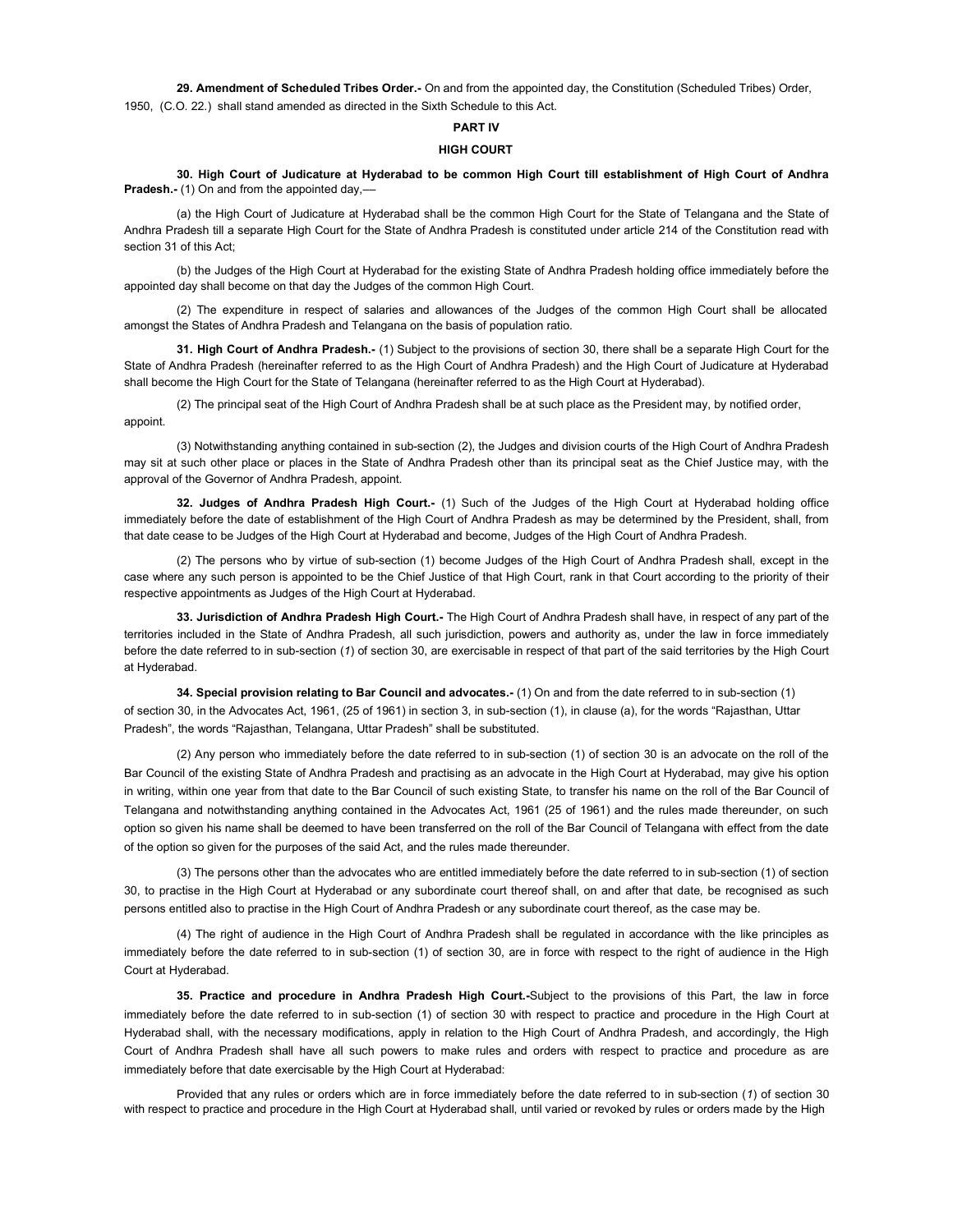Court of Andhra Pradesh, apply with the necessary modifications in relation to practice and procedure in the High Court of Andhra Pradesh as if made by that Court.

36. Custody of seal of Andhra Pradesh High Court.- The law in force immediately before the date referred to in sub-section (1) of section 30 with respect to the custody of the seal of the High Court at Hyderabad shall, with the necessary modifications, apply with respect to the custody of the seal of the High Court of Andhra Pradesh.

37. Form of writs and other processes.- The law in force immediately before the date referred to in sub-section (1) of section 30 with respect to the form of writs and other processes used, issued or awarded by the High Court at Hyderabad shall, with the necessary modifications, apply with respect to the form of writs and other processes used, issued or awarded by the High Court of Andhra Pradesh.

38. Powers of Judges.-The law in force immediately before the date referred to in sub-section (1) of section 30 relating to the powers of the Chief Justice, single Judges and division courts of the High Court at Hyderabad and with respect to all matters ancillary to the exercise of those powers shall, with the necessary modifications, apply in relation to the High Court of Andhra Pradesh.

39. Procedure as to appeals to Supreme Court.- The law in force immediately before the date referred to in sub-section (1) of section 30 relating to appeals to the Supreme Court from the High Court at Hyderabad and the Judges and division courts thereof shall, with the necessary modifications, apply in relation to the High Court of Andhra Pradesh.

40. Transfer of proceedings from Hyderabad High Court to Andhra Pradesh High Court.- (1) Except as hereinafter provided, the High Court at Hyderabad shall, as from the date referred to in sub-section (1) of section 30, have no jurisdiction in respect of the State of Andhra Pradesh.

(2) Such proceedings pending in the High Court at Hyderabad immediately before the date referred to in sub-section (1) of section 30 as are certified, whether before or after that day, by the Chief Justice of that High Court, having regard to the place of accrual of the cause of action and other circumstances, to be proceedings which ought to be heard and decided by the High Court of Andhra Pradesh shall, as soon as may be after such certification, be transferred to the High Court of Andhra Pradesh.

(3) Notwithstanding anything contained in sub-sections (1) and (2) of this section or in section 33, but save as hereinafter provided, the High Court at Hyderabad shall have, and the High Court of Andhra Pradesh shall not have, jurisdiction to entertain, hear or dispose of appeals, applications for leave to the Supreme Court, applications for review and other proceedings where any such proceedings seek any relief in respect of any order passed by the High Court at Hyderabad before the date referred to in sub-section (1) of section 30:

Provided that if after any such proceedings have been entertained by the High Court at Hyderabad, it appears to the Chief Justice of that High Court that they ought to be transferred to the High Court of Andhra Pradesh, he shall order that they shall be so transferred, and such proceedings shall thereupon be transferred accordingly.

(4) Any order made by the High Court at Hyderabad––

(a) before the date referred to in sub-section (1) of section 30, in any proceedings transferred to the High Court of Andhra Pradesh by virtue of sub-section (2), or

(b) in any proceedings with respect to which the High Court at Hyderabad retains jurisdiction by virtue of sub-section (3), shall for all purposes have effect, not only as an order of the High Court at Hyderabad, but also as an order made by the High Court of Andhra Pradesh.

41. Right to appear or to act in proceedings transferred to Andhra Pradesh High Court.- Any person who, immediately before the date referred to in sub-section (1) of section 30, is an advocate entitled to practise or any other persons entitled to practise in the High Court at Hyderabad and was authorised to appear in any proceedings transferred from that High Court to the High Court of Andhra Pradesh under section 40, shall have the right to appear in the High Court of Andhra Pradesh in relation to those proceedings.

42. Interpretation.- For the purposes of section 40,-

(a) proceedings shall be deemed to be pending in a court until that court has disposed of all issues between the parties, including any issues with respect to the taxation of the costs of the proceedings and shall include appeals, applications for leave to appeal to the Supreme Court, applications for review, petitions for revision and petitions for writs; and

(b) references to a High Court shall be construed as including references to a Judge or division court thereof, and references to an order made by a court or a Judge shall be construed as including references to a sentence, judgment or decree passed or made by that court or Judge.

43. Savings.- Nothing in this Part shall affect the application to the High Court of Andhra Pradesh of any provisions of the Constitution, and this Part shall have effect subject to any provision that may be made on or after the date referred to in sub-section (1) of section 30 with respect to that High Court by any Legislature or other authority having power to make such provision.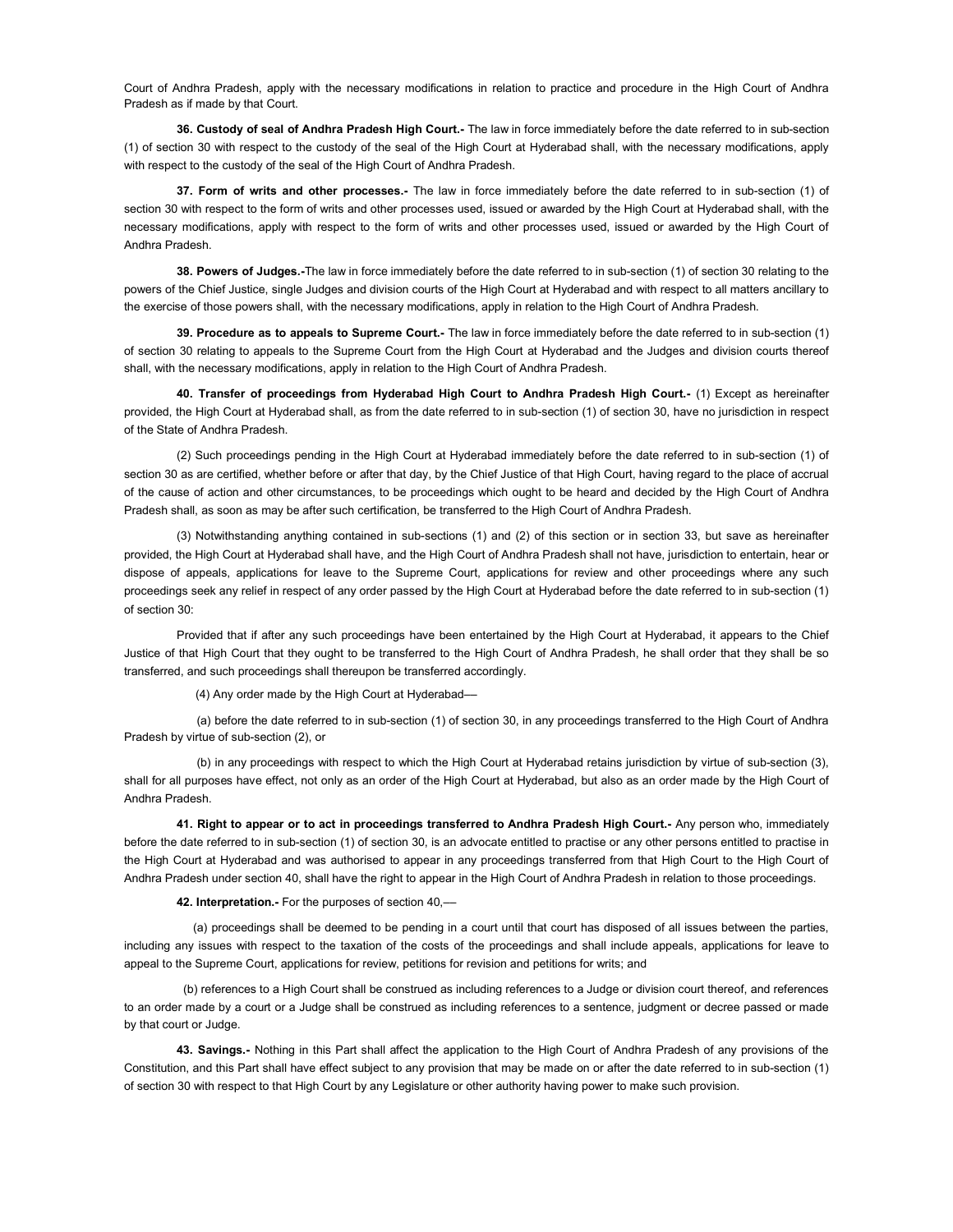### PART V

# AUTHORISATION OF EXPENDITURE AND DISTRIBUTION OF REVENUES

44. Authorisation of expenditure of Telangana State.-The Governor of existing State of Andhra Pradesh may, at any time before the appointed day, authorise such expenditure from the Consolidated Fund of the State of Telangana as he deems necessary for any period not more than six months beginning with the appointed day pending the sanction of such expenditure by the Legislative Assembly of the State of Telangana:

Provided that the Governor of Telangana may, after the appointed day, authorise such further expenditure as he deems necessary from the Consolidated Fund of the State of Telangana for any period not extending beyond the said period of six months.

45. Reports relating to accounts of Andhra Pradesh State.- (1) The reports of the Comptroller and Auditor-General of India referred to in clause (2) of article 151 relating to the accounts of the existing State of Andhra Pradesh in respect of any period prior to the appointed day shall be submitted to the Governor of each of the successor States of Andhra Pradesh and Telangana who shall cause them to be laid before the Legislature of that State.

(2) The President may by order––

(a) declare any expenditure incurred out of the Consolidated Fund of Andhra Pradesh on any service in respect of any period prior to the appointed day during the financial year or in respect of any earlier financial year in excess of the amount granted for that service and for that year as disclosed in the reports referred to in sub-section (1) to have been duly authorised; and

(b) provide for any action to be taken on any matter arising out of the said reports.

46. Distribution of revenue.- (1) The award made by the Thirteenth Finance Commission to the existing State of Andhra Pradesh shall be apportioned between the successor States by the Central Government on the basis of population ratio and other parameters:

Provided that on the appointed day, the President shall make a reference to the Fourteenth Finance Commission to take into account the resources available to the successor States and make separate awards for each of the successor States.

(2) Notwithstanding anything in sub-section (1), the Central Government may, having regard to the resources available to the successor State of Andhra Pradesh, make appropriate grants and also ensure that adequate benefits and incentives in the form of special development package are given to the backward areas of that State.

(3) The Central Government shall, while considering the special development package for the successor State of Andhra Pradesh, provide adequate incentives, in particular for Rayalaseema and north coastal regions of that State.

### PART VI

# APPORTIONMENT OF ASSETS AND LIABILITIES

47. Application of Part.- (1) The provisions of this Part shall apply in relation to the apportionment of the assets and liabilities of the existing State of Andhra Pradesh immediately before the appointed day.

(2) The successor States shall be entitled to receive benefits arising out of the decisions taken by the existing State of Andhra Pradesh and the successor States shall be liable to bear the financial liabilities arising out of the decisions taken by the existing State of Andhra Pradesh.

(3) The apportionment of assets and liabilities shall be subject to such financial adjustment as may be necessary to secure just, reasonable and equitable apportionment of the assets and liabilities amongst the successor States.

(4) Any dispute regarding the amount of financial assets and liabilities shall be settled through mutual agreement, failing which by order by the Central Government on the advice of the Comptroller and Auditor-General of India.

48. Land and goods.- (1) Subject to the other provisions of this Part, all land and all stores, articles and other goods belonging to the existing State of Andhra Pradesh shall,—

(a) if within the transferred territory, pass to the State of Telangana; or

(b) in any other case, remain the property of the State of Andhra Pradesh:

Provided that in case of properties situated outside the existing State of Andhra Pradesh, such properties shall be apportioned between the successor States on the basis of population ratio:

Provided further that where the Central Government is of opinion that any goods or class of goods should be distributed among the States of Andhra Pradesh and Telangana, otherwise than according to the situation of the goods, the Central Government may issue such directions as it thinks fit for a just and equitable distribution of the goods and the goods shall pass to the successor States accordingly: Provided also that in case of any dispute relating to the distribution of any goods or class of goods under this subsection, the Central Government shall endeavour to settle such dispute through mutual agreement arrived at between the Governments of the successor States for that purpose, failing which the Central Government may, on request by any of the Governments of the successor States, after consulting the Governments of the successor States, issue such direction as it may deem fit for the distribution of such goods or class of goods, as the case may be, under this sub-section.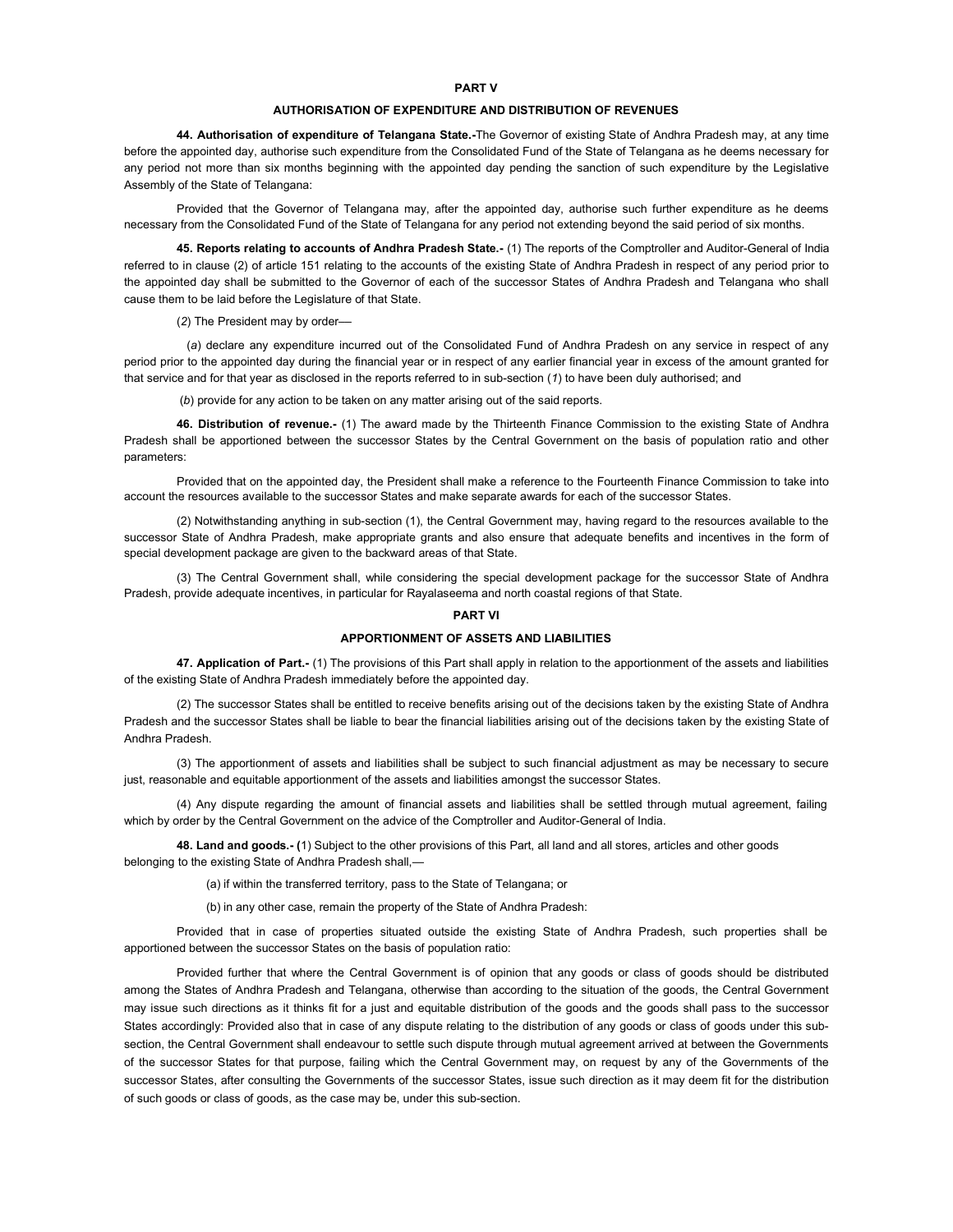(2) Stores held for specific purposes, such as use or utilisation in particular institutions, workshops or undertakings or on particular works under construction, shall pass to the successor States in whose territories such institutions, workshops, undertakings or works are located.

(3) Stores relating to the Secretariat and offices of Heads of Departments having jurisdiction over the whole of the existing State of Andhra Pradesh shall be divided between the successor States on the basis of population ratio.

(4) In this section, the expression "land" includes immovable property of every kind and any rights in or over such property, and the expression "goods" does not include coins, bank notes and currency notes.

49. Treasury and bank balances.- The total of the cash balances in all treasuries of the existing State of Andhra Pradesh and the credit balances of the existing State of Andhra Pradesh with the Reserve Bank of India, the State Bank of India or any other bank immediately before the appointed day shall be divided between the States of Andhra Pradesh and Telangana on the basis of population ratio:

Provided that for the purposes of such division, there shall be no transfer of cash balances from any treasury to any other treasury and the apportionment shall be effected by adjusting the credit balances of the two States in the books of the Reserve Bank of India on the appointed day:

Provided further that if the State of Telangana has no account on the appointed day with the Reserve Bank of India, the adjustment shall be made in such manner as the Central Government may, by order, direct.

50. Arrears of taxes.- The right to recover arrears of the tax or duty on property, including arrears of land revenue, shall belong to the successor State in which the property is situated, and the right to recover arrears of any other tax or duty shall belong to the successor State in whose territories the place of assessment of that tax or duty is included on the appointed day.

51. Right to recover loans and advances.- (1) The right of the existing State of Andhra Pradesh to recover any loans or advances made before the appointed day to any local body, society, agriculturist or other person in an area within that State shall belong to the successor State in which that area is included on that day.

(2) The right of the existing State of Andhra Pradesh to recover any loans or advances made before the appointed day to any person or institution outside that State shall belong to the State of Andhra Pradesh:

Provided that any sum recovered in respect of any such loan or advance shall be divided between the States of Andhra Pradesh and Telangana on the basis of population ratio.

52. Investments and credits in certain funds.- (1) The securities held in respect of the investments made from Cash Balances Investment Account or from any Fund in the Public Account of the existing State of Andhra Pradesh as specified in the Seventh Schedule shall be apportioned on the basis of population ratio of the successor States:

Provided that the securities held in investments made from the Calamity Relief Fund of the existing State of Andhra Pradesh shall be divided in the ratio of the area of the territories occupied by the successor States.

(2) The investments of the existing State of Andhra Pradesh immediately before the appointed day in any special fund, the objects of which are confined to a local area, shall belong to the State in which that area is included on the appointed day:

Provided that the investments in such special funds on multiple entities situated in different parts of the existing State, and such parts fall within the territories of the States of Andhra Pradesh and Telangana, shall be apportioned between the successor States on the basis of population ratio.

(3) The investments of the existing State of Andhra Pradesh immediately before the appointed day in any private, commercial or industrial undertaking, the objects of which are confined to a local area, shall belong to the successor State in which such area is included on the appointed day:

Provided that investments in such entities, having multiple units situated in different parts of the existing State, and such parts fall within the territories of the States of Andhra Pradesh and Telangana, shall be apportioned between the successor States on the basis of population ratio.

(4) Where any body corporate constituted under a Central Act, State Act or Provincial Act for the existing State of Andhra Pradesh or any part thereof has, by virtue of the provisions of Part II, become an inter-State body corporate, the investments in, or loans or advances to, any such body corporate by the existing State of Andhra Pradesh made before the appointed day shall, save as otherwise expressly provided by or under this Act, be divided between the States of Andhra Pradesh and Telangana in the same proportion in which the assets of the body corporate are divided under the provisions of this Part.

53. Assets and liabilities of State undertakings.- (1) The assets and liabilities relating to any commercial or industrial undertaking of the existing State of Andhra Pradesh, where such undertaking or part thereof is exclusively located in, or its operations are confined to, a local area, shall pass to the State in which that area is included on the appointed day, irrespective of the location of its headquarters:

Provided that where the operation of such undertaking becomes inter-State by virtue of the provisions of Part II, the assets and liabilities of––

(a) the operational units of the undertaking shall be apportioned between the two successor States on location basis; and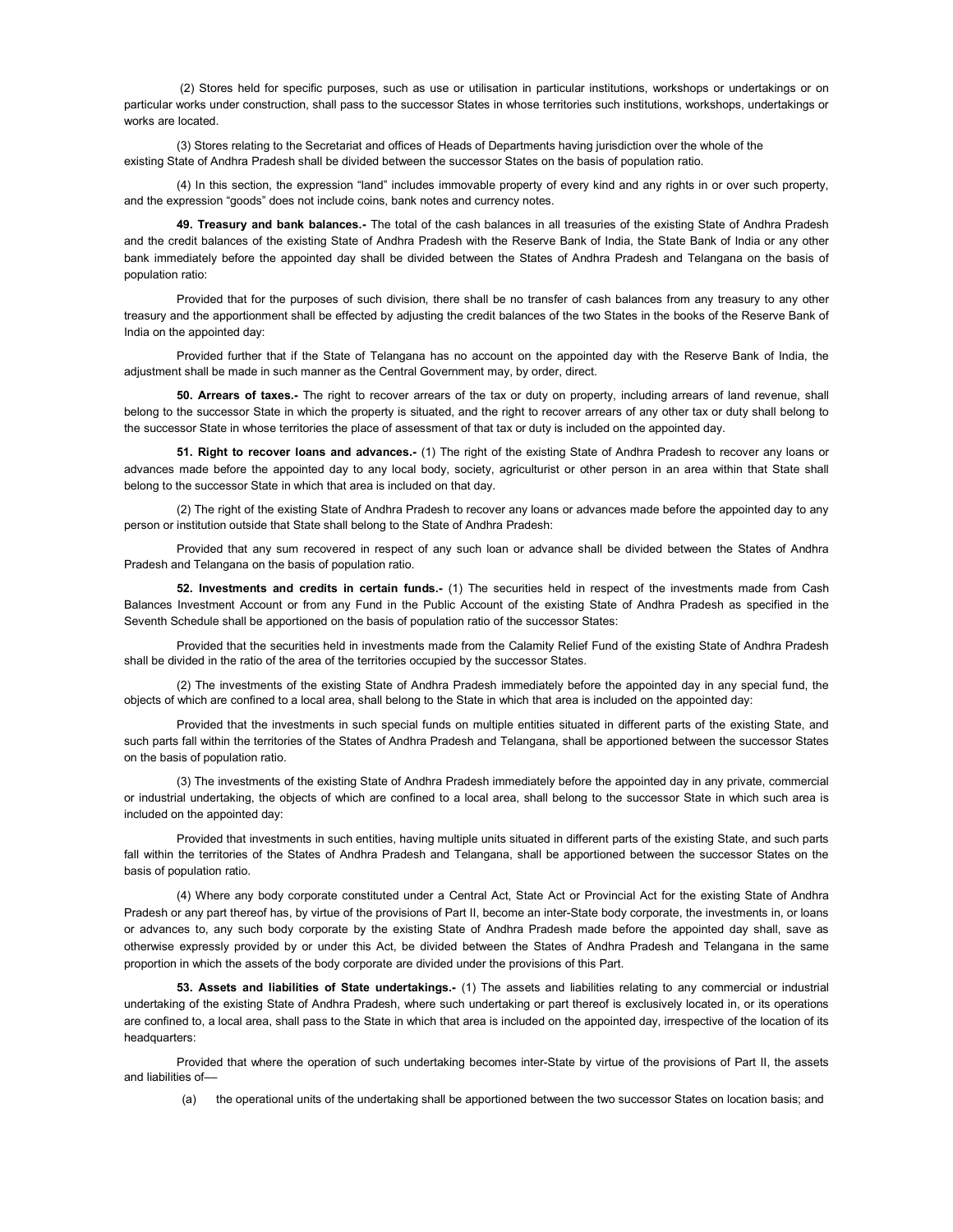(b) the headquarters of such undertaking shall be apportioned between the two`successor States on the basis of population ratio.

(2) Upon apportionment of the assets and liabilities, such assets and liabilities shall be transferred in physical form on mutual agreement or by making payment or adjustment through any other mode as may be agreed to by the successor States.

54. Public Debt.- (1) All liabilities on account of Public Debt and Public Account of the existing State of Andhra Pradesh outstanding immediately before the appointed day shall be apportioned on the basis of population ratio of the successor States unless a different mode of apportionment is provided under the provisions of this Act.

(2) The individual items of liabilities to be allocated to the successor States and the amount of contribution required to be made by one successor State to another shall be such as may be ordered by the Central Government on the advice of the Comptroller and Auditor- General of India:

Provided that till such orders are issued, the liabilities on account of Public Debt and Public Account of the existing State of Andhra Pradesh shall continue to be the liabilities of the successor State of Andhra Pradesh.

(3) The liability on account of loan raised from any source and re-lent by the existing State of Andhra Pradesh to such entities as may be specified by the Central Government and whose area of operation is confined to either of the successor States shall devolve on the respective States as specified in sub-section (4).

(4) The public debt of the existing State of Andhra Pradesh attributable to loan taken from any source for the express purpose of re-lending the same to a specific institution and outstanding immediately before the appointed day shall,—

(a) if re-lent to any local body, body corporate or other institution in any local area, be the debt of the State in which the local area is included on the appointed day; or

(b) if re-lent to any other corporation or institution which becomes an inter- State corporation or institution on the appointed day, be divided between the States of Andhra Pradesh and Telangana in the same proportion in which the assets of such body corporate or institution are divided under the provisions of Part VII.

(5) Where a sinking fund or a depreciation fund is maintained by the existing State of Andhra Pradesh for repayment of any loan raised by it, the securities held in respect of investments made from that fund shall be divided between the successor States of Andhra Pradesh and Telangana in the same proportion in which the total public debt is divided between the two States under this section.

(6) In this section, the expression "Government security" means a security created and issued by a State Government for the purpose of raising a public loan and having any of the forms specified in, or prescribed under, clause (2) of section 2 of the Public Debt Act, 1944. (18 of 1944)

55. Floating Debt.- All liabilities of the existing State of Andhra Pradesh in respect of any floating loan to provide short term finance to any local body, body corporate or other institution, shall be determined on the following basis, namely:-

(a) if, the purposes of the floating loan are, on and from the appointed day, exclusive purposes of either of the successor States, then, of that State; Public Debt.

(b) in any other case, it shall be divided on the basis of population ratio.

56. Refund of taxes collected in excess.- (1) The liability of the existing State of Andhra Pradesh to refund any tax or duty

on property, including land revenue, collected in excess shall be the liability of the successor State in whose territories the property is situated, and the liability of the existing State of Andhra Pradesh to refund any other tax or duty collected in excess shall be apportioned between the Successor States of Andhra Pradesh and Telangana on the basis of population ratio and the State discharging the liability shall be entitled to receive from the other State its share of the liability, if any.

(2) The liability of the existing State of Andhra Pradesh to refund any other tax or duty collected in excess on the appointed day shall be the liability of the successor State in whose territories the place of assessment of such tax or duty is included, and the liability of the existing State of Andhra Pradesh to refund any other tax or duty collected in excess shall be apportioned between the Successor States of Andhra Pradesh and Telangana on the basis of population ratio and the State discharging the liability shall be entitled to receive from the other State its share of the liability, if any.

57. Deposits, etc.- (1) The liability of the existing State of Andhra Pradesh in respect of any civil deposit or local fund deposit shall, as from the appointed day, be the liability of the successor State in whose area the deposit has been made.

(2) The liability of the existing State of Andhra Pradesh in respect of any charitable or other endowment shall, as from the appointed day, be the liability of the successor State in whose area the institution entitled to the benefit of the endowment is located or of the successor State to which the objects of the endowment, under the terms thereof, are confined:

Provided that any civil deposits or loan funds or charitable or other endowment fund maintained by the existing State of Andhra Pradesh before the appointed day having jurisdiction over the entire State shall be apportioned between the successor States on the basis of population ratio.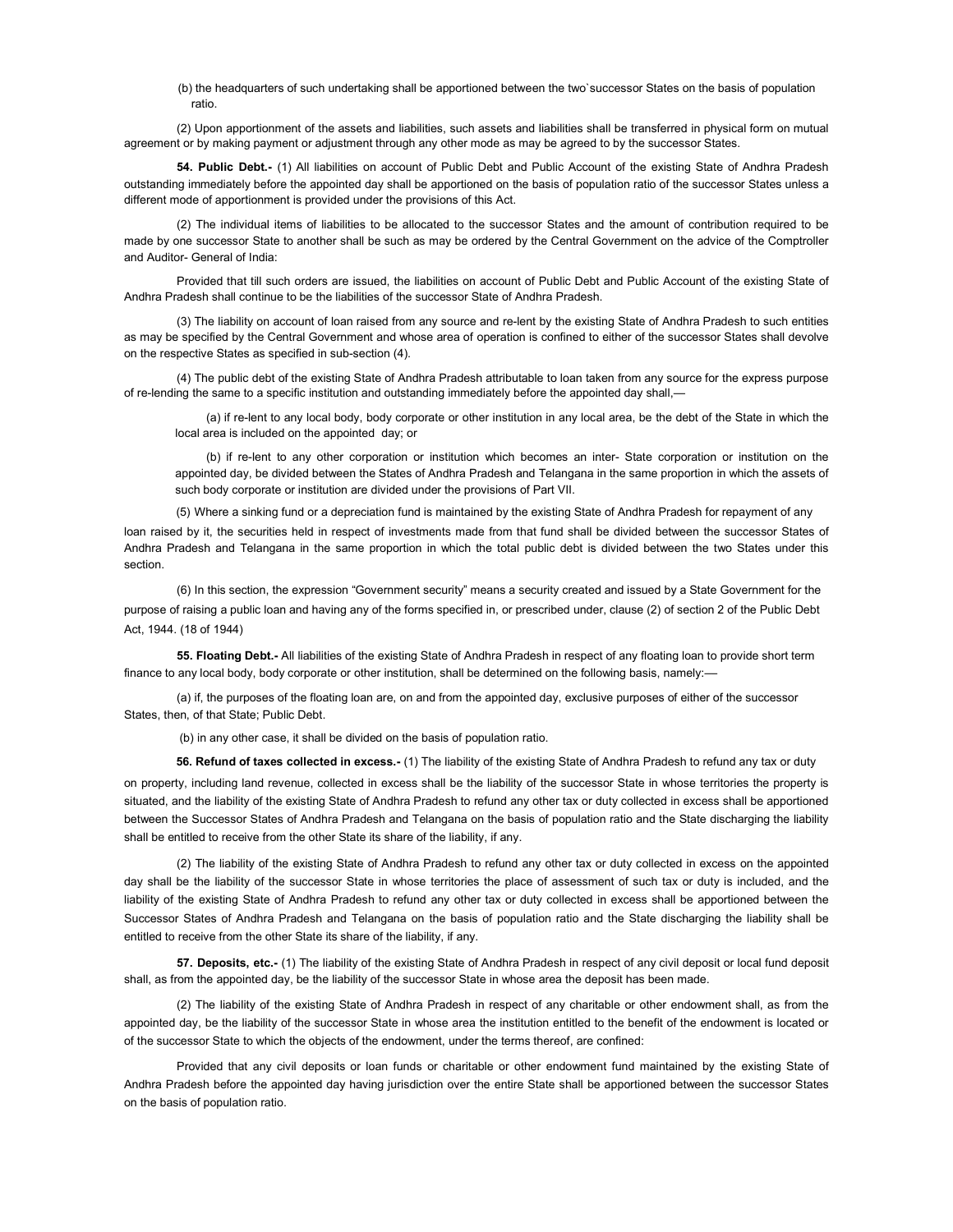58. Provident Fund.- The liability of the existing State of Andhra Pradesh in respect of the Provident Fund account of a Government servant in service on the appointed day shall, as from that day, be the liability of the successor State to which that Government servant is permanently allotted.

59. Pensions.- The liability of the existing State of Andhra Pradesh in respect of pensions shall pass to, or be apportioned between, the successor States of Andhra Pradesh and Telangana in accordance with the provisions contained in the Eighth Schedule to this Act.

60. Contracts.-(1) Where, before the appointed day, the existing State of Andhra Pradesh has made any contract in the exercise of its executive power for any purposes of the State, that contract shall,-

> (a) if the purposes of the contract are, on and from the appointed day, exclusive purposes of either of the successor States of Andhra Pradesh and Telangana, then it shall be deemed to have been made in exercise of the executive power of that State and the liability shall be discharged by that State; and

> (b) in any other case, all rights and liabilities which have accrued or may accrue under any such contract shall be apportioned between the successor States on the basis of population ratio or in any other manner as may be agreed to by the successor States.

(2) For the purposes of this section, there shall be deemed to be included in the liabilities which have accrued or may accrue under any contract––

> (a) any liability to satisfy an order or award made by any court or other tribunal in proceedings relating to the contract; and

(b) any liability in respect of expenses incurred in or in connection with any such proceedings.

(3) This section shall have effect subject to the other provisions of this Part relating to the apportionment of liabilities in respect of loans, guarantees and other financial obligations; and the bank balances and securities shall, notwithstanding that they partake of the nature of contractual rights, be dealt with under those provisions.

61. Liability in respect of actionable wrong.- Where, immediately before the appointed day, the existing State of Andhra Pradesh is subject to any liability in respect of any actionable wrong other than breach of contract, that liability shall,––

> (a) if the cause of action arose wholly within the territories which, as from that day, are the territories of either of the successor States of Andhra Pradesh or Telangana, be the liability of that State; and

> (b) in any other case, be apportioned between the successor States on the basis of population ratio or in any other manner as may be agreed to by the successor States.

62. Liability as guarantor.- Where, immediately before the appointed day, the existing State of Andhra Pradesh is liable as guarantor in respect of any liability of a registered co-operative society or other person, that liability shall,-

> (a) if the area of operations of such society or persons is confined to the territories which, as from that day, are the territories of either of the States of Andhra Pradesh or Telangana, be a liability of that State; and

> (b) in any other case, be apportioned between the successor States on the basis of population ratio or in any other manner as may be agreed to by the successor States.

63. Items in suspense.- If any item in suspense is ultimately found to affect an asset or liability of the nature referred to in any of the foregoing provisions of this Part, it shall be dealt with in accordance with that provision.

64. Residuary provision.-The benefit or burden of any asset or liability of the existing State of Andhra Pradesh not dealt with in the foregoing provisions of this Part shall pass to the State of Andhra Pradesh in the first instance, subject to such financial adjustment as may be agreed upon between the States of Andhra Pradesh and Telangana or, in default of such agreement, as the Central Government may, by order, direct.

65. Apportionment of assets or liabilities by agreement.- Where the successor States of Andhra Pradesh and Telangana agree that the benefit or burden of any particular asset or liability should be apportioned between them in a manner other than that provided for in the foregoing provisions of this Part, notwithstanding anything contained therein, the benefit or burden of that asset or liability shall be apportioned in the manner agreed upon.

66. Power of Central Government to order allocation or adjustment in certain cases.- Where, by virtue of any of the provisions of this Part, either of the successor States of Andhra Pradesh and Telangana becomes entitled to any property or obtains any benefits or becomes subject to any liability, and the Central Government is of opinion, on a reference made within a period of three years from the appointed day by either of the States, that it is just and equitable that such property or those benefits should be transferred to, or shared with, the other successor State, or that a contribution towards that liability should be made by the other successor State, the said property or benefits shall be allocated in such manner between the two States, or the other State shall make to the State subject to the liability such contribution in respect thereof, as the Central Government may, after consultation with the two State Governments, by order, determine.

67. Certain expenditure to be charged on Consolidated Fund.- All sums payable by the State of Andhra Pradesh or by the State of Telangana, as the case may be, to the other State, or by the Central Government to the successor States, by virtue of the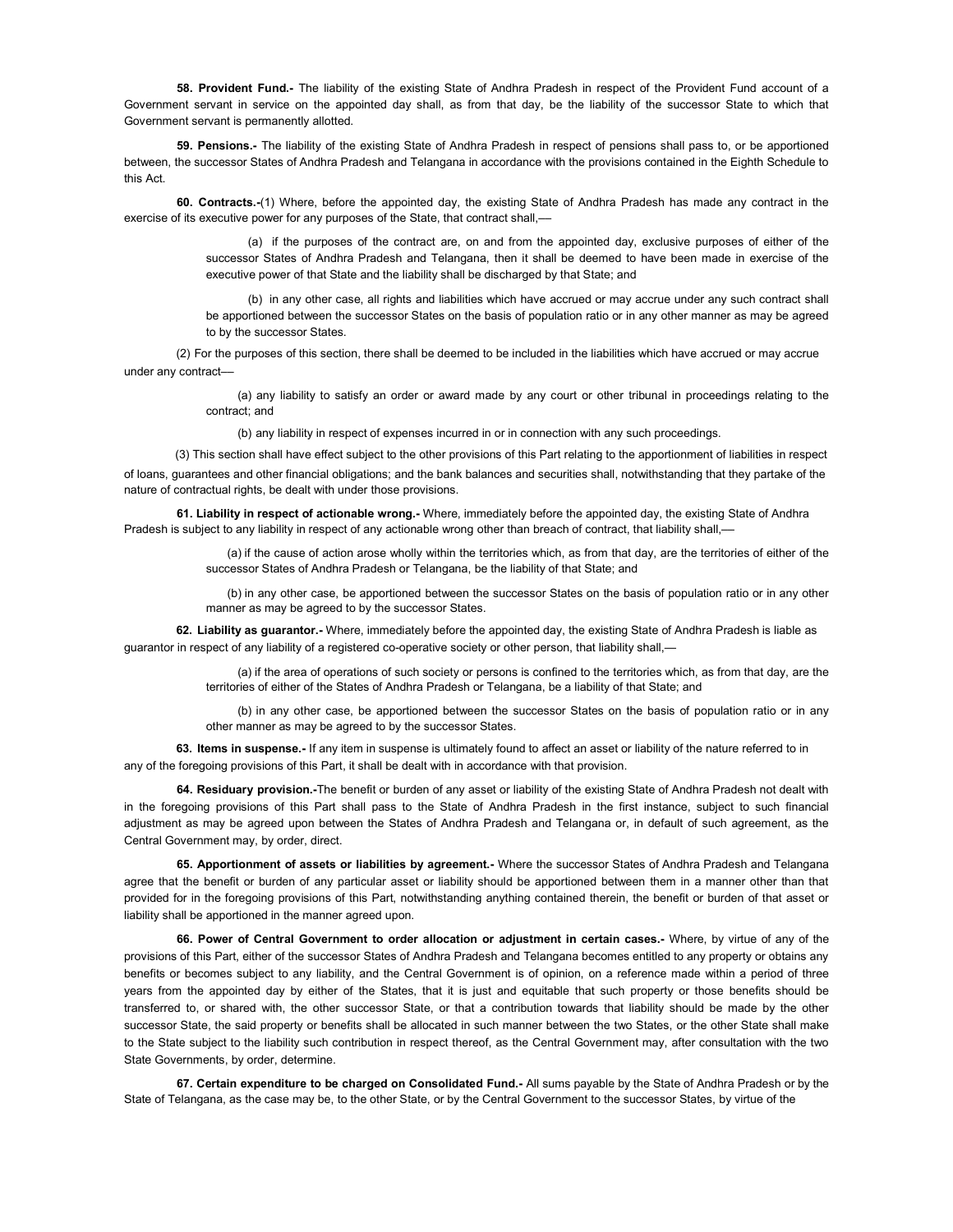provisions of this Act, shall be charged on the Consolidated Fund of the State by which such sums are payable or, as the case may be, the Consolidated Fund of India.

### PART VII

## PROVISIONS AS TO CERTAIN CORPORATIONS

68. Provisions for various companies and corporations.- (1) The companies and corporations specified in the Ninth Schedule constituted for the existing State of Andhra Pradesh shall, on and from the appointed day, continue to function in those areas in respect of which they were functioning immediately before that day, subject to the provisions of this section.

(2) The assets, rights and liabilities of the companies and corporations referred to in sub-section (1) shall be apportioned between the successor States in the manner provided in section 53.

69. Continuance of arrangements in regard to generation and supply of electric power and supply of water.- If it

appears to the Central Government that the arrangement in regard to the generation or supply of electric power or the supply of water for any area or in regard to the execution of any project for such generation or supply has been or is likely to be modified to the disadvantage of that area by reason of the fact that it is, by virtue of the provisions of Part II, outside the State in which the power stations and other installations for the generation and supply of such power, or the catchment area, reservoirs and other works for the supply of water, as the case may be, are located, the Central Government may, after consultation with the Governments of the successor States wherever necessary, give such directions as it deems proper to the State Government or other authority concerned for the maintenance, so far as practicable, of the previous arrangement and the State to which such directions are given shall comply with them.

70. Provisions as to Andhra Pradesh State Financial Corporation.- (1) The Andhra Pradesh State Financial Corporation established under the State Financial Corporations Act, 1951 (63 of 1951) shall, on and from the appointed day, continue to function in those areas in respect of which it was functioning immediately before that day, subject to the provisions of this section and to such directions as may, from time to time, be issued by the Central Government.

(2) Any directions issued by the Central Government under sub-section (1) in respect of the Corporation may include a direction that the said Act, in its application to the Corporation, shall have effect subject to such exceptions and modifications as may be specified in the direction.

(3) Notwithstanding anything contained in sub-section (1) or sub-section (2), the Board of Directors of the Corporation may, with the previous approval of the Central Government and shall, if so required by the Central Government, convene at any time after the appointed day a meeting for the consideration of a scheme for the reconstitution or reorganisation or dissolution, as the case may be, of the Corporation, including proposals regarding the formation of new Corporations, and the transfer thereto of the assets, rights and liabilities of the existing Corporation, and if such a scheme is approved at the general meeting by a resolution passed by a majority of the shareholders present and voting, the scheme shall be submitted to the Central Government for its sanction.

(4) If the scheme is sanctioned by the Central Government either without modifications or with modifications which are approved at a general meeting, the Central Government shall certify the scheme, and upon such certification, the scheme shall, notwithstanding anything to the contrary contained in any law for the time being in force, be binding on the Corporations affected by the scheme as well as the shareholders and creditors thereof.

(5) If the scheme is not so approved or sanctioned, the Central Government may refer the scheme to such Judge of the High Court of Andhra Pradesh or the High Court of Telangana as may be nominated in this behalf by the Chief Justice thereof, and the decision of the Judge in regard to the scheme shall be final and shall be binding on the Corporations affected by the scheme as well as the shareholders and creditors thereof.

(6) Nothing in the preceding provisions of this section shall be construed as preventing the Government of the States of Andhra Pradesh and Telangana from constituting, at any time on or after the appointed day, a State Financial Corporation for that State under the State Financial Corporations Act, 1951. (63 of 1951)

71. Certain provisions for companies.-Notwithstanding anything in this Part, the Central Government may, for each of the companies specified in the Ninth Schedule to this Act, issue directions––

(a) regarding the division of the interests and shares of the existing State of Andhra Pradesh in the Company between the successor States;

(b) requiring the reconstitution of the Board of Directors of the Company so as to give adequate representation to the successor States.

72. Temporary provisions as to continuance of certain existing road transport permits.- (1) Notwithstanding anything

contained in section 88 of the Motor Vehicles Act, 1988, (59 of 1988) a permit granted by the State Transport Authority of the existing State of Andhra Pradesh or any Regional Transport Authority in that State shall, if such permit was, immediately before the appointed day, valid and effective in any area in the transferred territory, be deemed to continue to be valid and effective in that area after that day till its period of validity subject to the provisions of that Act as for the time being in force in that area; and it shall not be necessary for any such permit to be countersigned by the State Transport Authority of Telangana or any Regional Transport Authority therein for the purpose of validating it for use in such area: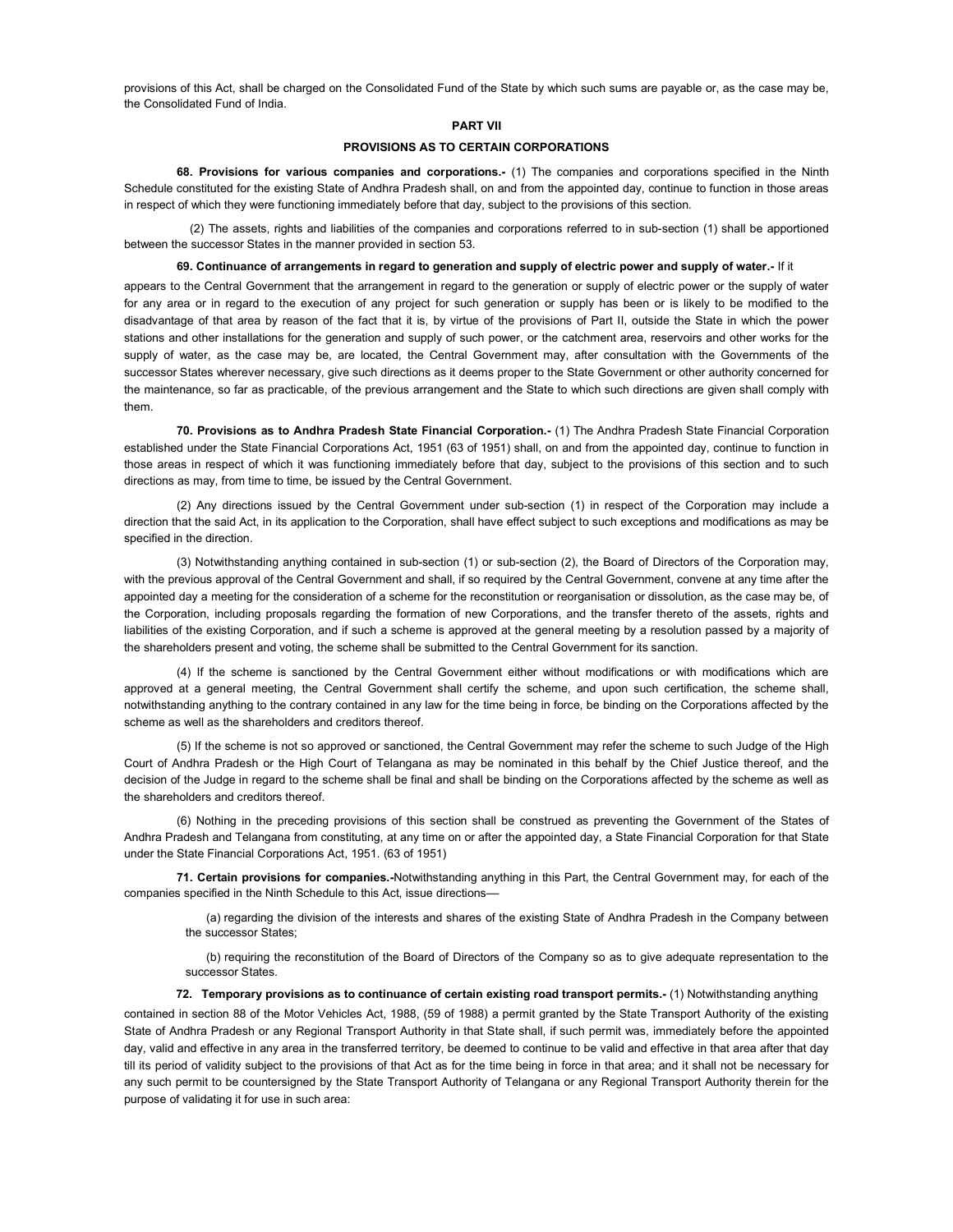Provided that the Central Government may, after consultation with the successor State Government or Governments concerned add to amend or vary the conditions attached to the permit by the Authority by which the permit was granted.

(2) No tolls, entrance fees or other charges of a like nature shall be levied after the appointed day in respect of any transport vehicle for its operations in any of the successor States under any such permit, if such vehicle was, immediately before that day, exempt from the payment of any such toll, entrance fees or other charges for its operations in the transferred territory:

Provided that the Central Government may, after consultation with the StateGovernment or Governments concerned, authorise the levy of any such toll, entrance fees or other charges, as the case may be:

Provided further that the provisions of this sub-section shall not be applicable where any such tolls, entrance fees or other charges of a like nature are leviable for the use of any road or bridge which is constructed or developed for commercial purpose by the State Government, an undertaking of the State Government, a joint undertaking in which the State Government is a shareholder or the private sector.

73. Special provisions relating to, retrenchment compensation in certain cases.- Where on account of the reorganisation of the existing State of Andhra Pradesh under this Act, any body corporate constituted under a Central Act, State Act or Provincial Act, any co-operative society registered under any law relating to co-operative societies or any commercial or industrial undertaking of that State is reconstituted or reorganised in any manner whatsoever or is amalgamated with any other body corporate, co-operative society or undertaking, or is dissolved, and in consequence of such reconstitution, reorganisation, amalgamation or dissolution, any workman employed by such body corporate or in any such co-operative society or undertaking, is transferred to, or reemployed by, any other body corporate, or in any other co-operative society or undertaking, then, notwithstanding anything contained in section 25F or section 25FF or section 25FFF of the Industrial Disputes Act, 1947, (14 of 1947) such transfer or re-employment shall not entitle him to any compensation under that section:

Provided that—

(a) the terms and conditions of service applicable to the workman after such transfer or re-employment are not less favourable to the workman than those applicable to him immediately before the transfer or re-employment;

(b) the employer in relation to the body corporate, the co-operative society or the undertaking where the workman transferred or re-employed is, by agreement or otherwise, legally liable to pay to the workman, in the event of his retrenchment, compensation under section 25F or section 25FF or section 25FFF of the Industrial Disputes Act, 1947 (14 of 1947) on the basis that his service has been continuous and has not been interrupted by the transfer or re-employment.

74. Special provision as to income-tax.- Where the assets, rights and liabilities of any body corporate carrying on business

are, under the provisions of this Part, transferred to any other bodies corporate which after the transfer carry on the same business, the losses or profits or gains sustained by the body corporate first-mentioned which, but for such transfer, would have been allowed to be carried forward and set off in accordance with the provisions of Chapter VI of the Incometax Act, 1961, (43 of 1961) shall be apportioned amongst the transferee bodies corporate in accordance with the rules to be made by the Central Government in this behalf and, upon such apportionment, the share of loss allotted to each transferee body corporate shall be dealt with in accordance with the provisions of Chapter VI of the said Act, as if the transferee body corporate had itself sustained such loss in a business carried on by it in the years in which those losses were sustained.

75. Continuance of facilities in certain State institutions.- (1) The Government of the State of Andhra Pradesh or the State of Telangana, as the case may be, shall, in respect of the institutions specified in the Tenth Schedule to this Act, located in that State, continue to provide facilities to the people of the other State which shall not, in any respect, be less favourable to such people than what were being provided to them before the appointed day, for such period and upon such terms and conditions as may be agreed upon between the two State Governments within a period of one year from the appointed day or, if no agreement is reached within the said period, as may be fixed by order of the Central Government.

(2) The Central Government may, at any time within one year from the appointed day, by notification in the Official Gazette, specify in the Tenth Schedule referred to in sub section (1) any other institution existing on the appointed day in the States of Andhra Pradesh and Telangana and, on the issue of such notification, such Schedule shall be deemed to be amended by the inclusion of the said institution therein.

### PART VIII

#### PROVISIONS AS TO SERVICES

76. Provisions relating to All-India Services.- (1) In this section, the expression "State cadre"-

(a) in relation to the Indian Administrative Service, has the meaning assigned to it in the Indian Administrative Service (Cadre) Rules, 1954;

(b) in relation to the Indian Police Service, has the meaning assigned to it in the Indian Police Service (Cadre) Rules, 1954; and

(c) in relation to the Indian Forest Service, has the meaning assigned to it in the Indian Forest Service (Cadre) Rules, 1966.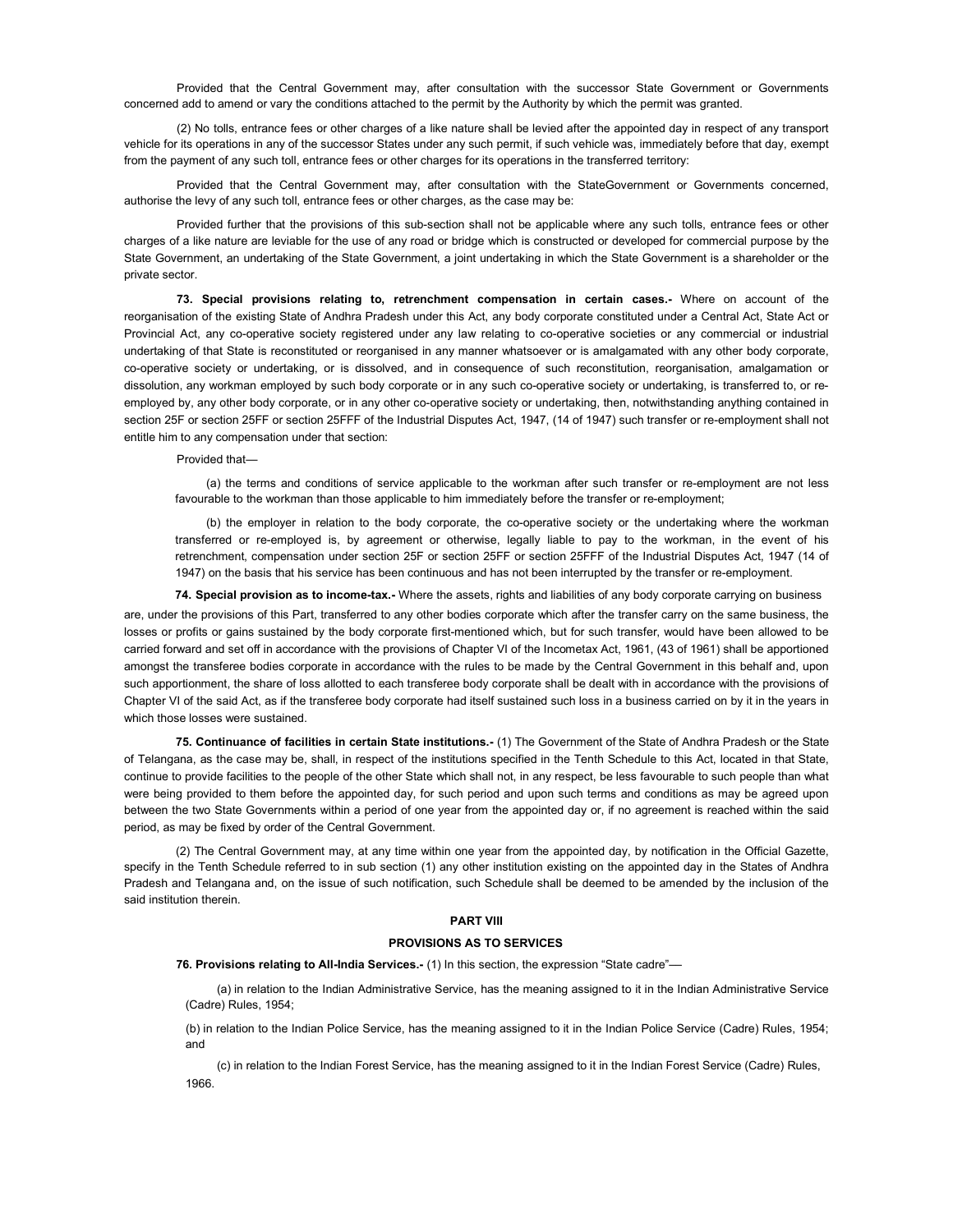(2) In place of the cadres of the Indian Administrative Service, Indian Police Service and Indian Forest Service for the existing State of Andhra Pradesh, there shall, on and from the appointed day, be two separate cadres, one for the State of Andhra Pradesh and the other for the State of Telangana in respect of each of these services.

(3) The provisional strength, composition and allocation of officers to the State cadres referred to in sub-section (2) shall be such as the Central Government may, by order, determine on or after the appointed day.

(4) The members of each of the said services borne on the Andhra Pradesh cadre immediately before the appointed day shall be allocated to the successor State cadres of the same service constituted under sub-section (2) in such manner and with effect from such date or dates as the Central Government may, by order, specify.

(5) Nothing in this section shall be deemed to affect the operation, on or after the appointed day, of the All-India Services Act, 1951, (61 of 1951) or the rules made thereunder.

77. Provisions relating to other services.- (1) Every person who immediately before the appointed day is serving on substantive basis in connection with the affairs of the existing State of Andhra Pradesh shall, on and from that day provisionally continue to serve in connection with the affairs of the State of Andhra Pradesh unless he is required, by general or special order of the Central Government to serve provisionally in connection with the affairs of the State of Telangana:

Provided that every direction under this sub-section issued after the expiry of a period of one year from the appointed day shall be issued with the consultation of the Governments of the successor States.

(2) As soon as may be after the appointed day, the Central Government shall, by general or special order, determine the successor State to which every person referred to in sub-section (1) shall be finally allotted for service, after consideration of option received by seeking option from the employees, and the date with effect from which such allotment shall take effect or be deemed to have taken effect:

Provided that even after the allocation has been made, the Central Government may, in order to meet any deficiency in the service, depute officers of other State services from one successor State to the other:

Provided further that as far as local, district, zonal and multi-zonal cadres are concerned, the employees shall continue to serve, on or after the appointed day, in that cadre:

Provided also that the employees of local, district, zonal and multi-zonal cadres which fall entirely in one of the successor States, shall be deemed to be allotted to that successor State:

Provided also that if a particular zone or multi-zone falls in both the successor States, then the employees of such zonal or multi-zonal cadre shall be finally allotted to one or theb other successor States in terms of the provisions of this sub-section.

(3) Every person who is finally allotted under the provisions of sub-section (2) to a successor State shall, if he is not already serving therein, be made available for serving in the successor State from such date as may be agreed upon between the Governments of the successor States or, in default of such agreement, as may be determined by the CentralGovernment:

Provided that the Central Government shall have the power to review any of its orders issued under this section.

78. Other provisions relating to services.- (1) Nothing in this section or in section 77 shall be deemed to affect, on or after the appointed day, the operation of the provisions of Chapter I of Part XIV of the Constitution in relation to determination of the conditions of service of persons serving in connection with the affairs of the Union or any State:

Provided that the conditions of service applicable immediately before the appointed day in the case of any person deemed to have been allocated to the State of Andhra Pradesh or to the State of Telangana under section 77 shall not be varied to his disadvantage except with the previous approval of the Central Government.

(2) All services prior to the appointed day rendered by a person,—

(a) if he is deemed to have been allocated to any State under section 77, shall be deemed to have been rendered in connection with the affairs of that State;

(b) if he is deemed to have been allocated to the Union in connection with the administration of the successor State of Telangana, shall be deemed to have been rendered in connection with the affairs of the Union, for the purposes of the rules regulating his conditions of service.

(3) The provisions of section 77 shall not apply in relation to members of any All-India Service.

79. Provisions as to continuance of officers in same post.- Every person who, immediately before the appointed day, is holding or discharging the duties of any post or office in connection with the affairs of the existing State of Andhra Pradesh in any area which on that day falls within one of the successor States shall continue to hold the same post or office in that successor State, and shall be deemed, on and from that day, to have been duly appointed to the post or office by the Government of, or other appropriate authority in, that successor State: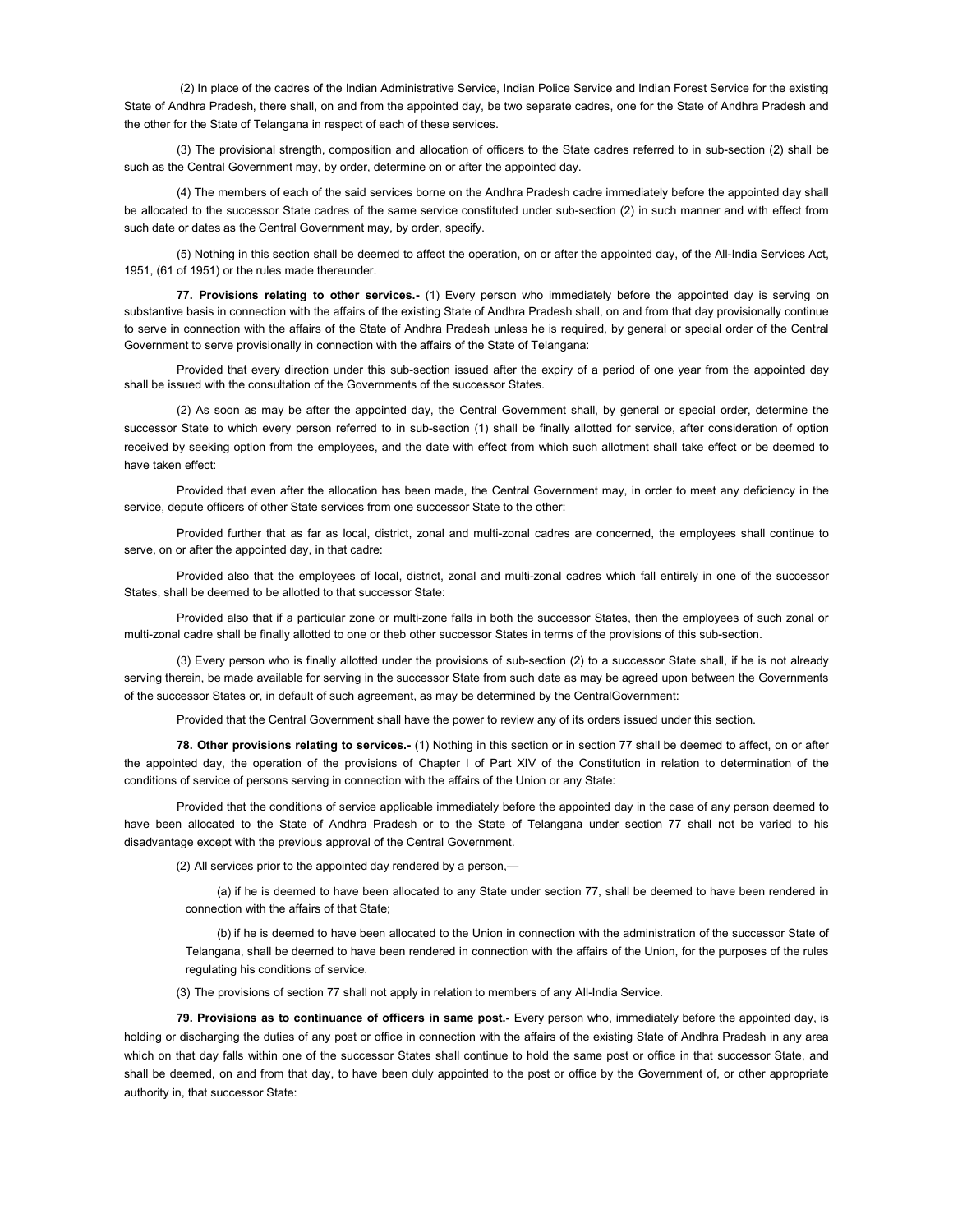Provided that nothing in this section shall be deemed to prevent a competent authority, on and from the appointed day, from passing in relation to such person any order affecting the continuance in such post or office.

80. Advisory committees.- (1) The Central Government may, by order, establish one or more Advisory Committees, within a period of thirty days from the date of enactment of the Andhra Pradesh Reorganisation Act, 2014, for the purpose of assisting it in regard to––

(a) the discharge of any of its functions under this Part; and

(b) the ensuring of fair and equitable treatment to all persons affected by the provisions of this Part and the proper consideration of any representations made by such persons.

(2) The allocation guidelines shall be issued by the Central Government on or after the date of enactment of the Andhra

Pradesh Reorganisation Act, 2014 and the actual allocation of individual employees shall be made by the Central Government on the recommendations of the Advisory Committee:

Provided that in case of disagreement or conflict of opinion, the decision of the Central Government shall be final:

Provided further that necessary guidelines as and when required shall be framed by the Central Government or as the case may be, by the State Advisory Committee which shall be approved by the Central Government before such guidelines are issued.

81. Power of Central Government to give directions.-The Central Government may give such directions to the State Government of Andhra Pradesh and the State Government of Telangana as may appear to it to be necessary for the purpose of giving effect to the foregoing provisions of this Part and the State Governments shall comply with such directions.

82. Provision for employees of Public Sector Undertakings, etc.- On and from the appointed day, the employees of State Public Sector Undertakings, corporations and other autonomous bodies shall continue to function in such undertaking, corporation or autonomous bodies for a period of one year and during this period the corporate body concerned shall determine the modalities for distributing the personnel between the two successor States.

83. Provisions as to State Public Service Commission.- (1) The Public Service Commission for the existing State of Andhra Pradesh shall, on and from the appointed day, be the Public Service Commission for the State of Andhra Pradesh.

(2) There shall be constituted a Public Service Commission in accordance with article 315 of the Constitution by the successor State of Telangana, and until such Commission is constituted, the Union Public Service Commission may, with the approval of the President, agree to serve the needs of the State of Telangana in terms clause (4) of that article.

(3) The persons holding office immediately before the appointed day as the Chairman or other member of the Public Service Commission for the existing State of Andhra Pradesh shall, as from the appointed day, be the Chairman or, as the case may be, the other member of the Public Service Commission for the State of Andhra Pradesh.

(4) Every person who becomes the Chairman or other member of the Public Service Commission for the State of Andhra Pradesh on the appointed day under sub-section (3) shall––

(a) be entitled to receive from the Government of the State of Andhra Pradesh conditions of service not less favourable than those to which he was entitled under the provisions applicable to him;

(b) subject to the proviso to clause (2) of article 316, hold office or continue to hold office until the expiration of his term of office as determined under the provisions applicable to him immediately before the appointed day.

(5) The report of the Andhra Pradesh Public Service Commission as to the work done by the Commission in respect of any

period prior to the appointed day shall be presented under clause (2) of article 323 to the Governors of the States of Andhra Pradesh and Telangana and the Governor of the State of Andhra Pradesh shall, on receipt of such report, cause a copy thereof together with a memorandum explaining as far as possible, as respects the cases, if any, where the advice of the Commission was not accepted, the reasons for such non-acceptance to be laid before the Legislature of the State of Andhra Pradesh and it shall not be necessary to cause such report or any such memorandum to be laid before the Legislative Assembly of the State of Telangana.

# PART IX

### MANAGEMENT AND DEVELOPMENT OF WATER RESOURCES

84. Apex Council for Godavari and Krishna river water resources and their Management Boards.- (1) The Central Government shall, on and from the appointed day, constitute an Apex Council for the supervision of the functioning of the Godavari River Management Board and Krishna River Management Board.

- (2) The Apex Council shall consist of–––
	- (a) Minister of Water Resources, Government of India—Chairperson;
	- (b) Chief Minister of State of Andhra Pradesh—Member;
	- (c) Chief Minister of State of Telangana—Member.
- (3) The functions of the Apex Council shall include––
	- (i) supervision of the functioning of the Godavari River Management Board and Krishna River Management Board;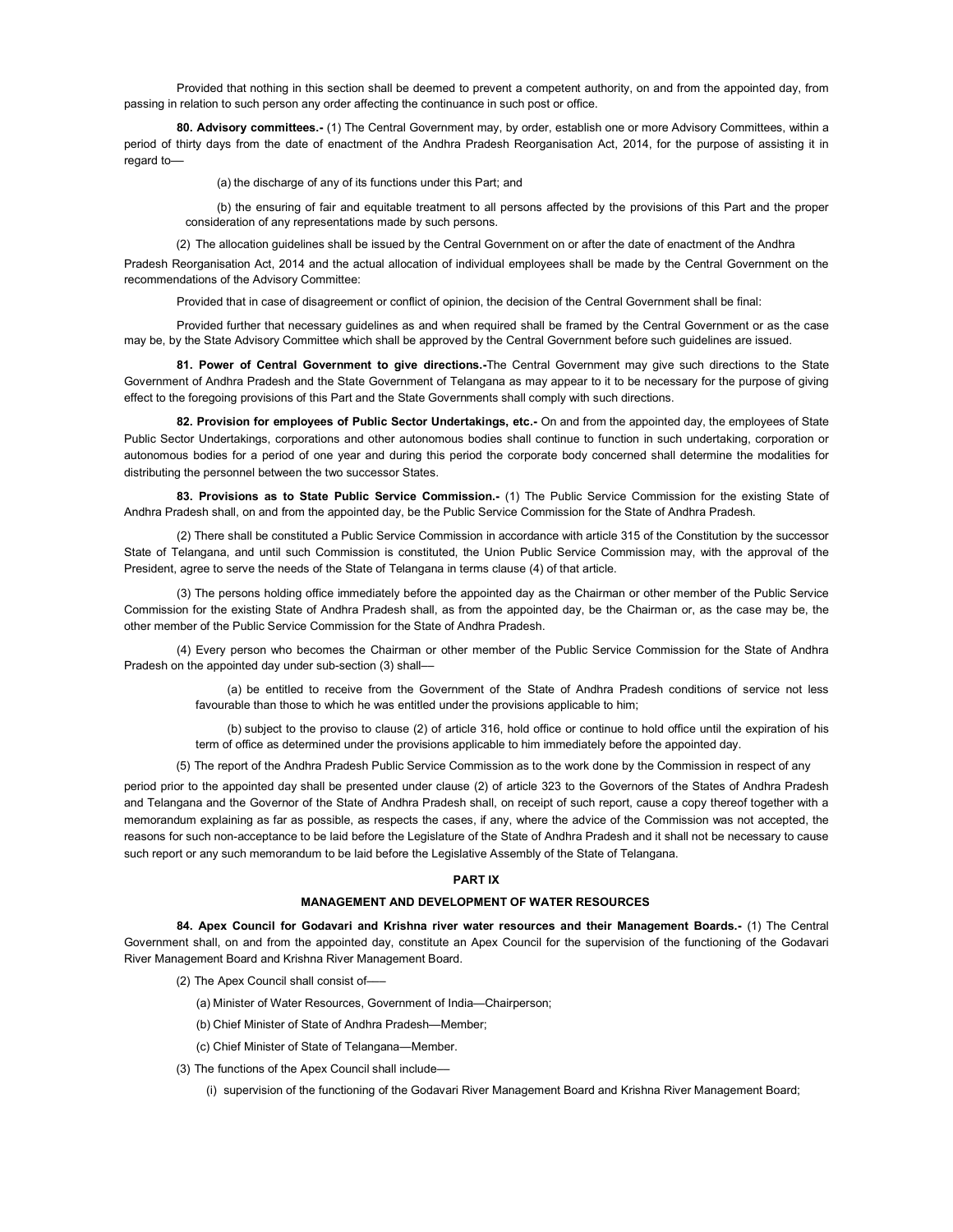(ii) planning and approval of proposals for construction of new projects, if any, based on Godavari or Krishna river water, after getting the proposal appraised and recommended by the River Management Boards and by the Central Water Commission, wherever required;

(iii) resolution of any dispute amicably arising out of the sharing of river waters through negotiations and mutual agreement between the successor States;

(iv) reference of any disputes not covered under Krishna Water Disputes Tribunal, to a Tribunal to be constituted under the Inter-State River Water Disputes Act, 1956. (33 of 1956)

85. Constitution and functions of River Management Board.- (1) The Central Government shall constitute two separate Boards to be called the Godavari River Management Board and Krishna River Management Board (to be known as the Board), within a period of sixty days from the appointed day, for the administration, regulation, maintenance and operation of such projects, as may be notified by the Central Government from time to time.

(2) The headquarters of Godavari River Management Board shall be located in the successor State of Telangana and of the Krishna River Management Board shall be located in the successor State of Andhra Pradesh.

(3) The Godavari River Management Board and Krishna River Management Board shall be autonomous bodies under the administrative control of the Central Government, and shall comply with such directions as may, from time to time, be given to them by the Central Government.

(4) Each Board shall consist of the following Chairperson and Members, namely:––

(a) a Chairperson not below the rank or level of Secretary or Additional Secretary to the Government of India to be appointed by the Central Government;

(b) two members, to be nominated by each of the successor States, of which one shall be the technical member not below the rank of Chief Engineer and the other administrative member to represent the concerned States;

(c) one expert to be nominated by the Central Government.

(5) Each Board shall have a full-time Member Secretary, not below the rank of Chief Engineer in the Central Water Commission, to be appointed by the Central Government.

(6) The Central Government shall create such number of posts of the rank of Chief Engineer in the Central Water Commission, as it considers necessary.

(7) Each Board shall be assisted in the day to day management of reservoirs by the Central Industrial Security Force constituted under the Central Industrial Security Force Act, 1968 (50 of 1968) on such terms and conditions as the Central Government may specify.

(8) The functions of each Board shall include––

(a) the regulation of supply of water from the projects to the successor States having regard to-

(i) awards granted by the Tribunals constituted under the Inter-State River Water Disputes Act, 1956; (33 of 1956)

(ii) any agreement entered into or arrangement made covering the Government of existing State of Andhra Pradesh and any other State or Union territory;

(b) the regulation of supply of power generated to the authority in-charge of the distribution of power having regard to any agreement entered into or arrangement made covering the Government of the existing State of Andhra Pradesh and any other State or Union territory;

(c) the construction of such of the remaining on-going or new works connected with the development of the water resources projects relating to the rivers or their tributaries through the successor States as the Central Government may specify by notification in the Official Gazette;

(d) making an appraisal of any proposal for construction of new projects on Godavari or Krishna rivers and giving technical clearance, after satisfying that such projects do not negatively impact the availability of water as per the awards of the Tribunals constituted under the Inter-State River Water Disputes Act, 1956 (33 of 19560 for the projects already completed or taken up before the appointed day; and

(e) such other functions as the Central Government may entrust to it on the basis of the principles specified in the Eleventh Schedule.

86. Staff of the Management Board.- (1) The Board shall employ such staff as it may consider necessary for the efficient discharge of its functions under this Act and such staff shall, at the first instance, be appointed on deputation from the successor States in equal proportion and absorbed permanently in the Board.

(2) The Government of the successor States shall at all times provide the necessary funds to the Board to meet all expenses (including the salaries and allowances of the staff) required for the discharge of its functions and such amounts shall be apportioned between the States concerned in such proportion as the Central Government may, having regard to the benefits to each of the said States, specify.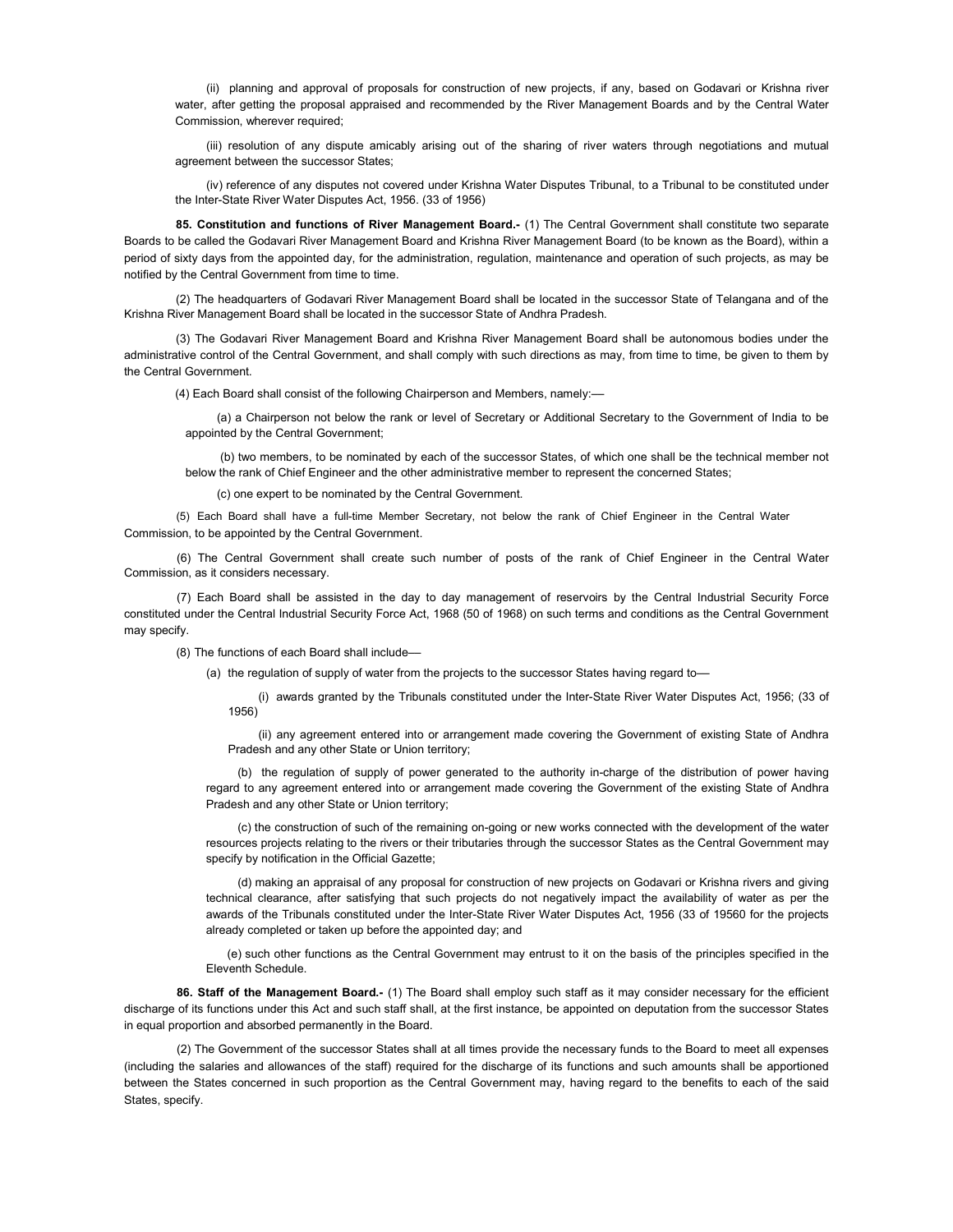(3) The Board may delegate such of its powers, functions and duties as it may deem fit to the Chairman of the said Board or to any officer subordinate to the Board.

(4) The Central Government may, for the purpose of enabling the Board to function efficiently, issue such directions to the State Governments concerned, or any other authority, and the State Governments, or the other authority, shall comply with such directions.

87. Jurisdiction of Board.- (1) The Board shall ordinarily exercise jurisdiction on Godavari and Krishna rivers in regard to any of the projects over headworks (barrages, dams, reservoirs, regulating structures), part of canal network and transmission lines necessary to deliver water or power to the States concerned, as may be notified by the Central Government, having regard to the awards, if any, made by the Tribunals constituted under the Inter-State River Water Disputes Act, 1956. (33 of 1956)

(2) If any question arises as to whether the Board has jurisdiction under sub-section (1) over any project referred thereto, the same shall be referred to the Central Government for decision thereon.

88. Power of Board to make regulations.-The Board may make regulations consistent with the Act and the rules made thereunder, to provide for—

(a) regulating the time and place of meetings of the Board and the procedure to be followed for the transaction of business at such meetings;

(b) delegation of powers and duties of the Chairman or any officer of the Board;

(c) the appointment and regulation of the conditions of service of the officers and other staff of the Board;

(d) any other matter for which regulations are considered necessary by the Board.

89. Allocation of water resources.- The term of the Krishna Water Disputes Tribunal shall be extended with the following terms of reference, namely:––

(a) shall make project-wise specific allocation, if such allocation have not been made by a Tribunal constituted under the Inter-State River Water Disputes Act, 1956; (33 of 1956)

(b) shall determine an operational protocol for project-wise release of water in the event of deficit flows.

Explanation.–– For the purposes of this section, it is clarified that the project specific awards already made by the Tribunal on or before the appointed day shall be binding on the successor States.

90. Polavaram Irrigation Project to be a national project.- (1) The Polavaram Irrigation Project is hereby declared to be a national project.

(2) It is hereby declared that it is expedient in the public interest that the Union should take under its control the regulation and development of the Polavaram Irrigation Project for the purposes of irrigation.

(3) The consent for Polavaram Irrigation Project shall be deemed to have been given by the successor State of Telangana.

(4) The Central Government shall execute the project and obtain all requisite clearances including environmental, forests, and rehabilitation and resettlement norms.

91. Arrangements on Tungabhadra Board.- (1) The Governments of the successor States of Andhra Pradesh and Telangana shall replace the existing State of Andhra Pradesh on the Tungabhadra Board.

(2) The Tungabhadra Board shall continue to monitor the release of water to High Level Canal, Low Level Canal and Rajolibanda Diversion Scheme.

# PART X

# INFRASTRUCTURE AND SPECIAL ECONOMIC MEASURES

92. Successor States to follow principles, guidelines, etc., issued by Central Government.- The principles, guidelines, directions and orders issued by the Central Government, on and from the appointed day, on matters relating to coal, oil and natural gas, and power generation, transmission and distribution as enumerated in the Twelfth Schedule shall be implemented by the successor **States** 

93. Measures for progress and development of successor States.-The Central Government shall take all necessary measures as enumerated in the Thirteenth Schedule for the progress and sustainable development of the successor States within a period of ten years from the oppointed day.

94. Fiscal measures including tax incentives.-(1) The Central Government shall take appropriate fiscal measures, including

offer of tax incentives, to the successor States, to promote industrialisation and economic growth in both the States.

(2) The Central Government shall support the programmes for the development of backward areas in the successor States, including expansion of physical and social infrastructure.

(3) The Central Government shall provide special financial support for the creation of essential facilities in the new capital of the successor State of Andhra Pradesh including the Raj Bhawan, High Court, Government Secretariat, Legislative Assembly, Legislative Council, and such other essential infrastructure.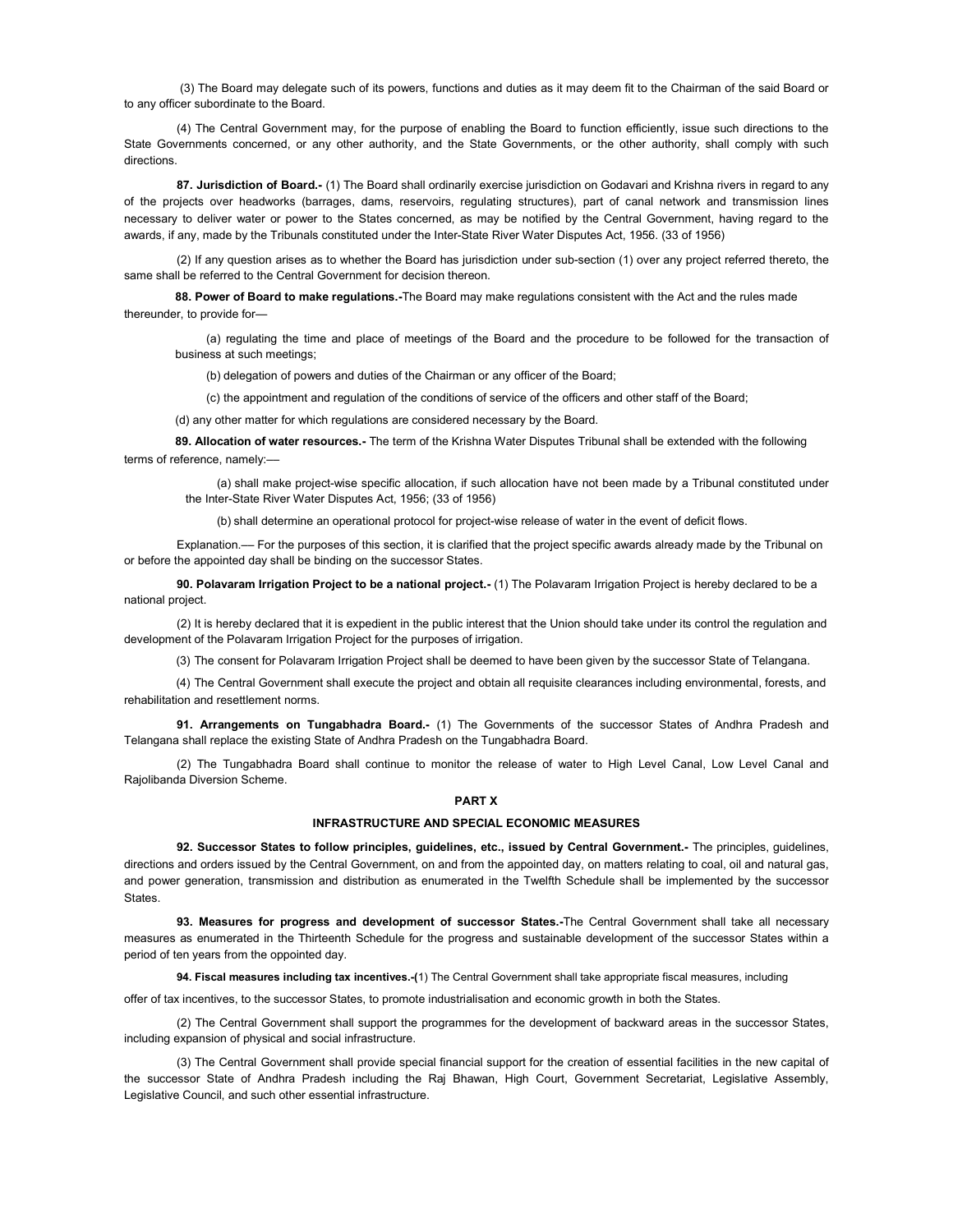(4) The Central Government shall facilitate the creation of a new capital for the successor State of Andhra Pradesh, if considered necessary, by denotifying degraded forest land.

### PART XI

## ACCESS TO HIGHER EDUCATION

95. Equal opportunities for quality higher education to all students.- In order to ensure equal opportunities for quality higher education to all students in the successor States, the existing admission quotas in all government or private, aided or unaided, institutions of higher, technical and medical education in so far as it is provided under article 371D of the Constitution, shall continue as such for a period of ten years during which the existing common admission process shall continue.

# PART XII

### LEGAL AND MISCELLANEOUS PROVISIONS

96. Amendment of article 168 of the Constitution.- In sub-clause (a) of clause (1) of article 168 of the Constitution, for the word "Tamil Nadu", the words "Tamil Nadu, Telangana" shall be substituted.

97. Amendment of article 371D of the Constitution.- On and from the appointed day, in article 371D of the Constitution,-

(a) in the marginal heading, for the words "the State of Andhra Pradesh", the words "the State of Andhra Pradesh or the State of Telangana" shall be substituted;

(b) for clause (1), the following clause shall be substituted, namely: $-$ 

"(1) The President may by order made with respect to the State of Andhra Pradesh or the State of Telangana, provide, having regard to the requirement of each State, for equitable opportunities and facilities for the people belonging to different parts of such State, in the matter of public employment and in the matter of education, and different provisions may be made for various parts of the States.";

(c) in clause (3), for the words "the State of Andhra Pradesh", the words "the State of Andhra Pradesh and for the State of Telangana" shall be substituted.

98. Amendment of section 15A or ACt 43 of 1951.- In section 15A of the Representation of the People Act, 1951, after the words and figures "under the Tamil Nadu Legislative Council Act, 2010", (16 of 2010) the words and figures "and constituting the Legislative Council of the State of Telangana under the Andhra Pradesh Reorganisation Act, 2014" shall be inserted.

99. Amendment of section 15 of Act 37 of 1956.- On and from the appointed day, in section 15 of the States Reorganisation Act, 1956, in clause (e), for the words "Andhra Pradesh", the words "Andhra Pradesh and Telangana" shall be substituted.

100. Territorial extent of laws.- The provisions of Part II shall not be deemed to have affected any change in the territories to which the Andhra Pradesh Land Reforms (Ceiling on Agricultural Holdings) Act, 1973 (Andhra Pradesh Act No. 1 of 1973.) and any other law in force immediately before the appointed day extends or applies, and territorial references in any such law to the State of Andhra Pradesh shall, until otherwise provided by a competent Legislature or other competent authority be construed as meaning the territories within the existing State of Andhra Pradesh before the appointed day.

101. Power to adapt laws.- For the purpose of facilitating the application in relation to the State of Andhra Pradesh or the State of Telangana of any law made before the appointed day, the appropriate Government may, before the expiration of two years from that day, by order, make such adaptations and modifications of the law, whether by way of repeal or amendment, as may be necessary or expedient, and thereupon every such law shall have effect subject to the adaptations and modifications so made until altered, repealed or amended by a competent Legislature or other competent authority.

Explanation.–– In this section, the expression "appropriate Government" means as respects any law relating to a matter enumerated in the Union List, the Central Government, and as respects any other law in its application to a State, the State Government.

102. Power to construe laws.-Notwithstanding that no provision or insufficient provision has been made under section 102 for the adaptation of a law made before the appointed day, any court, tribunal or authority, required or empowered to enforce such law may, for the purpose of facilitating its application in relation to the State of Andhra Pradesh or the State of Telangana, construe the law in such manner, without affecting the substance, as may be necessary or proper in regard to the matter before the court, tribunal or authority.

103. Power to name authorities, etc., for exercising statutory functions.- The Government of the State of Telangana, as respects the transferred territory may, by notification in the Official Gazette, specify the authority, officer or person who, on or after the appointed day, shall be competent to exercise such functions exercisable under any law in force on that day as may be mentioned in that notification and such law shall have effect accordingly.

104. Legal proceedings.- Where, immediately before the appointed day, the existing State of Andhra Pradesh is a party to any legal proceedings with respect to any property, rights or liabilities subject to apportionment between the States of Andhra Pradesh and Telangana under this Act, the State of Andhra Pradesh or the State of Telangana which succeeds to, or acquires a share in, that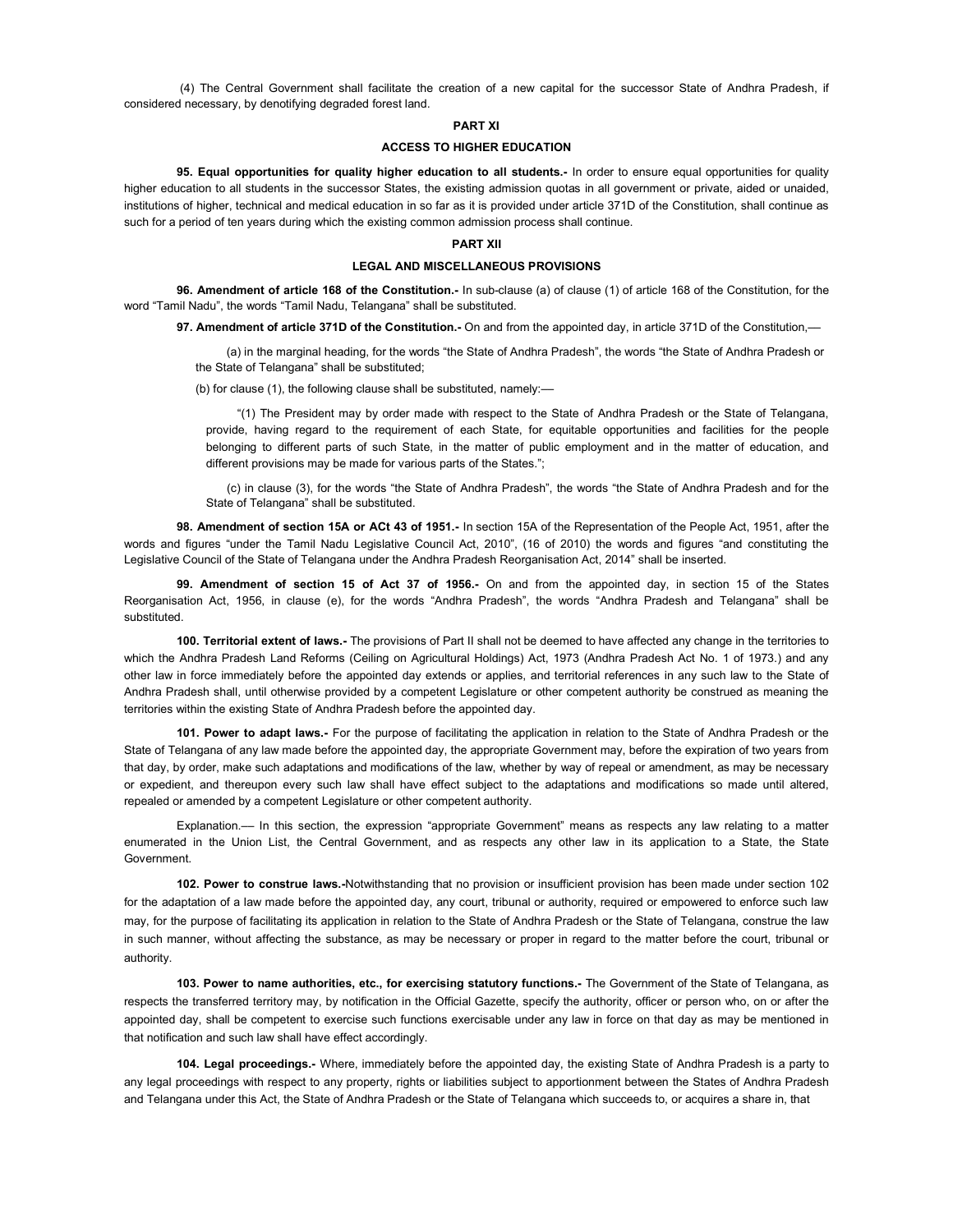property or those rights or liabilities by virtue of any provision of this Act shall be deemed to be substituted for the existing State of Andhra Pradesh or added as a party to those proceedings, and the proceedings may continue accordingly.

105. Transfer of pending proceedings.- (1) Every proceeding pending immediately before the appointed day before a court (other than High Court), tribunal, authority or officer in any area which on that day falls within the State of Andhra Pradesh shall, if it is a proceeding relating exclusively to the territory, which as from that day are the territories of the State of Telangana, stand transferred to the corresponding court, tribunal, authority or officer of that State.

(2) If any question arises as to whether any proceeding should stand transferred under sub-section (1) it shall be referred to the High Court at Hyderabad and the decision of that High Court shall be final.

(3) In this section––

(a) "proceeding" includes any suit, case or appeal; and

(b) "corresponding court, tribunal authority or officer" in the State of Telangana means-

(i) the court, tribunal, authority or officer in which, or before whom, the proceeding would have laid if it had been instituted after the appointed day; or

(ii) in case of doubt, such court, tribunal, authority, or officer in that State, as may be determined after the appointed day by the Government of that State or the Central Government, as the case may be, or before the appointed day by the Government of the existing State of Andhra Pradesh to be the corresponding court, tribunal, authority or officer.

106. Right or pleaders to practise in certain cases.- Any person who, immediately before the appointed day, is enrolled as a pleader entitled to practise in any subordinate court in the existing State of Andhra Pradesh shall, for a period of one year from that day, continue to be entitled to practise in those courts, notwithstanding that the whole or any part of the territories within the jurisdiction of those courts has been transferred to the State of Telangana.

107. Effects of provisons of the Act inconsistent with other laws.-The provisions of this Act shall have effect notwithstanding anything inconsistent therewith contained in any other law.

108. Powers to remove difficulties.- (1) If any difficulty arises in giving effect to the provisions of this Act, the President may, by order do anything not inconsistent with such provisions which appears to him to be necessary or expedient for the purpose of removing the difficulty:

Provided that no such order shall be made after the expiry of a period of three years from the appointed day.

(2) Every order made under this section shall be laid before each House of Parliament.

# THE FIRST SCHEDULE

# (See section 13)

(i) Of the five sitting members whose term of office will expire on 9th April, 2014, namely, Shri T. Subbarami Reddy, Shri Nandi Yellaiah, Shri Mohammed Ali Khan, Smt. T. Ratna Bai and Shri K.V.P. Ramachandra Rao, such two as the Chairman of the Council of States may determine by drawing lots shall be deemed to have been elected to fill two of the seven seats allotted to the State of Telangana and the other three sitting members shall be deemed to have been elected to fill three of the eleven seats allotted to the State of Andhra Pradesh.

(ii) Of the six sitting members whose term of office will expire on 21st June, 2016, namely, Shri Jesudasu Seelam, Shri Jairam Ramesh, Shri N. Janardhana Reddy,Shri V. Hanumantha Rao, Smt. Gundu Sudharani and Shri Y.S. Chowdary, such two as the Chairman of the Council of States may determine by drawing lots shall be deemed to have been elected to fill two of the seats allotted to the State of Telangana and the other four sitting members shall be deemed to have been elected to fill four of the seats allotted to the State of Andhra Pradesh.

(iii) Of the six sitting Members representing the State of Andhra Pradesh whose term of office will expire on 2nd April, 2018, namely, Shri Ananda Baskar Rapolu, Shri K. Chiranjeevi, Shri Palvai Govardhana Reddy, Smt. Renuka Chowdhury, Shri T. Devender Goud and Shri C.M. Ramesh, such three as the Chairman of the Council of States may determine by drawing lots shall be deemed to have been elected to fill three of the seats allotted to the State of Telangana and the other three sitting members shall be deemed to have been elected to fill the three of the seats allotted to the State of Andhra Pradesh.

(iv) The term of one seat which is to expire on 9th April, 2014 and has become vacant due to resignation of Shri Nandamuri Harikrishna on 22nd August, 2014, shall be allotted to the State of Andhra Pradesh.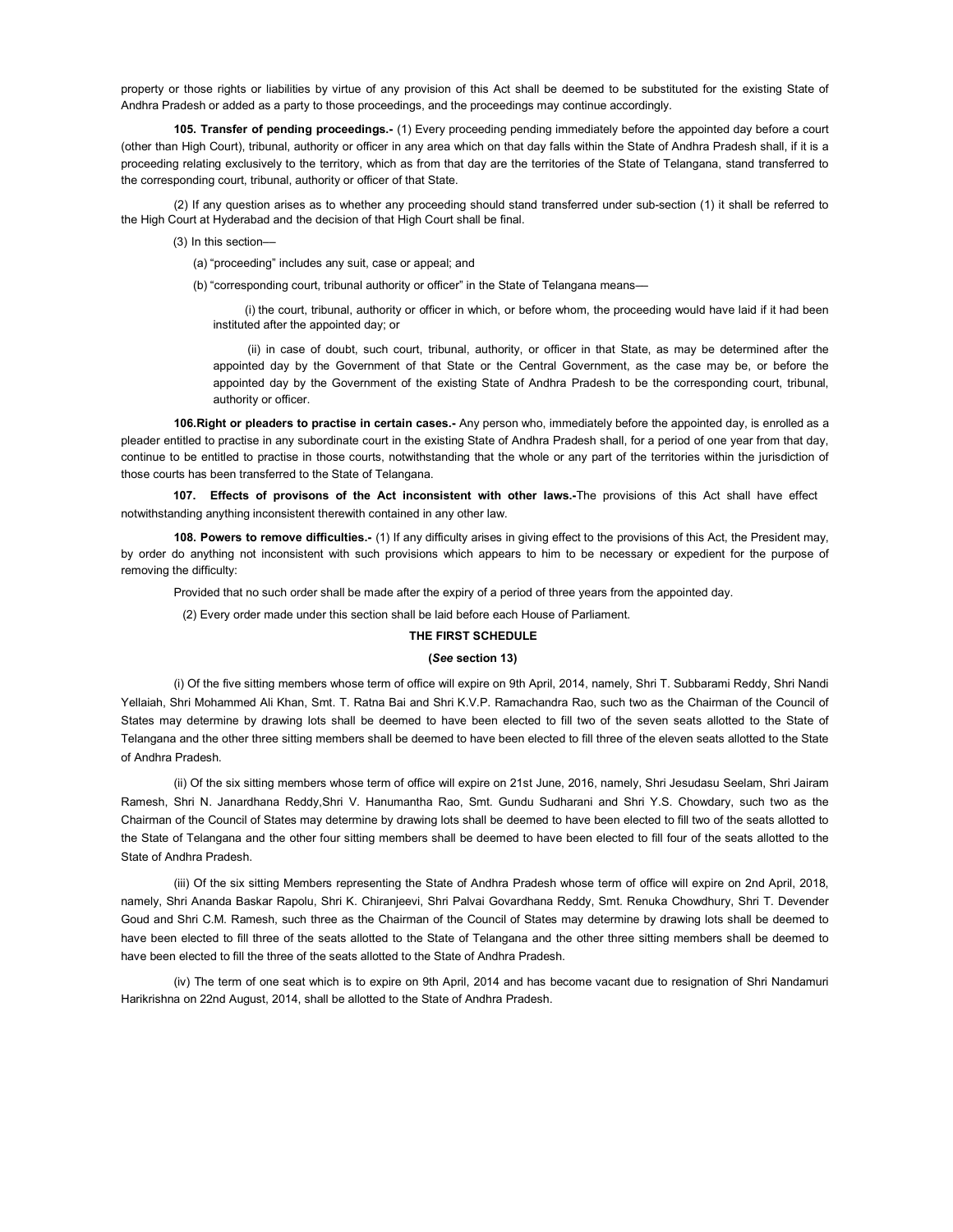# THE SECOND SCHEDULE

# (See section 15)

# AMENDMENTS TO THE DELIMITATION OF PARLIAMENTARY AND ASSEMBLY CONSTITUENCIES ORDER, 2008

In the Delimitation of Parliamentary and Assembly Constituency Order, 2008,––

1. In Schedule I,––

(i) for serial number 1 relating to Andhra Pradesh and the entries relating thereto, the following shall be substituted, namely:-

| Serial Number and<br>Name of the<br>State/Union<br>Territory | Number of seats in the House as<br>constituted on the basis of the Delimitation<br>of Parliamentary and Assembly<br>Constituencies Order, 1976 as amended<br>from time to time |           |           | Number of seats in the House as<br>subsequently constituted as per the<br>Delimitation of Parliamentary and<br>Assembly Constituencies Order, 2008 |           |           |
|--------------------------------------------------------------|--------------------------------------------------------------------------------------------------------------------------------------------------------------------------------|-----------|-----------|----------------------------------------------------------------------------------------------------------------------------------------------------|-----------|-----------|
|                                                              | Total                                                                                                                                                                          | Reserved  | Reserved  | Total                                                                                                                                              | Reserved  | Reserved  |
|                                                              |                                                                                                                                                                                | for the   | for the   |                                                                                                                                                    | for the   | for the   |
|                                                              |                                                                                                                                                                                | Scheduled | Scheduled |                                                                                                                                                    | Scheduled | Scheduled |
|                                                              |                                                                                                                                                                                | Castes    | Tribes    |                                                                                                                                                    | Castes    | Tribes    |
|                                                              | $\mathfrak{p}$                                                                                                                                                                 | 3         |           | 5                                                                                                                                                  | 6         |           |
| "1. AndhraPradesh                                            | 42                                                                                                                                                                             | 6         |           | 25                                                                                                                                                 | 4         | 4 !!      |

(ii) after serial number 24 relating to Tamil Nadu and the entries relating thereto, the following shall be inserted, namely:––

| "ጋნ<br>unu<br>$-$ | - | - |  | $\sim$ |
|-------------------|---|---|--|--------|

(iii) serial numbers 25 to 28 shall be renumbered as serial numbers 26 to 29, respectively.

2. In Schedule II,––

(iv) for serial number 1 relating to Andhra Pradesh and the entries relating thereto, the following shall be substituted, namely:––

| Serial Number and<br>Name of the<br>State/Union<br>Territory | Number of seats in the House as<br>constituted on the basis of the Delimitation<br>of Parliamentary and Assembly<br>Constituencies Order, 1976 as amended<br>from time to time |           | Number of seats in the House as<br>subsequently constituted as per the<br>Delimitation of Parliamentary and<br>Assembly Constituencies Order, 2008 |       |           |           |
|--------------------------------------------------------------|--------------------------------------------------------------------------------------------------------------------------------------------------------------------------------|-----------|----------------------------------------------------------------------------------------------------------------------------------------------------|-------|-----------|-----------|
|                                                              | Total                                                                                                                                                                          | Reserved  | Reserved                                                                                                                                           | Total | Reserved  | Reserved  |
|                                                              |                                                                                                                                                                                | for the   | for the                                                                                                                                            |       | for the   | for the   |
|                                                              |                                                                                                                                                                                | Scheduled | Scheduled                                                                                                                                          |       | Scheduled | Scheduled |
|                                                              |                                                                                                                                                                                | Castes    | Tribes                                                                                                                                             |       | Castes    | Tribes    |
|                                                              | 2                                                                                                                                                                              |           |                                                                                                                                                    | 5     | 6         |           |
| "1. AndhraPradesh                                            | 294                                                                                                                                                                            | 39        | 15                                                                                                                                                 | 175   | 29        | 7"        |

(v) after serial number 24 relating to Tamil Nadu and the entries relating thereto, the following shall be inserted, namely:––

| 40E<br>ana<br>ZJ.<br><b>VIUT</b><br>$   -$<br>--- ---<br>. . |  |  | 101<br>. .<br>$\cdot$ $-$ |
|--------------------------------------------------------------|--|--|---------------------------|

(vi) serial numbers 25 to 28 shall be renumbered as serial numbers 26 to 29, respectively.

3. For Schedule III, the following shall be substituted, namely:-

### ANDHRA PRADESH

| SI. No.& Name |             | <b>Extent of Assembly Constituencies</b>                            |  |
|---------------|-------------|---------------------------------------------------------------------|--|
|               |             | 2                                                                   |  |
|               |             | <b>I-DISTRICT: SRIKAKULAM</b>                                       |  |
|               | Ichchapuram | Kanchili, Ichchapuram, Kaviti and Sompeta Mandals.                  |  |
|               | Palasa      | Palasa, Mandasa and Vajrapukothuru Mandals.                         |  |
|               | Tekkali     | Nandigam, Tekkali, Santhabommali and Kotabommali Mandals.           |  |
|               | Pathapatnam | Pathapatnam, Meliaputti, L.N. Pet, Kothur and Hiramandalam Mandals. |  |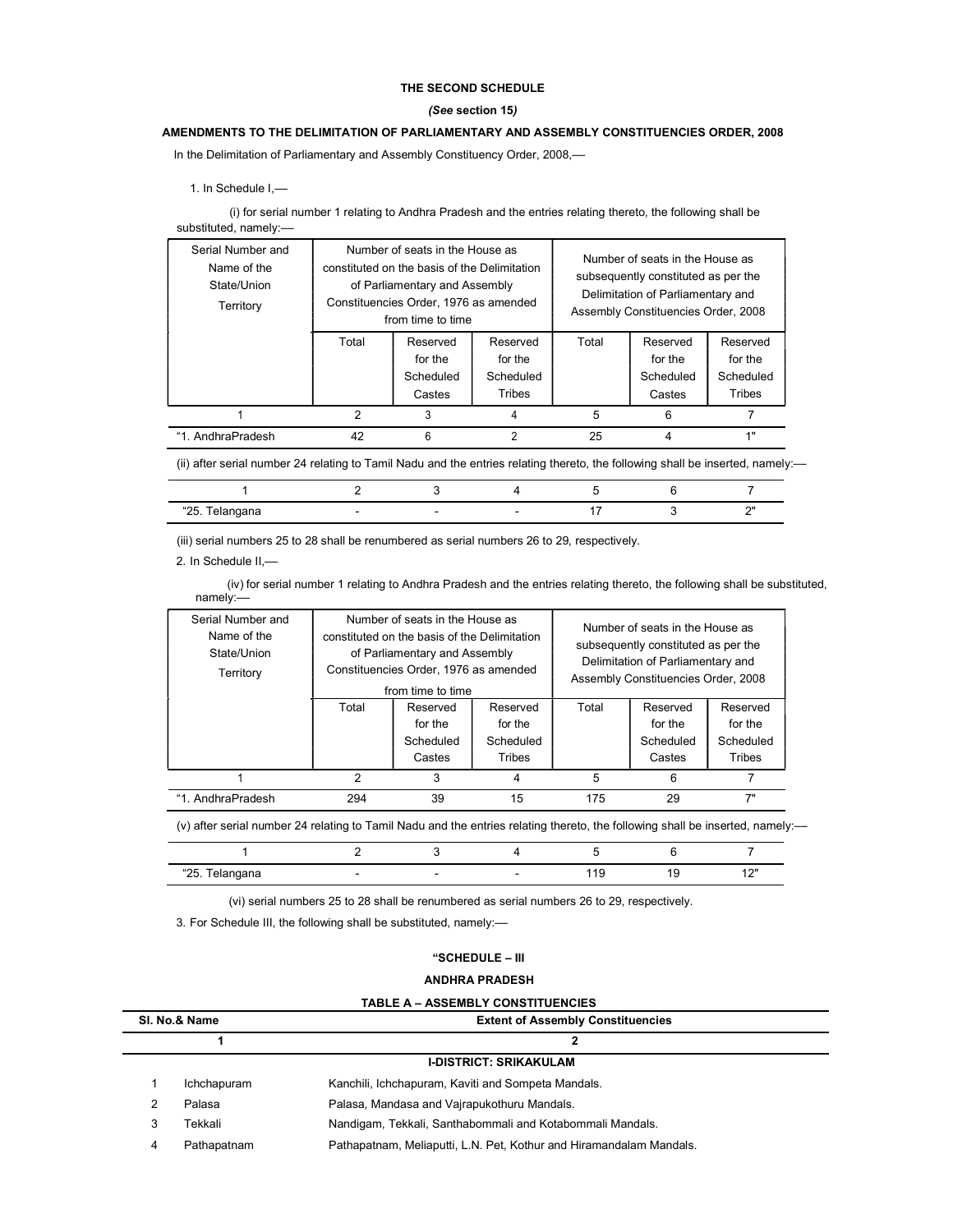| 5 | Srikakulam    | Gara and Srikakulam Mandals.                           |
|---|---------------|--------------------------------------------------------|
|   | Amadalavalasa | Amadalavalasa, Ponduru, Sarubujjili and Burja Mandals. |
|   | Etcherla      | G. Sigadam, Laveru, Ranastalam and Etcherla Mandals.   |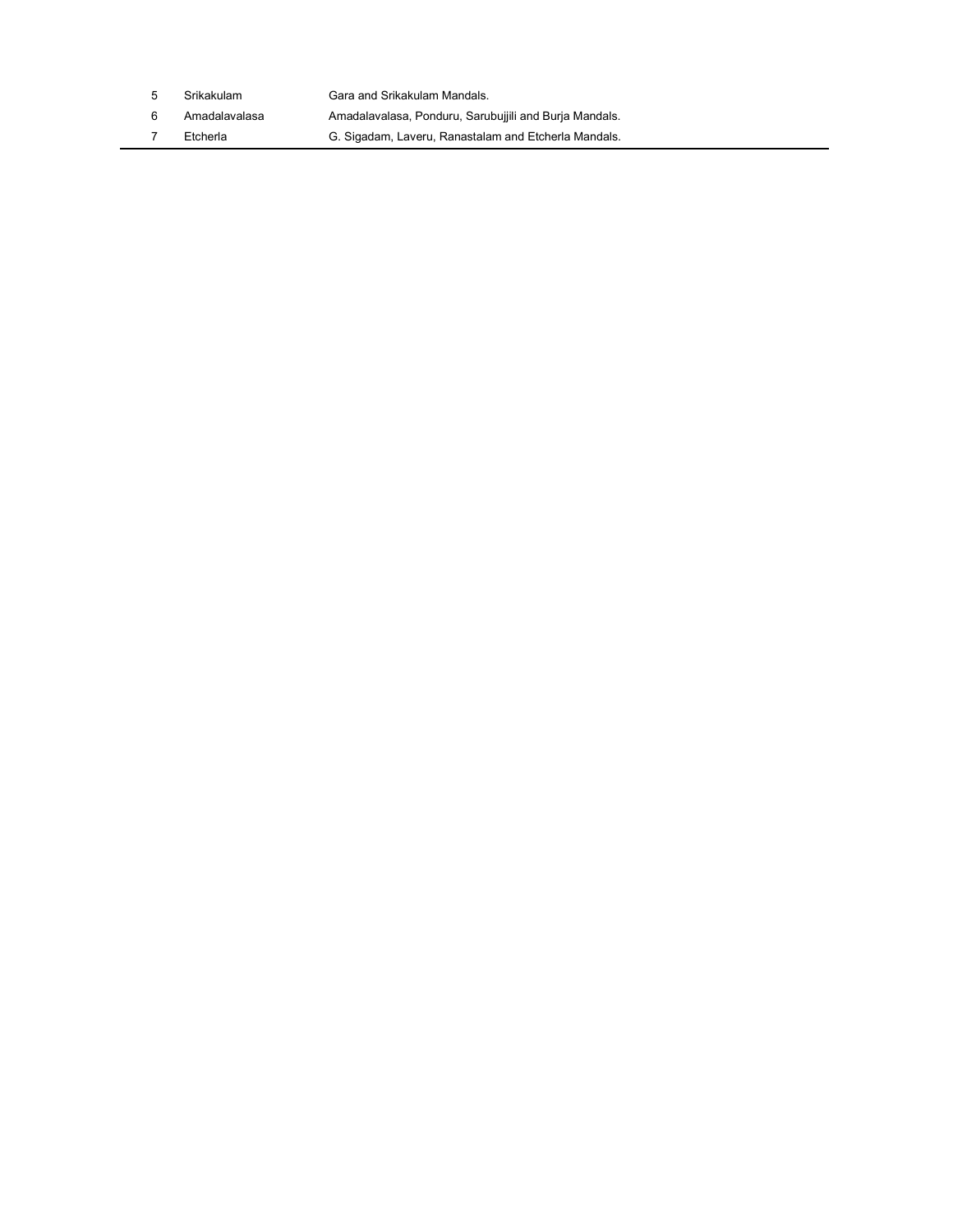|          | SI. No.& Name                    | <b>Extent of Assembly Constituencies</b>                                                                                                                                                                                                                                         |
|----------|----------------------------------|----------------------------------------------------------------------------------------------------------------------------------------------------------------------------------------------------------------------------------------------------------------------------------|
|          | 1                                | $\mathbf{2}$                                                                                                                                                                                                                                                                     |
| 8        | Narasannapeta                    | Jalumuru, Narasannapeta, Saravakota and Polaki Mandals.                                                                                                                                                                                                                          |
| 9        | Rajam(SC)                        | Vangara, Regidi Amadalavalasa, Rajam and Santhakaviti Mandals.                                                                                                                                                                                                                   |
| 10       | Palakonda(ST)                    | Seethampeta, Bhamini, Palakonda and Veeraghattam Mandals.                                                                                                                                                                                                                        |
|          |                                  | 2-DISTRICT: VIZIANAGARAM                                                                                                                                                                                                                                                         |
| 11       | Kurupam (ST)                     | Kurupam, Gummalakshmipuram, Jiyyammavalasa, Komarada and Garugubilli Mandals.                                                                                                                                                                                                    |
| 12<br>13 | Parvathipuram (SC)<br>Salur (ST) | Parvathipuram, Seethanagaram and Balijipeta Mandals.<br>Salur, Pachipenta, Mentada and Makkuva Mandals.                                                                                                                                                                          |
| 14       | Bobbili                          | Bobbili, Ramabhadrapuram, Badangi and Therlam Mandals.                                                                                                                                                                                                                           |
| 15       | Cheepurupalli                    | Merakamudidam, Garividi, Cheepurupalli and Gurla Mandals.                                                                                                                                                                                                                        |
| 16       | Gajapathinagaram                 | Gajapathinagaram, Bondapalli, Gantyada and Dattirajeru Mandals; and Vizinigiri, Thandrangi,                                                                                                                                                                                      |
|          |                                  | Jannivalasa, Venne, Sasanapalli, Attada, Bheemasingi, Somayajulapalem, Lotlapalli, Mokhasa<br>Kothavalasa, Kumaram and Annamrajupeta villages of Jami Mandal.                                                                                                                    |
| 17       | Nellimarla                       | Nellimarla, Pusapatirega, Denkada and Bhogapuram Mandals.                                                                                                                                                                                                                        |
| 18       | Vizianagaram                     | Vizianagaram Mandal.                                                                                                                                                                                                                                                             |
| 19       | Srungavarapukota                 | Srungavarapukota, Vepada, Lakkavarapukota and Kothavalasa Mandals; and Jami Mandal<br>(Except 12 villages i.e. Vizinigiri, Thandrangi, Jannivalasa, Venne, Sasanapalli, Attada,<br>Bheemasingi, Somayajulapalem, Lotlapalli, Mokhasa Kothavalasa, Kumaram and<br>Annamrajupeta). |
|          |                                  | <b>3-DISTRICT: VISAKHAPATNAM</b>                                                                                                                                                                                                                                                 |
| 20       | <b>Bhimili</b>                   | Anandapuram, Padmanabham, Bheemunipatnam and Visakhapatnam Rural Mandals.                                                                                                                                                                                                        |
| 21       | Visakhapatnam East               | Visakhapatnam (Urban) Mandai (Part) Visakhapatnam (M Corp.)-Ward No.1 to 11 and 53 to 55.                                                                                                                                                                                        |
| 22       | Visakhapatnam South              | Visakhapatnam (Urban) Mandai (Part) Visakhapatnam (M Corp.)-Ward No.12 to 34, 42 to 43<br>and 46 to 48.                                                                                                                                                                          |
| 23       | Visakhapatnam North              | Visakhapatnam (Urban) Mandai (Part) Visakhapatnam (M Corp.)- Ward No.36 to 41,44 to 45<br>and 49 to 52.                                                                                                                                                                          |
| 24       | Visakhapatnam West               | Visakhapatnam (Urban) Mandai (Part) Visakhapatnam (M Corp.)-Ward No.35 and 56 to 71.                                                                                                                                                                                             |
| 25       | Gajuwaka                         | Gajuwaka Mandai (Including Gajuwaka Municipality).                                                                                                                                                                                                                               |
| 26       | Chodavaram                       | Chodavaram, Butchayyapeta, Ravikamatham and Rolugunta Mandals.                                                                                                                                                                                                                   |
| 27       | Madugula                         | Madugula, Cheedikada, Devarapalle and K. Kotapadu Mandals.                                                                                                                                                                                                                       |
| 28       | Araku Valley (ST)                | Munchingiputtu, Pedabayalu, Dumbriguda, Araku Valley, Hukumpeta and Ananthagiri<br>Mandals.                                                                                                                                                                                      |
| 29       | Paderu(ST)                       | Paderu, G. Madugula, Chintapalle, Gudem Kotha Veedhi and Koyyuru Mandals.                                                                                                                                                                                                        |
| 30       | Anakapalle                       | Kasimkota and Anakapalle Mandals.                                                                                                                                                                                                                                                |
| 31       | Pendurthi                        | Pedagantyada (excluding areas included in Gajuwaka Municipality), Paravada, Sabbavaram<br>and Pendurthi Mandals.                                                                                                                                                                 |
| 32       | Yelamanchili                     | Rambilli, Munagapaka, Atchutapuram and Yelamanchili Mandals.                                                                                                                                                                                                                     |
| 33       | Payakaraopet (SC)                | Kotauratla, Nakkapalle, Payakaraopeta and S. Rayavaram Mandals.                                                                                                                                                                                                                  |
| 34       | Narsipatnam                      | Nathavaram, Golugonda, Narsipatnam and Makavarapalem Mandals.                                                                                                                                                                                                                    |
|          |                                  | 4-DISTRICT: EAST GODAVARI                                                                                                                                                                                                                                                        |
| 35       | Tuni                             | Thondangi, Kotananduru and Tuni Mandals.                                                                                                                                                                                                                                         |
| 36       | Prathipadu                       | Sankhavaram, Prathipadu, Yeleswaram and Rowthulapudi Mandals.                                                                                                                                                                                                                    |
| 37       | Pithapuram                       | Gollaprolu, Pithapuram and Kothapalle Mandals.                                                                                                                                                                                                                                   |
| 38       | Kakinada Rural                   | Karapa and Kakinada Rural Mandals.                                                                                                                                                                                                                                               |
|          |                                  | Kakinada Urban Mandai (Part)                                                                                                                                                                                                                                                     |
|          |                                  | Kakinada Urban (M) (Part)                                                                                                                                                                                                                                                        |
|          |                                  |                                                                                                                                                                                                                                                                                  |
|          |                                  | Kakinada (M)- Ward No.66 to 70.                                                                                                                                                                                                                                                  |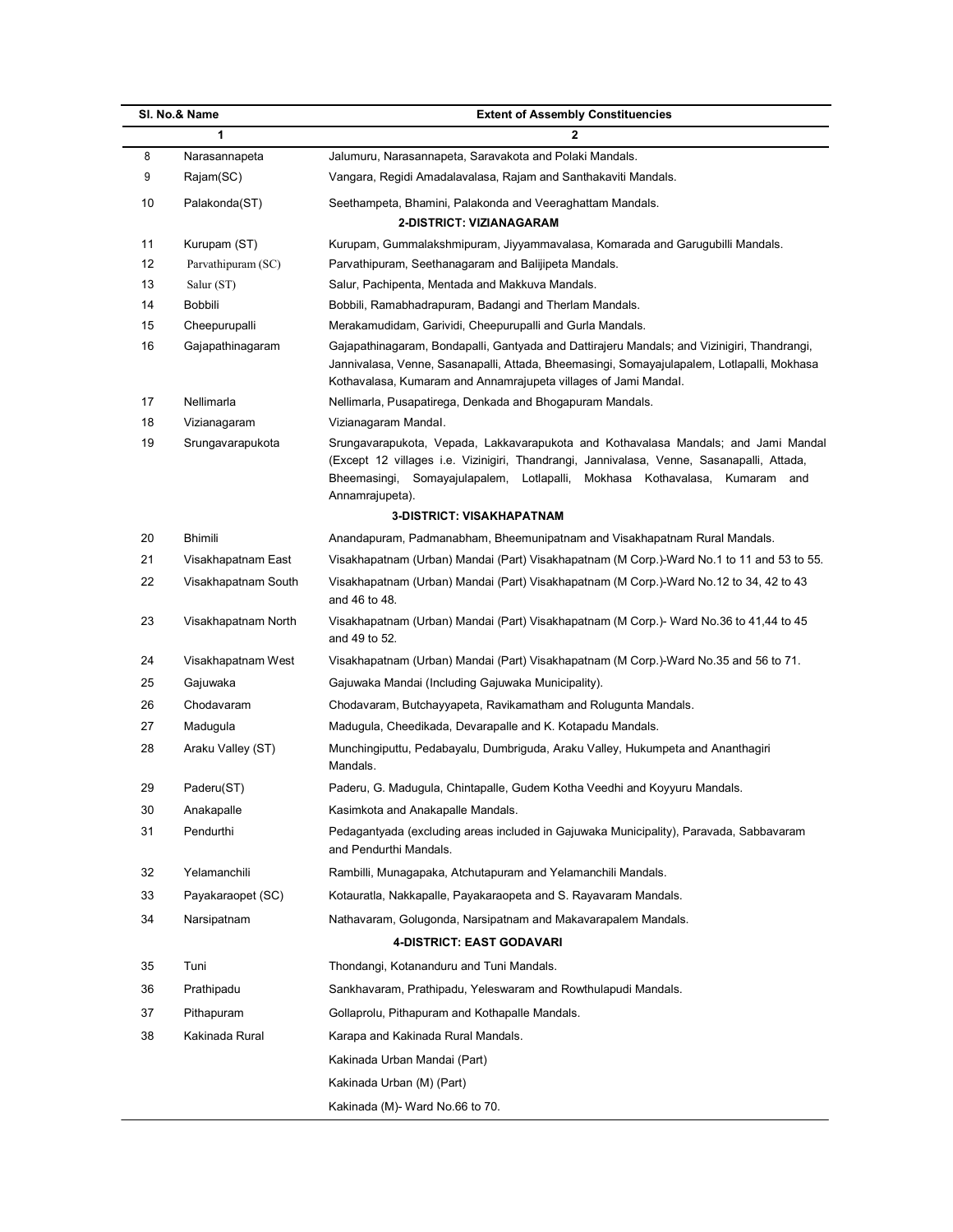|    | SI. No.& Name        | <b>Extent of Assembly Constituencies</b>                                                                                                                         |  |  |  |  |  |
|----|----------------------|------------------------------------------------------------------------------------------------------------------------------------------------------------------|--|--|--|--|--|
|    | 1                    | $\mathbf{2}$                                                                                                                                                     |  |  |  |  |  |
| 39 | Peddapuram           | Samalkota and Peddapuram Mandals.                                                                                                                                |  |  |  |  |  |
| 40 | Anaparthy            | Pedapudi, Biccavolu, Rangampeta and Anaparthy Mandals.                                                                                                           |  |  |  |  |  |
| 41 | Kakinada City        | Kakinada Urban Mandal (Part)                                                                                                                                     |  |  |  |  |  |
|    |                      | Kakinada Urban (M) (Part)                                                                                                                                        |  |  |  |  |  |
|    |                      | Kakinada (M)-Ward No.1 to 65.                                                                                                                                    |  |  |  |  |  |
| 42 | Ramachandrapuram     | Kajuluru, Ramachandrapuram and Pamarru Mandals.                                                                                                                  |  |  |  |  |  |
| 43 | Mummidivaram         | Polavaram, Mummidivaram, Thallarevu and Katrenikona Mandals.                                                                                                     |  |  |  |  |  |
| 44 | Amalapuram (SC)      | Uppalaguptam, Allavaram and Amalapuram Mandals.                                                                                                                  |  |  |  |  |  |
| 45 | Razole (SC)          | Razole, Malikipuram and Sakhinetipalle Mandals.                                                                                                                  |  |  |  |  |  |
|    |                      | Mamidikuduru Mandal (Part) Mamidikuduru, Geddada, Edarada, Komarada, Magatapalle and<br>Gogannamatham Villages.                                                  |  |  |  |  |  |
| 46 | Gannavaram (SC)      | P. Gannavaram, Ambajipeta and Ainavilli Mandals. Mamidikuduru Mandal (Part)                                                                                      |  |  |  |  |  |
|    |                      | Pedapatnam, Appanapalle, Botlakurru Doddavaram, Pasarlapudi, Pedapatnam, Nagaram,<br>Mogalikuduru, Makanapalem, Lutukurru, Pasarlapudilanka and Adurru Villages. |  |  |  |  |  |
| 47 | Kothapeta            | Ravulapalem, Kothapeta, Atreyapuram and Alamuru Mandals.                                                                                                         |  |  |  |  |  |
| 48 | Mandapeta            | Mandapeta, Rayavaram and Kapileswarapuram Mandals.                                                                                                               |  |  |  |  |  |
| 49 | Rajanagaram          | Rajanagaram, Seethanagaram and Korukonda Mandals.                                                                                                                |  |  |  |  |  |
| 50 | Rajahmundry City     | Rajahmundry Urban Mandal (Part)                                                                                                                                  |  |  |  |  |  |
|    |                      | Rajahmundry (M Corp.) (Part)                                                                                                                                     |  |  |  |  |  |
|    |                      | Rajahmundry (M Corp.) - Ward No.7 to 35 and 42 to 89.                                                                                                            |  |  |  |  |  |
| 51 | Rajahmundry Rural    | Kadiam and Rajahmundry Rural Mandals.                                                                                                                            |  |  |  |  |  |
|    |                      | Rajahmundry Urban Mandal (Part)                                                                                                                                  |  |  |  |  |  |
|    |                      | Rajahmundry (M Corp.) (Part)                                                                                                                                     |  |  |  |  |  |
|    |                      | Rajahmundry (M Corp.) - Ward No.1 to6, 36 to 41 and 90.                                                                                                          |  |  |  |  |  |
| 52 | Jaggampeta           | Gokavaram, Jaggampeta, Gandepalle and Kirlampudi Mandals                                                                                                         |  |  |  |  |  |
| 53 | Rampachodavaram (ST) | Maredumilli, Devipatnam, Y. Ramavaram, Addateegala, Gangavaram, Rampachodavaram and<br>Rajavommangi Mandals.                                                     |  |  |  |  |  |
|    |                      | 5-DISTRICT: WEST GODAVARI                                                                                                                                        |  |  |  |  |  |
| 54 | Kovvur (SC)          | Kovvur, Chagallu and Tallapudi Mandals.                                                                                                                          |  |  |  |  |  |
| 55 | Nidadavole           | Nidadavole, Undrajavaram and Peravali Mandals.                                                                                                                   |  |  |  |  |  |
| 56 | Achanta              | Penugonda, Achanta and Penumantra Mandals. Poduru Mandal (Part)                                                                                                  |  |  |  |  |  |
|    |                      | Kavitam, Jagannadhapuram, Pandithavilluru, Miniminchilipadu, Poduru, Pemmarajupolavaram<br>and Gummaluru Villages.                                               |  |  |  |  |  |
| 57 | Palacole             | Palacole and Yelamanchili Mandals.                                                                                                                               |  |  |  |  |  |
|    |                      | Poduru Mandal (Part)                                                                                                                                             |  |  |  |  |  |
|    |                      | Kommuchikkala, Vedangi, Jinnuru, Mattaparru, Penumadam, Ravipadu and Vaddiparru<br>Villages.                                                                     |  |  |  |  |  |
| 58 | Narasapuram          | Mogalthur and Narasapuram Mandals.                                                                                                                               |  |  |  |  |  |
| 59 | Bhimavaram           | Veeravasaram and Bhimavaram Mandals.                                                                                                                             |  |  |  |  |  |
|    |                      | Bhimavaram (M+OG)                                                                                                                                                |  |  |  |  |  |
|    |                      | Bhimavaram (M) - Ward No. I to 27                                                                                                                                |  |  |  |  |  |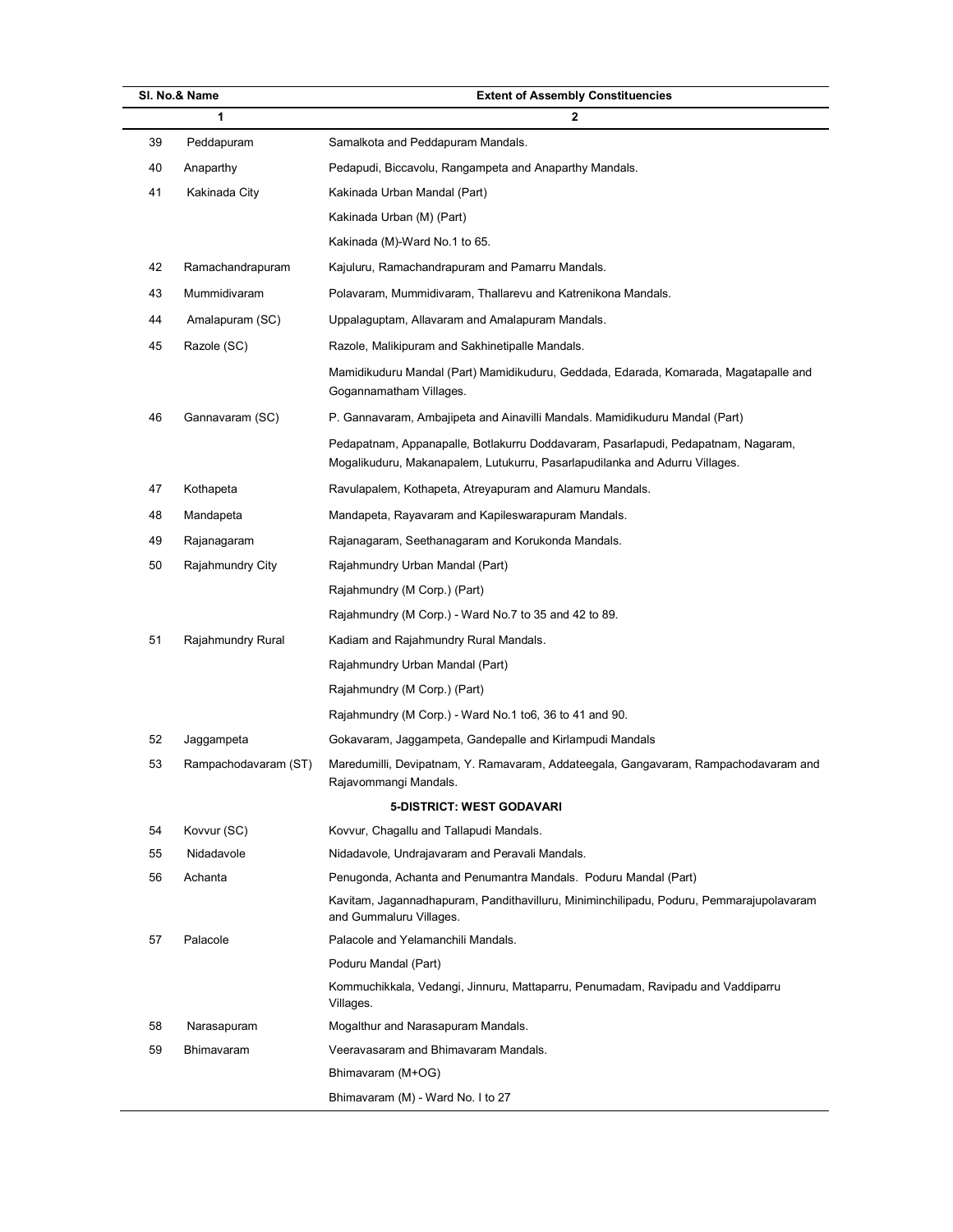| SI. No.& Name |                    | <b>Extent of Assembly Constituencies</b>                                                                                                                                                                                     |
|---------------|--------------------|------------------------------------------------------------------------------------------------------------------------------------------------------------------------------------------------------------------------------|
| 1             |                    | $\mathbf{2}$                                                                                                                                                                                                                 |
|               |                    | China-Amiram (OG) (Part) - Ward No. 28                                                                                                                                                                                       |
|               |                    | Rayalam (R) (OG) (Part) - Ward No. 29.                                                                                                                                                                                       |
| 60            | Undi               | Kalla, Palacoderu, Undi and Akividu Mandals.                                                                                                                                                                                 |
| 61            | Tanuku             | Tanuku, Attili and Iragavaram Mandals.                                                                                                                                                                                       |
| 62            | Tadepalliqudem     | Tadepalliqudem and Pentapadu Mandals.                                                                                                                                                                                        |
| 63            | Unguturu           | Unguturu, Bhimadole, Nidamarru and Ganapavaram Mandals.                                                                                                                                                                      |
| 64            | Denduluru          | Pedavegi, Pedapadu and Denduluru Mandals.                                                                                                                                                                                    |
|               |                    | Eluru Mandal (Part).                                                                                                                                                                                                         |
|               |                    | Malkapuram, Chataparru, Jalipudi, Katlampudi, Madepalli, Manuru, Sreeparru, Kalakurru,<br>Komatilanka, Gudivakalanka, Kokkirailanka, Pydichintapadu and Prathikolla lanka Villages.                                          |
| 65            | Eluru              | Eluru Mandal (Part)                                                                                                                                                                                                          |
|               |                    | Eluru (M) (Part)                                                                                                                                                                                                             |
|               |                    | Eluru (M) - Ward No.1 to 28                                                                                                                                                                                                  |
|               |                    | Eluru Mandal (Part)                                                                                                                                                                                                          |
|               |                    | Eluru Mandal (OG) (Part)                                                                                                                                                                                                     |
|               |                    | Satrampadu (OG) - Ward No.29                                                                                                                                                                                                 |
|               |                    | Gavaravaram (OG) - Ward No.30                                                                                                                                                                                                |
|               |                    | Tangellamudi (R) (OG) - Ward No.31                                                                                                                                                                                           |
|               |                    | Komadavolu (OG) (Part) - Ward No.32                                                                                                                                                                                          |
|               |                    | Eluru (R) (OG) (Part) - Ward No.33                                                                                                                                                                                           |
|               |                    | Eluru Mandal (Part)                                                                                                                                                                                                          |
|               |                    | Chodimella, Sanivarapupeta, Eluru (Rural), Komadavole (Rural) and Ponangi Villages.                                                                                                                                          |
| 66            | Gopalapuram (SC)   | Dwaraka Tirumala, Nallajerla, Devarapalli and Gopalapuram Mandals.                                                                                                                                                           |
| 67            | Polavaram (ST)     | Polavaram, Buttayagudem, Jeelugumilli, Koyyalagudem and T.Narasapuram Mandals.                                                                                                                                               |
| 68            | Chintalapudi (SC)  | Chintalapudi, Lingapalem, Kamavarapukota and Jangareddigudem Mandals.                                                                                                                                                        |
|               |                    | <b>6-DISTRICT: KRISHNA</b>                                                                                                                                                                                                   |
| 69            | Tiruvuru (SC)      | Vissannapet, Gampalagudem, Tiruvuru and A.Konduru Mandals.                                                                                                                                                                   |
| 70            | Nuzvid             | Agiripalli, Chatrai, Musunuru and Nuzvid Mandals                                                                                                                                                                             |
| 71            | Gannavaram         | Bapulapadu, Gannavaram and Unguturu Mandals Vijayawada (Rural) Mandal (Part)<br>Ambapuram, Phiryadi Nainavaram, Pathapadu, Nunna, Enikepadu, Nidamanuru, Done Atkuru,<br>Gudavalli, Prasadampadu and Ramavarappadu Villages. |
| 72            | Gudivada           | Gudlavalleru, Gudivada and Nandivada Mandals.                                                                                                                                                                                |
| 73            | Kaikalur           | Mandavalli, Kaikalur, Kalidindi and Mudinepalle Mandals.                                                                                                                                                                     |
| 74            | Pedana             | Gudur, Pedana, Bantumilli and Kruthivennu Mandals.                                                                                                                                                                           |
| 75            | Machilipatnam      | Machilipatnam Mandal.                                                                                                                                                                                                        |
| 76            | Avanigadda         | Challapalli, Mopidevi, Avanigadda, Nagayalanka, Koduru and Ghantasala Mandals.                                                                                                                                               |
| 77            | Pamarru (SC)       | Pamarru, Thotlavalluru, Pamidimukkala, Movva and Pedaparupudi Mandals.                                                                                                                                                       |
| 78            | Penamaluru         | Kankipadu, Vuyyuru and Penamaluru Mandals.                                                                                                                                                                                   |
| 79            | Vijayawada West    | Vijayawada Urban Mandal (Part)                                                                                                                                                                                               |
|               |                    | Vijayawada Urban (M.Corp) (Part)                                                                                                                                                                                             |
|               |                    | Vijayawada(M Corp.) - Ward No 1 to 13, 15to 19,75 and 76.                                                                                                                                                                    |
| 80            | Vijayawada Central | Vijayawada Urban Mandal (Part)<br>Vijayawada Urban (M.Corp) (Part)<br>Vijayawada (M Corp.)-Ward No.14, 20 to 31, 33 to 35, 42 to 44, 49, 77 and 78.                                                                          |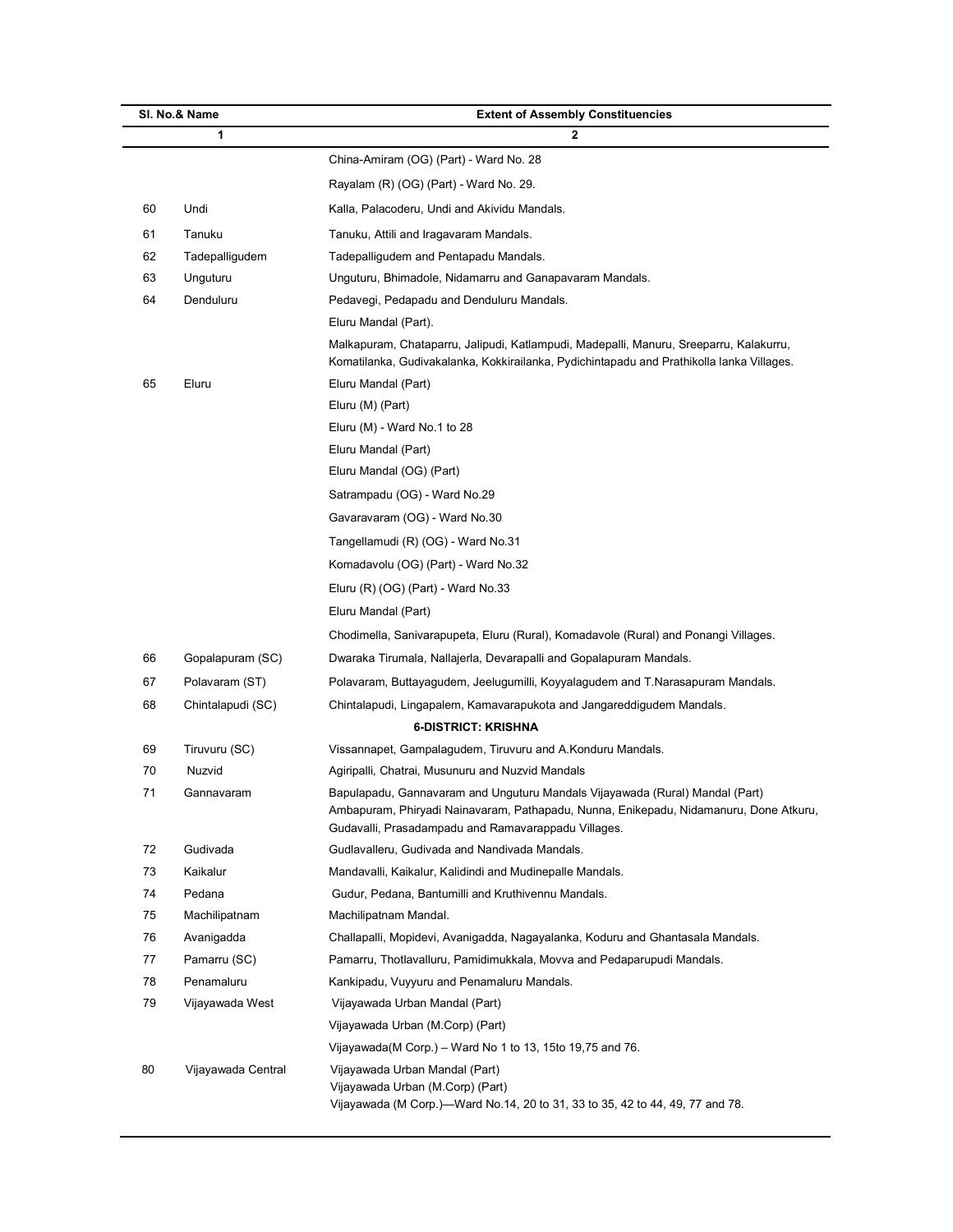| SI. No.& Name |                          | <b>Extent of Assembly Constituencies</b>                                                                                                                                 |
|---------------|--------------------------|--------------------------------------------------------------------------------------------------------------------------------------------------------------------------|
|               | 1                        | $\overline{2}$                                                                                                                                                           |
| 81            | Vijayawada East          | Vijayawada Urban Mandal (Part)                                                                                                                                           |
|               |                          | Vijayawada Urban (M Corp) (Part)                                                                                                                                         |
|               |                          | Vijayawada (M Corp.)-Ward No. 32, 36 to 41, 45 to 48 and 50 to 74.                                                                                                       |
| 82            | Mylavaram                | Ibrahimpatnam, G.Konduru, Mylavaram and Reddigudem Mandals.                                                                                                              |
|               |                          | Vijayawada (Rural) Mandal (Part)                                                                                                                                         |
|               |                          | Kotturu, Tadepalle, Vemavaram, Shabada, Paidurupadu, Rayanapadu, Gollapudi and                                                                                           |
|               |                          | Jakkampudi Villages.                                                                                                                                                     |
| 83            | Nandigama (SC)           | Kanchikacherla, Chandarlapadu and Veerullapadu Mandals.                                                                                                                  |
|               |                          | Nandigama Mandal (Part)                                                                                                                                                  |
|               |                          | Pedavaram, Thakkellapadu, Munagacherla, Latchapalem, Lingalapadu, Adiviravulapadu,                                                                                       |
|               |                          | Chandapuram, Kethaveeruni Padu, Kanchela, Ithavaram, Ambarupeta, Nandigama,                                                                                              |
|               |                          | Satyavaram, Pallagiri and Raghavapuram Villages.                                                                                                                         |
| 84            | Jaggayyapeta             | Vatsavai, Jaggayyapeta and Penuganchiprolu Mandals Nandigama Mandal (Part) Magallu,<br>Konduru, Ramireddipalle, Jonnalagadda, Konathamatmakuru, Torragudipadu, Damuluru, |
|               |                          | Somavaram, Rudravaram and Gollamudi Villages.                                                                                                                            |
|               |                          | <b>7 - DISTRICT : GUNTUR</b>                                                                                                                                             |
| 85            | Pedakurapadu             | Bellamkonda, Atchampet, Krosuru, Amaravathi and Pedakurapadu Mandals.                                                                                                    |
| 86            | Tadikonda (SC)           | Tulluru, Tadikonda, Phirangipuram and Medikonduru Mandals.                                                                                                               |
| 87            | Mangalagiri              | Tadepalli, Mangalagiri and Duggirala Mandals.                                                                                                                            |
| 88            | Ponnuru                  | Ponnuru, Chebrolu and Pedakakani Mandals.                                                                                                                                |
| 89            | Vemuru (SC)              | Vemuru, Kolluru, Tsunduru, Bhattiprolu and Amarthaluru Mandals.                                                                                                          |
| 90            | Repalle                  | Nizampatnam, Nagaram, Cherukupalli and Repalle Mandals.                                                                                                                  |
| 91            | Tenali                   | Kollipara and Tenali Mandals.                                                                                                                                            |
| 92            | Bapatla                  | Bapatla, Pittalavanipalem and Karlapalem Mandals.                                                                                                                        |
| 93            | Prathipadu (SC)          | Guntur Mandal (except M.Corp.)                                                                                                                                           |
|               |                          | Vatticherukuru, Prathipadu, Pedanandipadu and Kakumanu Mandals.                                                                                                          |
| 94            | <b>Guntur West</b>       | Guntur Mandal (Part) Guntur (M. Corp) (Part) Guntur (M Corp.)—Ward No.1 to 6 and 24 to 28.                                                                               |
| 95            | <b>Guntur East</b>       | Guntur Mandal (Part) Guntur (M. Corp) (Part) Guntur (M Corp.)—Ward No.7 to 23.                                                                                           |
| 96            | Chilakaluripet           | Nadendla, Chilakaluripet and Edlapadu Mandals.                                                                                                                           |
| 97            | Narasaraopet             | Rompicherla and Narasaraopet Mandals.                                                                                                                                    |
| 98            | Sattenapalle             | Sattenapalli, Rajupalem, Nekarikallu and Muppalla Mandals.                                                                                                               |
| 99            | Vinukonda                | Bollapalli, Vinukonda, Nuzendla, Savalyapuram and Ipur Mandals.                                                                                                          |
| 100           | Gurajala                 | Gurajala, Dachepalli, Piduguralla and Machavaram Mandals.                                                                                                                |
| 101           | Macherla                 | Macherla, Veldurthi, Durgi, Rentachintala and Karempudi Mandals.                                                                                                         |
|               |                          | 8 – DISTRICT : PRAKASAM                                                                                                                                                  |
| 102           | Yerragondapalem (SC)     | Yarragondapalem and Pedda Araveedu, Pullalacheruvu, Tripuranthakam, Dornala and Peda<br>Araveedu Mandals.                                                                |
| 103           | Darsi                    | Donakonda, Kurichedu, Mundlamuru, Darsi and Thallur Mandals.                                                                                                             |
| 104           | Parchur                  | Yeddanapudi, Parchur, Karamchedu, Inkollu, Chinaganjam and Martur Mandals.                                                                                               |
| 105           | Addanki                  | J. Panguluru, Addanki, Santhamaguluru, Ballikurava and Korisapadu Mandals.                                                                                               |
| 106           | Chirala                  | Chirala and Vetapalem Mandals.                                                                                                                                           |
| 107           | Santhanuthalapadu (SC)   | Naguluppalapadu, Maddipadu, Chimakurthi and Santhanuthalapadu Mandals.                                                                                                   |
| 108           | Ongole                   | Ongole and Kothapatnam Mandals.                                                                                                                                          |
| 109<br>110    | Kandukur<br>Kondapi (SC) | Kandukur, Lingasamudram, Gudluru, Ulavapadu and Volivetivaripalem Mandals.<br>Singarayakonda, Kondapi, Tangutur, Jarugumalli, Ponnaluru and Marripudi Mandals.           |
| 111           | Markapuram               | Konakanamitla, Podili, Markapur and Tarlupadu Mandals.                                                                                                                   |
| 112           | Giddalur                 | Bestavaripeta, Racherla, Giddalur, Komarolu, Cumbum and Ardhaveedu Mandals.                                                                                              |
| 113           | Kanigiri                 | Hanumanthunipadu, Chandrasekharapuram, Pamur, Veligandla, Pedacherlopalle and Kanigiri                                                                                   |
|               |                          | Mandals.                                                                                                                                                                 |
|               |                          | 9-DISTRICT: NELLORE                                                                                                                                                      |
| 114           | Kavali                   | Kavali, Bogole, Allur and Dagadarthi Mandals.                                                                                                                            |
| 115           | Atmakur                  | Chejerla, Atmakur, Anumasamudrampeta, Marripadu, Sangam and Ananthasagaram Mandals.                                                                                      |
| 116           | Kovur                    | Vidavalur, Kodavalur, Kovur, Buchireddipalem and Indukurpet Mandals.                                                                                                     |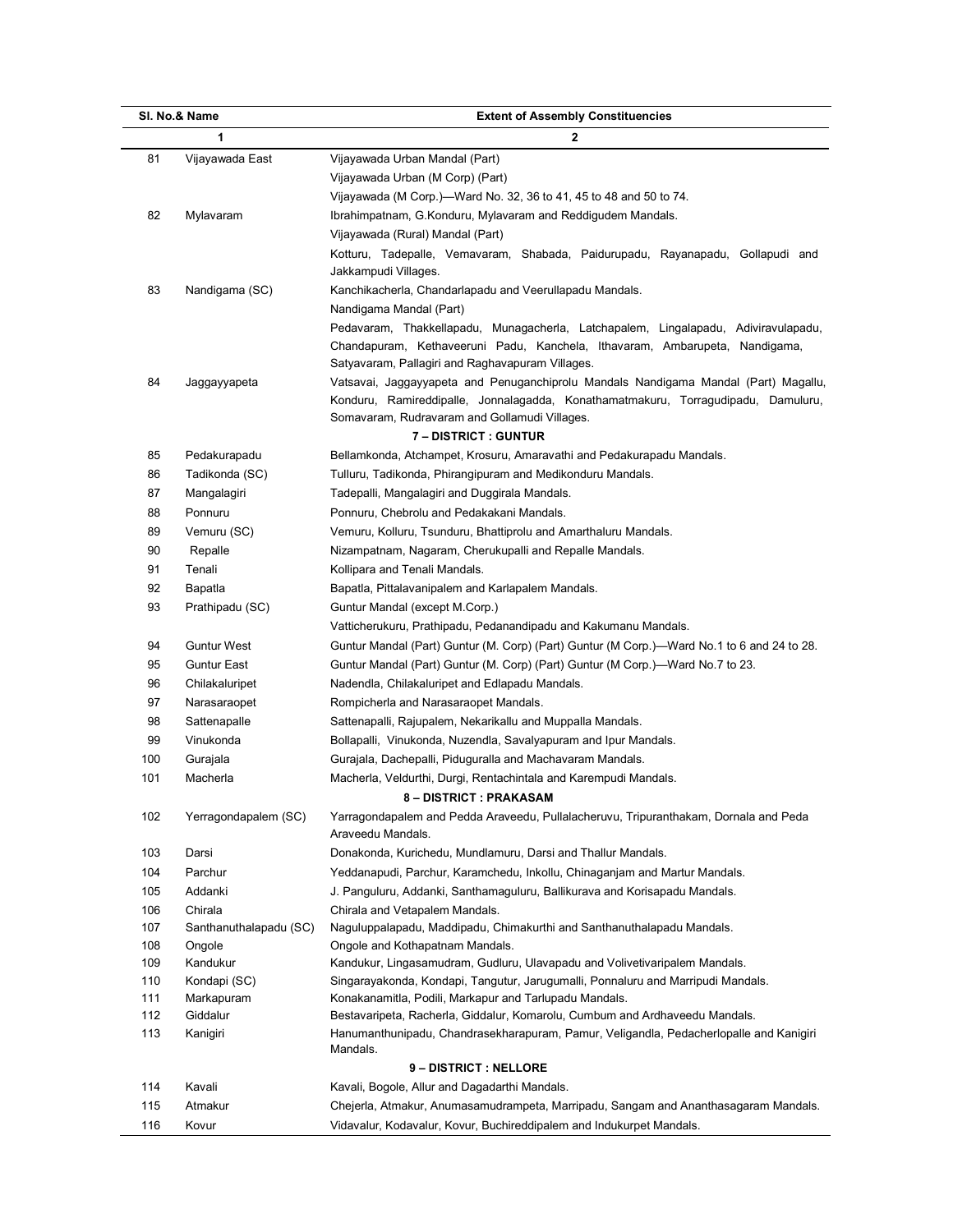|     | SI. No.& Name           | <b>Extent of Assembly Constituencies</b>                                                        |
|-----|-------------------------|-------------------------------------------------------------------------------------------------|
|     | 1                       | 2                                                                                               |
| 117 | Nellore City            | Nellore Mandal (Part)                                                                           |
|     |                         | Nellore Mandal (M+OG) (Part)                                                                    |
|     |                         | Nellore (M)-Ward No.1 to 15, 27, 28 and 31 to 44.                                               |
| 118 | <b>Nellore Rural</b>    | Nellore Mandal (Part)                                                                           |
|     |                         | Golla Kandukur, Sajjapuram, Vellanti, Kandamur, Upputur, South Mopur, Mogallapalem,             |
|     |                         | Mattempadu, Amancherla, Mannavarappadu, Mulumudi, Devarapalem, Pottepalem,                      |
|     |                         | Akkacheruvupadu, Ogurupadu, Ambapuram, Donthali, Buja, Buja Nellore (Rural), Kallurpalle        |
|     |                         | (Rural), Kanuparthipadu, Allipuram (Rural), Gudipallipadu, Pedda, Cherukur, Chintareddipalem,   |
|     |                         | Visavaviletipadu, Gundlapalem, Kakupalle-I, Kakupalle-II (Madaraja Gudur) and Penubarthi        |
|     |                         | Villages.                                                                                       |
|     |                         | Nellore Mandal (M+OG) (Part)                                                                    |
|     |                         | Nellore (M)—Ward No. 16 to 26, 29 and 30                                                        |
|     |                         | Allipuram (OG) (Part)-Ward No. 45                                                               |
|     |                         | Kallurpalle (OG) (Part)-Ward No. 46                                                             |
|     |                         | Buja Buja Nellore (OG) (Part)-Ward No. 47                                                       |
|     |                         | Nellore (Bit.1) (OG)-Ward No. 48.                                                               |
| 119 | Sarvepalli              | Podalakur, Thotapalligudur, Muthukur, Venkatachalam and Manubolu Mandals.                       |
| 120 | Gudur (SC)              | Gudur, Chillakur, Kota, Vakadu and Chittamur Mandals.                                           |
| 121 | Sullurpeta (SC)         | Ojili, Naidupet, Pellakur, Doravarisatram, Sullurpeta and Tada Mandals.                         |
| 122 | Venkatagiri             | Kaluvoya, Rapur, Sydapuram, Dakkili, Venkatagiri and Balayapalle Mandals.                       |
| 123 | Udayagiri               | Jaladanki, Seetharamapuram, Udayagiri, Varikuntapadu, Vinjamur, Duttalur, Kaligiri and          |
|     |                         | Kondapuram Mandals.                                                                             |
|     |                         | 10 - DISTRICT : KADAPA                                                                          |
| 124 | Badvel (SC)             | Kalasapadu, B.Kodur, Sri Avadhutha Kasinayana, Porumamilla, Badvel, Gopavaram and Atlur         |
|     |                         | Mandals.                                                                                        |
| 125 | Rajampet                | Sidhout, Vontimitta, Nandalur, Rajampet, Veeraballe and T Sundupalle Mandals.                   |
| 126 | Kadapa                  | Kadapa Mandal.                                                                                  |
| 127 | Kodur (SC)              | Penagalur, Chitvel, Pullampeta, Obulavaripalle and Kodur Mandals.                               |
| 128 |                         | Sambepalle, Chinnamandem, Rayachoti, Galiveedu, Lakkireddipalli and Ramapuram Mandals.          |
| 129 | Rayachoti<br>Pulivendla | Simhadripuram, Lingala, Thondur, Pulivendla, Vemula, Vempalle and Chakrayapet Mandals.          |
| 130 |                         |                                                                                                 |
|     | Kamalapuram             | Pendlimarri, Chinthakommadinne, Kamalapuram, Vallur, Veerapunayunipalle and Chennur<br>Mandals. |
| 131 | Jammalamadugu           | Peddamudium, Mylavaram, Kondapuram, Jammalamadugu, Muddanur and Yerraguntla                     |
|     |                         | Mandals.                                                                                        |
| 132 | Proddatur               | Rajupalem and Proddatur Mandals.                                                                |
| 133 | Mydukur                 | Duvvur, S.Mydukur, Khajipet, Brahmamgarimattam and Chapad Mandals.                              |
|     |                         | <b>11 - DISTRICT : KURNOOL</b>                                                                  |
| 134 | Allagadda               | Sirvel, Allagadda, Dornipadu, Uyyalawada, Chagalamarri and Rudravaram Mandals.                  |
| 135 | Srisailam               | Srisailam, Atmakur, Velgode, Bandi Atmakur and Mahanandi Mandals.                               |
| 136 | Nandikotkur (SC)        | Nandikotkur, Pagidyala, J. Bungalow, Kothapalle, Pamulapadu and Midthur Mandals.                |
| 137 | Kurnool                 | Kurnool Mandal (Part)                                                                           |
|     |                         | Kurnool (M Corp.) (Part)                                                                        |
|     |                         | Kurnool (M Corp.)-Ward No.1 to 69.                                                              |
| 138 | Panyam                  | Kallur, Orvakal, Panyam and Gadivemula Mandals.                                                 |
| 139 | Nandyal                 | Nandyal and Gospadu Mandals.                                                                    |
| 140 | Banaganapalle           | Banaganapalle, Owk, Koilkuntla, Sanjamala and Kolimigundla Mandals.                             |
| 141 | Dhone                   | Bethamcherla, Dhone and Peapally Mandals.                                                       |
| 142 | Pattikonda              | Krishnagiri, Veldurthi, Pattikonda, Maddikera and Tuggali Mandals.                              |
| 143 | Kodumur (SC)            | C.Belagal, Gudur and Kodumur Mandals.                                                           |
|     |                         | Kurnool Mandal (Part) R.Kanthalapadu, Sunkesula, Remata, Ulchala, Basavapuram, Edurur, G.       |
|     |                         | Singavaram, Nidzur, Munagalapadu, Mamidalapadu, Panchalingala, E.Thandrapadu.                   |
|     |                         | Gondiparla, Dinnedevarapadu, B.Thandrapadu, Pasupula, Rudravaram, Noothanapalle,                |
|     |                         | Devamada, Pudur, Gargeyapuram and Diguvapadu Villages.                                          |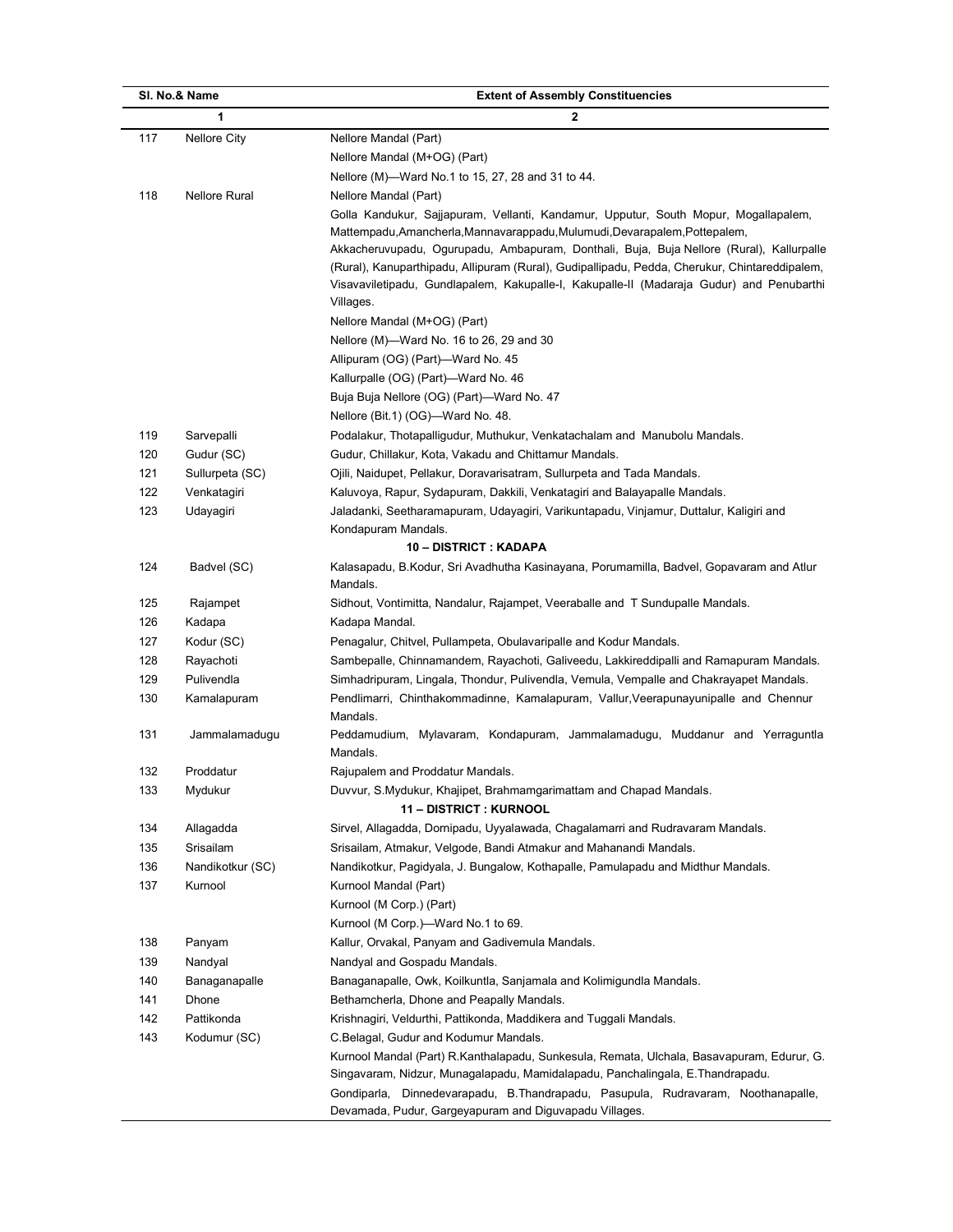| SI. No.& Name                  | <b>Extent of Assembly Constituencies</b>                                                     |
|--------------------------------|----------------------------------------------------------------------------------------------|
| 1                              | $\mathbf{2}$                                                                                 |
| 144<br>Yemmiganur              | Nandavaram, Yemmiganur and Gonegandla Mandals.                                               |
| 145<br>Mantralayam             | Peda Kadubur, Mantralayam, Kosigi and Kowthalam Mandals.                                     |
| 146<br>Adoni                   | Adoni Mandal.                                                                                |
| 147<br>Alur                    | Devanakonda, Holagunda, Halaharvi, Alur, Aspari and Chippagiri Mandals.                      |
|                                | <b>12-DISTRICT: ANANTAPUR</b>                                                                |
| 148<br>Rayadurg                | D.Hirehal, Rayadurg, Kanekal, Bommanahal and Gummagatta Mandals.                             |
| 149<br>Uravakonda              | Vidapanakal, Vajrakarur, Uravakonda, Beluguppa and Kudair Mandals.                           |
| 150<br>Guntakal                | Guntakal, Gooty and Pamidi Mandals.                                                          |
| 151<br>Tadpatri                | Peddavadugur, Yadiki, Tadpatri and Peddapappur Mandals.                                      |
| 152<br>Singanamala (SC)        | Garladinne, Singanamala, Putlur, Yellanur, Narpala and B.K. Samudram Mandals.                |
| 153<br>Anantapur Urban         | Anantapur Mandal (Part)                                                                      |
|                                | Anantapur (M+OG) (Part)                                                                      |
|                                | Anantapur (M)-Ward No.1 to 28                                                                |
|                                | Narayanapuram (OG)-Ward No. 29                                                               |
|                                | Kakkalapalle (R) (OG) (Part)-Ward No. 30                                                     |
|                                | Anantapur (R) (OG)-Ward No. 31.                                                              |
| 154<br>Kalyandurg              | Brahmasamudram, Kalyandurg, Settur, Kundurpi and Kambadur Mandals.                           |
| 155<br>Raptadu                 | Atmakur, Raptadu, Kanaganapalli, C. K. Palli and Ramagiri Mandals, Anantapur Mandal (Part)   |
|                                | Kodimi, Thaticherla, Somanadoddi, Rachanapalle, Sajjalakalva, Kurugunta, Gollapalle,         |
|                                | Kamarupalle, Alamuru, Katiganikalva, Kakkalapalle (Rural), Upparapalle, Itikalapalle,        |
|                                | Jangalapalle, Kandakur, Chiyyedu, Mannila and Papampet (CT) Villages.                        |
| 156<br>Madakasira (SC)         | Madakasira, Amarapuram, Gudibanda, Rolla and Agali Mandals.                                  |
| 157<br>Hindupur                | Hindupur, Lepakshi and Chilamathur Mandals.                                                  |
| 158<br>Penukonda               | Parigi, Penukonda, Gorantla, Somandepalle and Roddam Mandals.                                |
| 159<br>Puttaparthi             | Nallamada, Bukkapatnam, Kothacheruvu, Puttaparthi, O. D. Cheruvu and Amadagur Mandals.       |
| 160<br>Dharmavaram             | Dharmavaram, Bathalapalle, Tadimarri and Mudigubba Mandals.                                  |
| 161<br>Kadiri                  | Talupula, Nambulipulikunta, Gandlapenta, Kadiri, Nallacheruvu and Tanakal Mandals.           |
|                                | <b>13-DISTRICT: CHITTOOR</b>                                                                 |
| 162<br>Thamballapalle          | Mulakalacheruvu, Thamballapalle, Peddamandyam, Kurabalakota, Peddathippasamudram and         |
|                                | B.Kothakota Mandals.                                                                         |
| 163<br>Pileru                  | Gurramkonda, Kalakada, K. V. Palle, Pileru, Kalikiri and Valmikipuram Mandals.               |
| 164<br>Madanapalle             | Madanapalle, Nimmanapalle and Ramasamudram Mandals.                                          |
| 165<br>Punganur                | Sodam, Somala, Chowdepalle, Punganur, Pulicherla and Rompicherla Mandals.                    |
| 166<br>Chandragiri             | Tirupati (Rural), Chandragiri, Pakala, Ramachandrapuram, Chinnagottigallu and Yerravaripalem |
|                                | Mandals.                                                                                     |
|                                | Tirupati (Urban) Mandal (Part) Konkachennaiahgunta, Mangalam and Chennayyagunta              |
|                                | Villages.                                                                                    |
| 167<br>Tirupati                | Tirupati (Urban) Mandal (Part)                                                               |
|                                | Tirumala (CT)                                                                                |
|                                | Tirupati (NMA) (CT)                                                                          |
|                                | Akkarampalle (CT)                                                                            |
|                                | Tirupati (M+OG) (Part).                                                                      |
| Srikalahasti<br>168            | Renigunta, Yerpedu, Srikalahasti and Thottambedu Mandals.                                    |
| 169<br>Satyavedu (SC)          | Narayanavanam, B. N. Kandriga, Varadaiahpalem, K.V.B.Puram, Pitchatur, Satyavedu and         |
|                                | Nagalapuram Mandals.                                                                         |
| 170<br>Nagari                  | Nindra, Vijayapuram, Nagari, Puttur and Vadamalapeta Mandals.                                |
| 171<br>Gangadhara Nellore (SC) | Vedurukuppam, Karvetinagar, Penumuru, S. R. Puram, G.D. Nellore and Palasamudram<br>Mandals. |
| Chittoor<br>172                | Chittoor and Gudipala Mandals.                                                               |
| 173<br>Puthalapattu (SC)       | Puthalapattu, Irala, Thavanampalle, Bangarupalem and Yadamari Mandals.                       |
| 174<br>Palamaner               | Gangavaram, Palamaner, Baireddipalle, V. Kota and Peddapanjani Mandals.                      |
| 175<br>Kuppam                  | Santipuram, Gudupalle, Kuppam and Ramakuppam Mandals.                                        |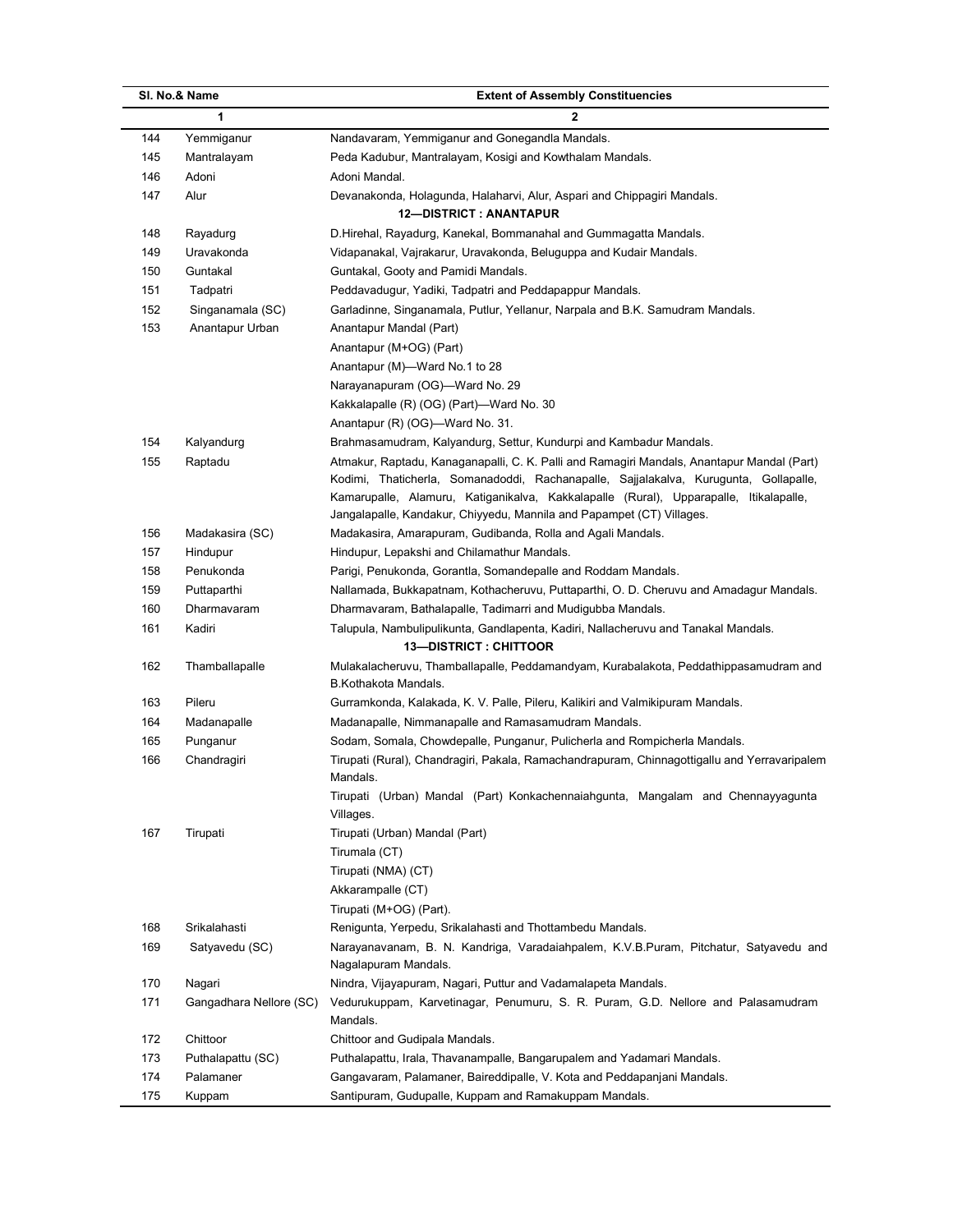|     | SI. No. and Name     | <b>Extent of Parliamentary Constituencies</b>                                                                                                                  |  |
|-----|----------------------|----------------------------------------------------------------------------------------------------------------------------------------------------------------|--|
|     | $\mathbf{1}$         | 2                                                                                                                                                              |  |
| 1.  | ARAKU (ST)           | 10-Palakonda (ST), 11-Kurupam (ST), 12-Parvathipuram (SC), 13-Salur (ST), 28-Araku Valley<br>(ST), 29-Paderu (ST) and 53-Rampachodovaram (ST).                 |  |
| 2.  | SRIKAKULAM           | 1-Ichchapuram, 2-Palasa, 3-Tekkali, 4-Pathapatnam, 5-Srikakulam, 6-Amadalavalasa and<br>8-Narasannapeta.                                                       |  |
| 3.  | VIZIANAGARAM         | 7-Etcherla, 9-Rajam (SC), 14-Bobbili, 15-Cheepurupalli, 16-Gajapathinagaram, 17-Nellimarla and<br>18-Vizianagaram.                                             |  |
| 4.  |                      | VISAKHAPATNAM 19-Srungavarapukota, 20-Bhimli, 21-Visakhapatnam East, 22-Visakhapatnam South,<br>23-Visakhapatnam North, 24-Visakhapatnam West and 25-Gajuwaka. |  |
| 5.  | ANAKAPALLE           | 26-Chodavaram,<br>27-Madugula,<br>30-Anakapalle,<br>31-Pendurthi,<br>32-Yelamanchili,<br>33-Payakaraopet (SC) and 34-Narsipatnam.                              |  |
| 6.  | <b>KAKINADA</b>      | 35-Tuni, 36-Prathipadu, 37-Pithapuram, 38-Kakinada Rural, 39-Peddapuram, 41-Kakinada City and<br>52-Jaggampeta.                                                |  |
| 7.  | AMALAPURAM (SC)      | 42-Ramachandrapuram,<br>43-Mummidivaram,<br>44-Amalapuram (SC),<br>45-Razole<br>$(SC)$ ,<br>46-Gannavaram (SC), 47-Kothapeta and 47-Mandapeta.                 |  |
| 8.  | <b>RAJAHMUNDRY</b>   | 40-Anaparthy, 49-Rajanagaram, 50-Rajahmundry City, 51-Rajahmundry Rural, 54-Kovvur (SC),<br>55-Nidadavole and 66-Gopalapuram (SC).                             |  |
| 9.  | NARSAPURAM           | 56-Achanta, 57-Palacole,<br>58-Narsapuram,<br>59-Bhimavaram, 60-Undi,<br>61-Tanuku<br>and<br>62-Tadepalligudem.                                                |  |
| 10. | <b>ELURU</b>         | 63-Unguturu, 64-Denduluru, 65-Eluru, 67-Polavaram (ST), 68-Chintalapudi (SC), 70-Nuzvid and<br>73-Kaikalur.                                                    |  |
| 11. | <b>MACHILIPATNAM</b> | 71-Gannavaram, 72-Gudivada, 74-Pedana, 75-Machilipatnam, 76-Avanigadda, 77-Pamarru (SC)<br>and 78-Penamaluru.                                                  |  |
| 12. | VIJAYAWADA           | 69-Tiruvuru (SC), 79-Vijayawada<br>West, 80-Vijayawada<br>Central, 81-Vijayawada<br>East,<br>82-Mylavaram, 83-Nandigama (SC) and 84-Jaggayyapeta.              |  |
| 13. | <b>GUNTUR</b>        | 86-Tadikonda (SC), 87-Mangalagiri, 88-Ponnuru, 91-Tenali, 93-Prathipadu (SC), 94-Guntur West<br>and 95-Guntur East.                                            |  |
| 14. | NARASARAOPET         | 96-Chilakaluripet,<br>85-Pedakurapadu,<br>97-Narasaraopet,<br>98-Sattenapalli,<br>99-Vinukonda,<br>100-Gurajala and 101-Macherla.                              |  |
| 15. | <b>BAPATLA (SC)</b>  | 89-Vemuru (SC),<br>90-Repalle, 92-Bapatla, 104-Parchur,<br>105-Addanki,<br>106-Chirala and<br>107-Santhanuthalapadu (SC).                                      |  |
| 16. | ONGOLE               | 102-Yerragondapalem (SC), 103-Darsi, 108-Ongole, 110- Kondapi (SC), 111-Markapuram,<br>112-Giddalur and 113- Kanigiri.                                         |  |
| 17. | NANDYAL              | 134-Allagadda,<br>135-Srisailam,<br>136-Nandikotkur<br>$(SC)$ ,<br>138-Panyam,<br>139-Nandyal,<br>140-Banaganapalle and 141-Dhone.                             |  |
| 18. | <b>KURNOOL</b>       | 137-Kurnool, 142-Pattikonda, 143-Kodumur (SC), 144-Yemmiganur, 145-Mantralayam, 146-Adoni<br>and 147-Alur.                                                     |  |
| 19. | ANANTAPUR            | 148-Rayadurg, 149-Uravakonda,<br>150-Guntakal, 151-Tadpatri,<br>152-Singanamala (SC),<br>153-Anantapur Urban and 154-Kalyandurg.                               |  |
| 20. | <b>HINDUPUR</b>      | 155-Raptadu, 156-Madakasira (SC),<br>157-Hindupur,<br>158- Penukonda,<br>159-Puttaparthi,<br>160-Dharmavaram and 161-Kadiri.                                   |  |
| 21. | KADAPA               | 124-Badvel (SC),<br>126-Kadapa, 129-Pulivendla, 130-Kamalapuram, 131-Jammalamadugu,<br>132-Proddatur and 133-Mydukur.                                          |  |
| 22. | <b>NELLORE</b>       | 109-Kandukur, 114-Kavali, 115-Atmakur, 116-Kovur, 117-Nellore City, 118-Nellore Rural and 123-<br>Udayagiri.                                                   |  |
| 23. | TIRUPATI (SC)        | 120-Gudur<br>$(SC)$ ,<br>119-Sarvepalli,<br>121-Sullurpeta (SC),<br>122-Venkatagiri,<br>167-Tirupati,<br>168-Srikalahasti and 169-Satyavedu (SC).              |  |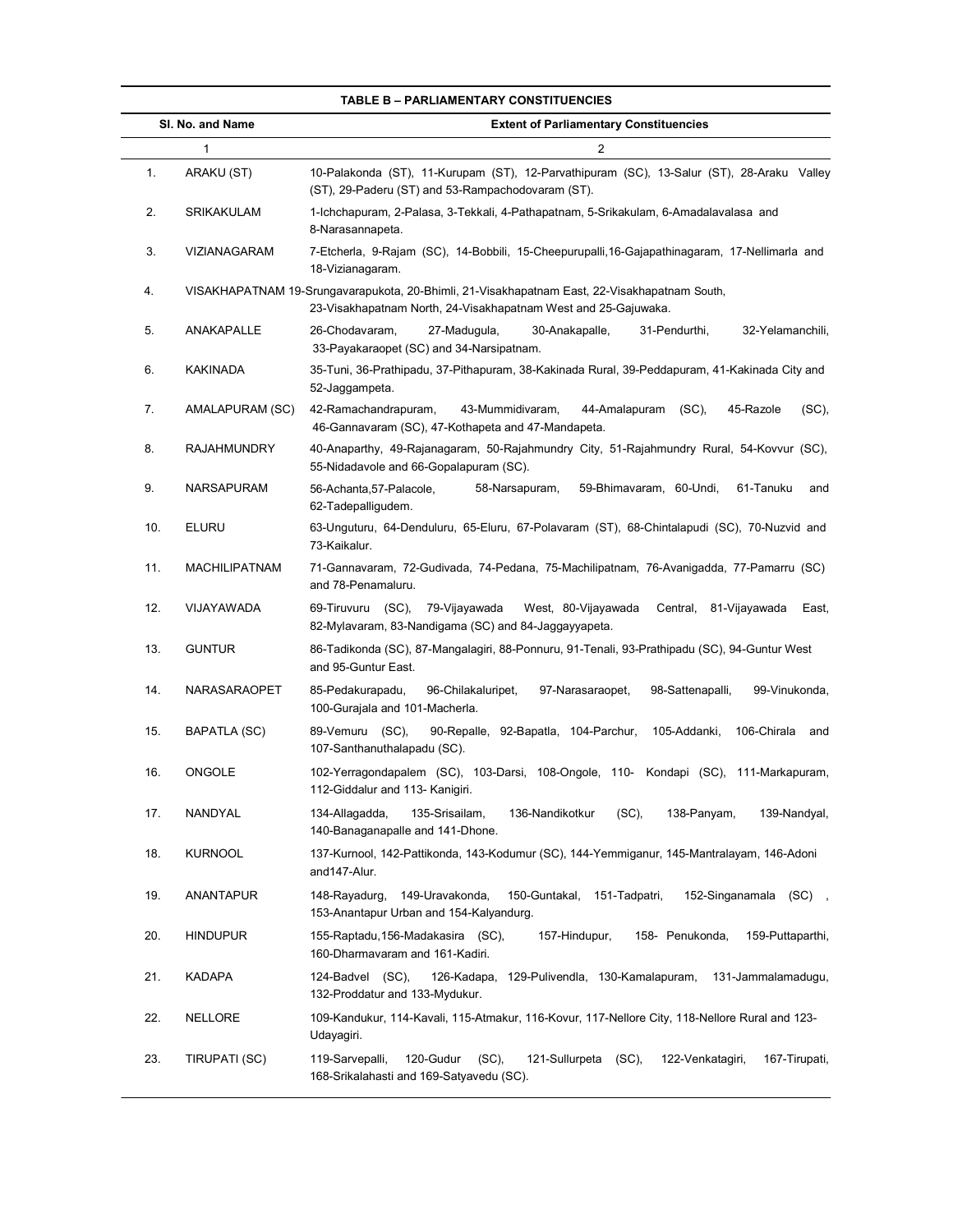| 24. | <b>RAJAMPET</b> | 125-Rajampet, 127-Kodur (SC), 128-Rayachoti, 162-Thamballapalle, 163-Pileru, 164-Madanapalle<br>and 165-Punganur.                |
|-----|-----------------|----------------------------------------------------------------------------------------------------------------------------------|
| 25. | CHITTOOR (SC)   | 166-Chandragiri, 170-Nagari, 171-Gangadhara Nellore (SC), 172- Chittoor,<br>173-Puthalapattu (SC), 174-Palamaner and 175-Kuppam. |

NOTE : Any reference in Table A to a CT, OG, Mandal and Villages or other territorial division shall betaken to mean the area comprised within that CT, OG, Mandal and Villages or other territorial division as on the 15th day of February, 2004. Further, any reference in Table – A, to wards in municipal areas shall be taken to mean the areas as defined in the Census of India 2001 Report.".

# 4. After Schedule XXVI, the following shall be inserted, namely:—

"SCHEDULE - XXVII

# TELANGANA

| <b>TABLE A – ASSEMBLY CONSTITUENCIES</b> |
|------------------------------------------|
|                                          |

| SI. No. & Name<br>1 |                  | <b>Extent of Assembly Constituencies</b><br>2                                                                                            |  |
|---------------------|------------------|------------------------------------------------------------------------------------------------------------------------------------------|--|
|                     |                  |                                                                                                                                          |  |
| 1.                  | Sirpur           | Kouthala, Bejjur, Kagaznagar, Sirpur (T) and Dahegaon Mandals.                                                                           |  |
| 2.                  | Chennur (SC)     | Jaipur, Chennur, Kotapalli and Mandamarri Mandals.                                                                                       |  |
| 3.                  | Bellampalli (SC) | Kasipet, Tandur, Bellampalli, Bhimini, Nennal and Vemanpalli Mandals.                                                                    |  |
| 4.                  | Mancherial       | Luxettipet, Mancherial and Dandepalli Mandals.                                                                                           |  |
| 5.                  | Asifabad (ST)    | Kerameri, Wankdi, Sirpur (U), Asifabad, Jainoor, Narnoor, Tiryani and Rebbana Mandals.                                                   |  |
| 6.                  | Khanapur (ST)    | Jannaram, Utnoor, Kaddam (Peddur), Khanapur and Indervelly Mandals.                                                                      |  |
| 7.                  | Adilabad         | Adilabad, Jainath and Bela Mandals.                                                                                                      |  |
| 8.                  | Boath (ST)       | Tamsi, Talamadugu, Gudihathnoor, Ichoda, Bazarhathnoor, Boath and Neradigonda Mandals.                                                   |  |
| 9.                  | Nirmal           | Dilawarpur, Nirmal, Laxmanchanda, Mamda and Sarangapur Mandals.                                                                          |  |
| 10.                 | Mudhole          | Kuntala, Kubeer, Bhainsa, Tanoor, Mudhole and Lokeswaram Mandals.                                                                        |  |
|                     |                  | 2-DISTRICT: NIZAMABAD                                                                                                                    |  |
| 11.                 | Armur            | Nandipet, Armur and Makloor Mandals.                                                                                                     |  |
| 12.                 | Bodhan           | Ranjal, Navipet, Yedpalle and Bodhan Mandals.                                                                                            |  |
| 13.                 | Jukkal (SC)      | Madnoor, Jukkal, Bichkunda, Pitlam and Nizamsagar Mandals.                                                                               |  |
| 14.                 | Banswada         | Birkoor, Varni, Banswada and Kotgiri Mandals.                                                                                            |  |
| 15.                 | Yellareddy       | Yellareddy, Nagareddipet, Lingampet, Tadwai, Gandhari and Sadasivanagar Mandals.                                                         |  |
| 16.                 | Kamareddy        | Machareddy, Domakonda Kamareddy and Bhiknoor Mandals.                                                                                    |  |
| 17.                 | Nizamabad        | Nizamabad (M). (Urban)                                                                                                                   |  |
| 18.                 | Nizamabad        | Jakranpalle and Sirkonda Mandals, Nizamabad Mandal (Rural) (Part), Nizamabad [except<br>Nizamabad (M)], Dichpalle and Dharpalle Mandals. |  |
| 19.                 | Balkonda         | Balkonda, Mortad, Kammarpalle, Bheemgal and Velpur Mandals.                                                                              |  |
|                     |                  | 3-DISTRICT: KARIMNAGAR                                                                                                                   |  |
| 20.                 | Koratla          | Ibrahimpatnam, Mallapur, Koratla and Metpalle Mandals.                                                                                   |  |
| 21.                 | Jagtial          | Raikal, Sarangapur and Jagtial Mandals.                                                                                                  |  |
| 22.                 | Dharmapuri (SC)  | Dharmapuri, Dharmaram, Gollapalle, Velgatoor and Pegadapalle Mandals.                                                                    |  |
| 23.                 | Ramagundam       | Ramagundam Mandal.                                                                                                                       |  |
| 24.                 | Manthani         | Kamanpur, Manthani, Kataram, Mahadevpur, Mutharam (Mahadevapur), Malharrao and Mutharam<br>(Manthani) Mandals.                           |  |
| 25.                 | Peddapalle       | Peddapalle, Julapalle, Eligaid, Sultanabad, Odela and Srirampur Mandals.                                                                 |  |
| 26.                 | Karimnagar       | Karimnagar Mandal.                                                                                                                       |  |
| 27.                 | Choppadandi (SC) | Gangadhara, Ramadugu, Choppadandi, Mallial, Kodimial and Boinpalle Mandals.                                                              |  |
| 28.                 | Vemulawada       | Vemulawada, Konaraopeta, Chandurthi, Kathlapur and Medipalle Mandals.                                                                    |  |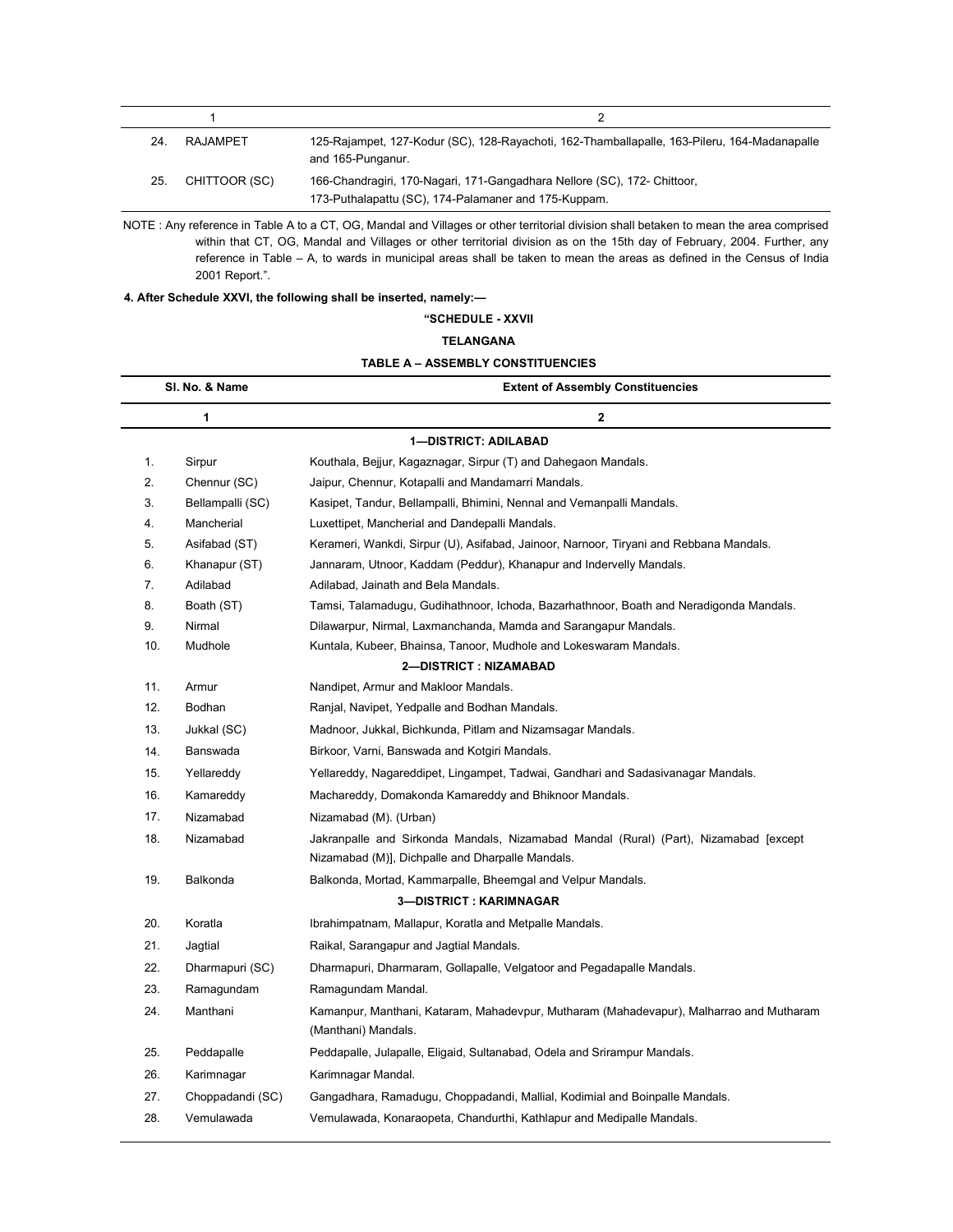|     | 1                 | $\mathbf{2}$                                                                                                                                                                 |  |
|-----|-------------------|------------------------------------------------------------------------------------------------------------------------------------------------------------------------------|--|
| 29. | Sircilla          | Yellareddipet, Gambhiraopet, Mustabad and Sircilla Mandals.                                                                                                                  |  |
| 30. | Manakondur (SC)   | Manakondur, Ellanthakunta, Bejjanki, Timmapur (LMD Colony) and Shankarapatnam Mandals.                                                                                       |  |
| 31. | Huzurabad         | Veenavanka, Jammikunta, Huzurabad and Kamalapur Mandals.                                                                                                                     |  |
| 32. | Husnabad          | Chigurumamidi, Koheda, Husnabad, Saidapur, Bheemadevarpalle and Elkathurthi Mandals.                                                                                         |  |
|     |                   | <b>4-DISTRICT: MEDAK</b>                                                                                                                                                     |  |
| 33. | Siddipet          | Siddipet, Chinnakodur and Nangnoor Mandals.                                                                                                                                  |  |
| 34. | Medak             | Medak, Papannapet, Ramayampet and Shankarampet-R Mandals.                                                                                                                    |  |
| 35. | Narayankhed       | Kangti, Manoor, Narayankhed, Kalher and Shankarampet-A Mandals.                                                                                                              |  |
| 36. | Andole (SC)       | Tekmal, Alladurgh, Regode, Raikode, Andole, Pulkal andMunpalle Mandals.                                                                                                      |  |
| 37. | Narsapur          | Kowdipalle, Kulcharam, Narsapur, Hathnoora, Yeldurthy and Shivampet Mandals.                                                                                                 |  |
| 38. | Zahirabad (SC)    | Zahirabad, Kohir, Nyalkal and Jharasangam Mandals.                                                                                                                           |  |
| 39. | Sangareddy        | Sadasivpet, Kondapur and Sangareddy Mandals.                                                                                                                                 |  |
| 40. | Patancheru        | Jinnaram, Patancheru and Ramachandrapuram Mandals.                                                                                                                           |  |
| 41. | Dubbak            | Mirdoddi, Doultabad, Chegunta, Dubbak and Toguta Mandals.                                                                                                                    |  |
| 42. | Gajwel            | Tupran, Kondapak, Gajwel, Jagdevpur, Wargal and Mulug Mandals.                                                                                                               |  |
|     |                   | 5-DISTRICT: RANGAREDDI                                                                                                                                                       |  |
| 43. | Medchal           | Medchal, Shamirpet, Ghatkesar and Keesara (Rural) Mandals.                                                                                                                   |  |
| 44. | Malkajgiri        | Malkajgiri Mandal.                                                                                                                                                           |  |
| 45. | Quthbullapur      | Quthbullapur Mandal.                                                                                                                                                         |  |
| 46. | Kukatpalle        | Hyderabad (M Corp.) (Part) Hyderabad (M Corp.)—Ward No.24 (Part) (Area in Balanagar Mandal)<br>Kukatpalle (M) (Part) Kukatpalle (M)-Ward No. 5 to 16.                        |  |
| 47. | Uppal             | Uppal Municipality, Kapra Municipality.                                                                                                                                      |  |
| 48. | Ibrahimpatnam     | Hayathnagar, Ibrahimpatnam, Manchal and Yacharam Mandals.                                                                                                                    |  |
| 49. | Lal Bahadur Nagar | Saroornagar Mandal (Part) Gaddiannaram (CT), Lal Bahadur Nagar (M+OG) (Part) Lal Bahadur<br>Nagar (M)-Ward No. 1 to 10.                                                      |  |
| 50. | Maheswaram        | Maheswaram and Kandukur Mandals. Saroornagar Mandal (Part) Medbowli, Almasguda,<br>Badangpet, Chintalakunta, Jalpalle, Mamidipalle, Kurmalguda and Nadargul (Rural) Mandals. |  |
|     |                   | Hyderabad (OG) (Part) Balapur (OG)—Ward No. 36 Kothapet (OG)—Ward No. 37                                                                                                     |  |
|     |                   | Venkatapur (OG)—Ward No. 39 Mallapur (OG)—Ward No. 40                                                                                                                        |  |
|     |                   | Lal Bahadur Nagar (M+OG) (Part) Lal Bahadur Nagar (M)-Ward No. 11                                                                                                            |  |
|     |                   | Nadargul (OG) (Part)—Ward No. 12 Jillalguda (OG)—Ward No. 15 Meerpet (CT).                                                                                                   |  |
| 51. | Rajendranagar     | Rajendranagar and Shamshabad Mandals.                                                                                                                                        |  |
| 52. | Serilingampally   | Serilingampally Mandal Balanagar Mandal (Part) Kukatpally (M) (Part) Kukatpally (M)—Ward No. 1<br>to 4.                                                                      |  |
| 53. | Chevella (SC)     | Nawabpet, Shankarpalle, Moinabad, Chevella and Shabad Mandals.                                                                                                               |  |
| 54. | Pargi             | Doma, Gandeed, Kulkacherla, Pargi and Pudur Mandals.                                                                                                                         |  |
| 55. | Vicarabad (SC)    | Marpalle, Mominpet, Vikarabad, Dharur and Bantwaram Mandals.                                                                                                                 |  |
| 56. | Tandur            | Peddemul, Tandur, Basheerabad and Yalal Mandals.                                                                                                                             |  |
|     |                   | 6-DISTRICT: HYDERABAD                                                                                                                                                        |  |
| 57. | Musheerabad       | Hyderabad (M Corp.+OG) (Part) Hyderabad (M Corp.) (Part) Ward No.1                                                                                                           |  |
| 58. | Malakpet          | Hyderabad (M Corp.+OG) (Part) Hyderabad (M Corp.) (Part) Ward No.16 Ward No.17 (Part)<br>Block No. 8 and 9.                                                                  |  |
| 59. | Amberpet          | Hyderabad (M Corp.+OG) (Part) Hyderabad (M Corp.) (Part) Ward No. 2 Ward No. 3 (Part) Block<br>No. 1 to 4.                                                                   |  |
| 60. | Khairatabad       | Hyderabad (M Corp.+OG) (Part) Hyderabad (M Corp.) (Part) Ward No.6 Ward No. 3 (Part) Block<br>No. 5 and 6 Ward No.8 (Part) Block No. 2. Ward No.5 (Part) Block No. 10.       |  |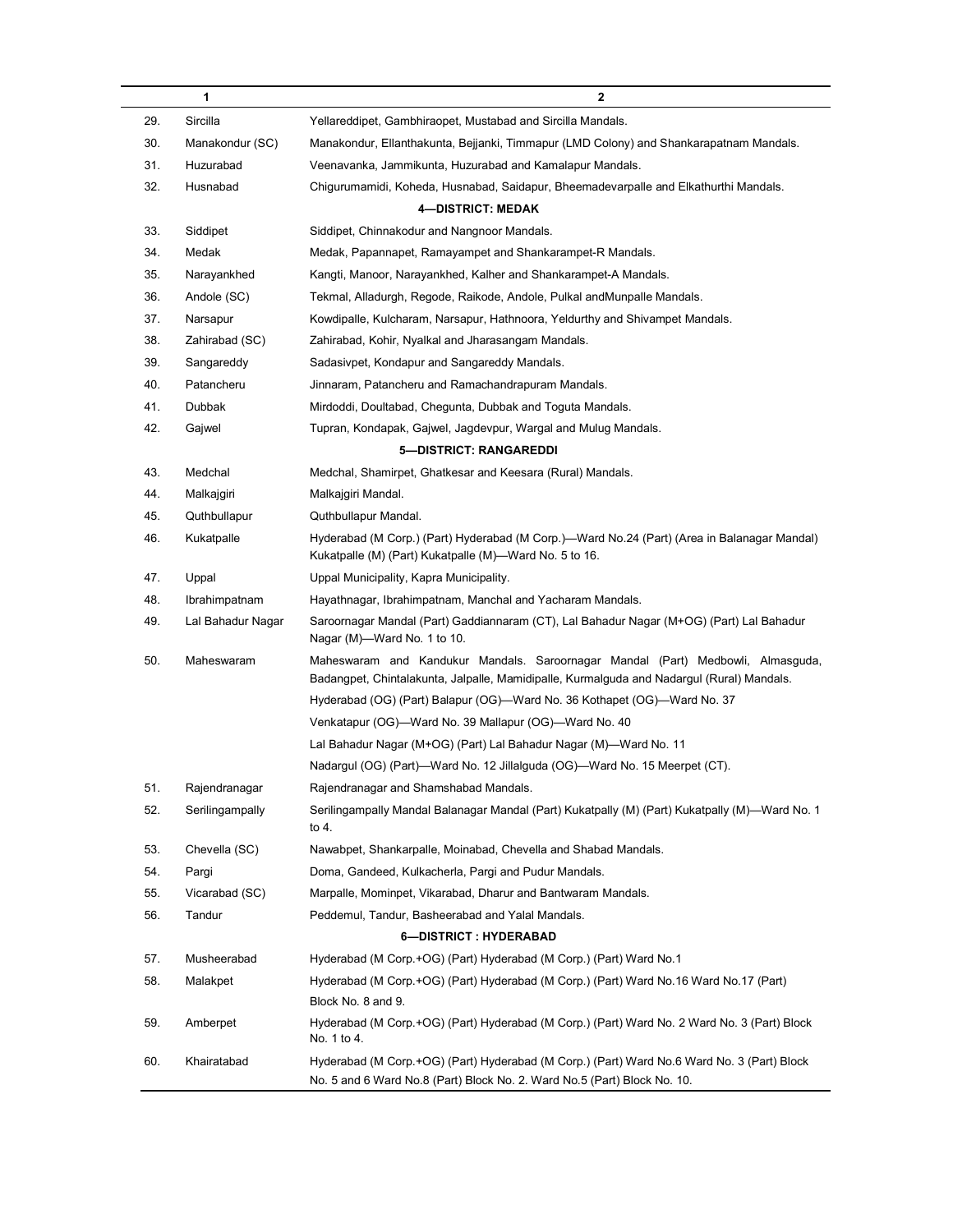|     | 1                           | $\mathbf 2$                                                                                                                                                |
|-----|-----------------------------|------------------------------------------------------------------------------------------------------------------------------------------------------------|
| 61. | Jubilee Hills               | Hyderabad (M Corp.+OG) (Part) Hyderabad (M Corp.) (Part) Ward No. 8 (Part) Block No. 1, 3<br>and 4.                                                        |
| 62. | Sanathnagar                 | Hyderabad (M Corp.+OG) (Part) Hyderabad (M Corp.) (Part) Ward No.7, 24 (excluding the area in<br>AC—46 Kukatpalle) and 25 to 30.                           |
| 63. | Nampally                    | Hyderabad (M Corp.+OG) (Part) Hyderabad (M Corp.) (Part) Ward No. 10 to 12.                                                                                |
| 64. | Karwan                      | Hyderabad (M Corp.+OG) (Part) Hyderabad (M Corp.) (Part) Ward No. 9 Ward No. 13 (Part) Block<br>No. 3 to 6.                                                |
| 65. | Goshamahal                  | Hyderabad (M Corp.+OG) (Part) Hyderabad (M Corp.) (Part) Ward No. 4, 14 and 15 Ward No. 5<br>(Part) Block No. 1 to 9 Ward No. 13 (Part) Block No. 1 and 2. |
| 66. | Charminar                   | Hyderabad (M Corp.+OG) (Part) Hyderabad (M Corp.) (Part) Ward No. 20 to 23.                                                                                |
| 67. | Chandrayangutta             | Hyderabad (M Corp.+OG) (Part) Hyderabad (M Corp.) (Part) Ward No.18 (Part) Block No. 1 to 3<br>and 8 to 14.                                                |
| 68. | Yakutpura                   | Hyderabad (M Corp.+OG) (Part) Hyderabad (M Corp.) (Part) Ward No.17 (Part) Block No. 1 to 7<br>Ward No.18 (Part) Block No. 6 and 7.                        |
| 69. | Bahadurpura                 | Hyderabad (M Corp.+OG) (Part) Hyderabad (M Corp.) (Part) Ward No.18 (Part) Block No. 4 and 5<br>Ward No.19.                                                |
| 70. | Secunderabad                | Hyderabad (M Corp.+OG) (Part) Hyderabad (M Corp.) (Part) Ward No. 33 (Part) Block No. 4 to 7<br>Ward No. 34 and 35 Osmania University Area.                |
| 71. | Secunderabad<br>Cantt. (SC) | Hyderabad (M Corp.+OG) (Part) Hyderabad (M Corp.) (Part) Ward No. 31 and 32 Ward No. 33<br>(Part) Block No.1 to 3 Secunderabad Cantonment Board.           |
|     |                             | 7-DISTRICT : MAHBUBNAGAR                                                                                                                                   |
| 72. | Kodangal                    | Kodangal, Bomraspet, Kosgi, Doulathabad and Maddur Mandals.                                                                                                |
| 73. | Narayanpet                  | Koilkonda, Narayanpet, Damaragidda and Dhanwada Mandals.                                                                                                   |
| 74. | Mahbubnagar                 | Hanwada and Mahbubnagar Mandals.                                                                                                                           |
| 75. | Jadcherla                   | Jadcherla, Nawabpet, Balanagar and Midjil Mandals.                                                                                                         |
| 76. | Devarkadra                  | Bhoothpur, Addakal, Devarkadra, Chinna Chinta Kunta and Kothakota Mandals.                                                                                 |
| 77. | Makthal                     | Makthal, Maganoor, Atmakur, Narva and Utkoor Mandals.                                                                                                      |
| 78. | Wanaparthy                  | Wanaparthy, Pebbair, Gopalpeta, Peddamandadi and Ghanpur Mandals.                                                                                          |
| 79. | Gadwal                      | Gadwal, Dharur, Maldakal and Ghattu Mandals.                                                                                                               |
| 80. | Alampur (SC)                | leez, Itikyal, Waddepalle, Manopad and Alampur Mandals.                                                                                                    |
| 81. | Nagarkurnool                | Nagarkurnool, Bijinapalle, Thimmajipet, Tadoor and Telkapalle Mandals.                                                                                     |
| 82. | Achampet (SC)               | Balmoor, Lingal, Amrabad, Achampet, Uppununthala and Vangoor Mandals.                                                                                      |
| 83. | Kalwakurthy                 | Veldanda, Kalwakurthy, Talakondapalle, Amangal and Madgul Mandals.                                                                                         |
| 84. | Shadnagar                   | Kondurg, Farooqnagar, Kothur and Keshampet Mandals.                                                                                                        |
| 85. | Kollapur                    | Veepangandla, Kollapur, Peddakothapalle, Kodair and Pangal Mandals.                                                                                        |
|     |                             | <b>8-DISTRICT: NALGONDA</b>                                                                                                                                |
| 86. | Devarakonda (ST)            | Chintapalle, Gundlapalle, Chandampet, Devarakonda and Pedda Adisarlapalle Mandals.                                                                         |
| 87. | Nagarjuna Sagar             | Gurrampode, Nidamanur, Peddavoora, Anumula and Thripuraram Mandals.                                                                                        |
| 88. | Miryalaguda                 | Vemulapalle, Miryalaguda and Damercherla Mandals.                                                                                                          |
| 89. | Huzurnagar                  | Neredcherla, Garidepalle, Huzurnagar, Mattampalli and Mellachervu Mandals.                                                                                 |
| 90. | Kodad                       | Mothey, Nadigudem, Munagala, Chilkur and Kodad Mandals.                                                                                                    |
| 91. | Suryapet                    | Atmakur (S), Suryapet, Chivvemla and Penpahad Mandals.                                                                                                     |
| 92. | Nalgonda                    | Thipparthi, Nalgonda and Kangal Mandals.                                                                                                                   |
| 93. | Munugode                    | Munugode, Narayanapur, Marriguda, Nampalle, Chandur and Choutuppal Mandals.                                                                                |
| 94. | Bhongir                     | Bhongir, Bibinagar, Valigonda and Pochampalle Mandals.                                                                                                     |
| 95. | Nakrekal (SC)               | Ramannapeta, Chityala, Kattangoor, Nakrekal, Kethepalle and Narketpalle Mandals.                                                                           |
| 96. | Thungathurthi (SC)          | Thirumalagiri, Thungathurthi, Nuthankal, Jajireddigudem, Sali Gouraram and Mothkur Mandals.                                                                |
| 97. | Alair                       | M.Turkapalle, Rajapet, Yadagirigutta, Alair, Gundala, Atmakur (M) and Bommalaramaram Mandals.                                                              |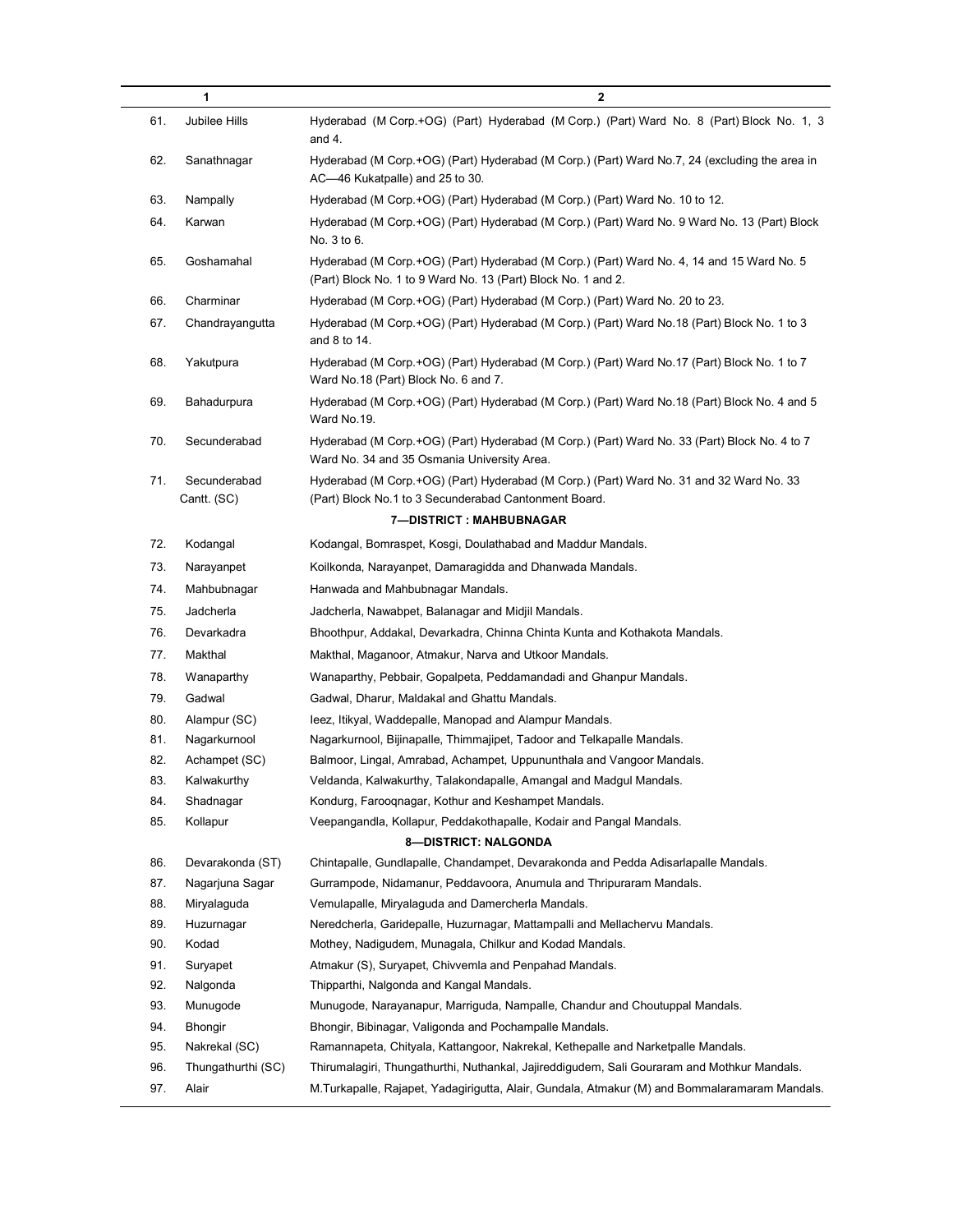|      | 1                 | $\overline{2}$                                                                                                 |
|------|-------------------|----------------------------------------------------------------------------------------------------------------|
|      |                   | 9-DISTRICT: WARANGAL                                                                                           |
|      | 98.Jangaon        | Cherial, Maddur, Bachannapet, Narmetta and Jangaon Mandals.                                                    |
| 99.  |                   | Ghanpur (Station) (SC) Ghanpur (Station), Dharmasagar, Raghunathpalle, Zaffergadh, and Lingalaghanpur Mandals. |
| 100. | Palakurthi        | Palakurthi, Devaruppula, Kodakandla, Raiparthy and Thorrur Mandals.                                            |
| 101. | Dornakal (ST)     | Narsimhulapet, Maripeda, Kuravi and Dornakal Mandals.                                                          |
| 102. | Mahabubabad (ST)  | Gudur, Nellikudur, Kesamudram and Mahabubabad Mandals.                                                         |
| 103. | Narsampet         | Narsampet, Khanapur, Chennaraopet, Duggondi, Nekkonda and Nallabelly Mandals.                                  |
| 104. | Parkal            | Parkal, Atmakur, Sangam and Geesugonda Mandals.                                                                |
| 105. | Warangal West     | Warangal Mandal (Part) Warangal (M Corp.) (Part) Warangal (M Corp.) - Ward No. 1 to 7, 15, 21<br>and 23 to 25  |
| 106. | Warangal East     | Warangal Mandal (Part) Warangal (M Corp.) (Part) Warangal (M Corp.) - Ward No. 8 to 14, 16 to 20<br>and 22.    |
| 107. | Waradhanapet (SC) | Hasanparthy, Hanamkonda, Parvathagiri and Wardhanna Pet Mandals.                                               |
| 108. | Bhupalpalle       | Mogullapalle, Chityal, Bhupalpalle, Ghanpur (Mulug), Regonda and Shayampet Mandals.                            |
| 109. | Mulug (ST)        | Venkatapur, Eturnagaram, Mangapet, Tadvai, Kothaguda, Govindaraopet and Mulug Mandals.                         |
|      |                   | <b>10-DISTRICT: KHAMMAM</b>                                                                                    |
| 110. | Pinapaka (ST)     | Pinapaka, Manuguru, Gundala, Burgampahad and Aswapuram Mandals.                                                |
| 111. | Yellandu (ST)     | Kamepalle, Yellandu, Bayyaram, Tekulapalle and Garla Mandals.                                                  |
| 112. | Khammam           | Khammam Mandal.                                                                                                |
| 113. | Palair            | Thirumalayapalem, Kusumanchi, Khammam Rural and Nelakondapalle Mandals.                                        |
| 114. | Madhira (SC)      | Mudigonda, Chinthakani, Bonakal, Madhira and Yerrupalem Mandals.                                               |
| 115. | Wyra (ST)         | Enkuru, Konijerla, Singareni, Julurpadu and Wyra Mandals.                                                      |
| 116. | Sathupalle (SC)   | Sathupalle, Penuballi, Kallur, Tallada and Vemsoor Mandals.                                                    |
| 117. | Kothagudem        | Kothagudem and Palwancha Mandals.                                                                              |
| 118. | Aswaraopeta (ST)  | Mulikalapalle, Velairpadu, Kukunoor, Chandrugonda, Aswaraopeta and Dammapeta Mandals.                          |
| 119. | Bhadrachalam (ST) | Wazeed, Venkatapuram, Cherla, Dummuqudem, Bhadrachalam, Kunavaram, Chintur and V.R.<br>Puram Mandals.          |

| Serial No. and Name |                     | <b>Extent of Parliamentary Constituencies</b>                                                                                   |  |
|---------------------|---------------------|---------------------------------------------------------------------------------------------------------------------------------|--|
|                     | 1                   | $\mathbf{2}$                                                                                                                    |  |
| 1.                  | ADILABAD (ST)       | 1-Sirpur, 5-Asifabad (ST), 6-Khanapur (ST), 7-Adilabad, 8-Boath (ST), 9-Nirmal and 10-Mudhole.                                  |  |
| 2.                  | PEDDAPALLE (SC)     | 2 Chennur (SC), 3 Bellampalle (SC), 4 Mancherial, 22 Dharmapuri (SC), 23 Ramagundam, 24<br>Manthani and 25 Peddapalle.          |  |
| 3.                  | KARIMNAGAR          | 26-Karimnagar, 27-Choppadandi (SC), 28-Vemulawada, 29-Sircilla, 30-Manakondur(SC), 31-<br>Huzurabad and 32-Husnabad.            |  |
| 4.                  | NIZAMABAD           | 1-Armur, 2- Bodhan, 3-Nizamabad (Urban), 4- Nizamabad (Rural), 5 -Balkonda, 6 -Koratla and 7-<br>Jagtial.                       |  |
| 5.                  | <b>ZAHIRABAD</b>    | 13 Jukkal (SC), 14 Banswada, 15 Yellareddy, 16 Kamareddy, 35 Narayankhed, 36 Andole (SC) and<br>38 Zahirabad (SC).              |  |
| 6.                  | <b>MEDAK</b>        | 8-Siddipet, 9-Medak, 10-Narsapur, 11-Sangareddy, 12-Patancheru, 13-Dubbak and 14-Gajwel.                                        |  |
| 7.                  | <b>MALKAJGIRI</b>   | 15- Medchal, 16 -Malkajgiri, 17-Qutbullapur, 18 -Kukatpalle, 19-Uppal, 20-Lal Bahadur Nagar and<br>21-Secunderabad Cantt. (SC). |  |
| 8.                  | <b>SECUNDERABAD</b> | 57 Musheerabad, 59 Amberpet, 60 Khairatabad, 61 Jubilee Hills, 62 Sanathnagar, 63 Nampally and<br>70 Secunderabad.              |  |
| 9.                  | <b>HYDERABAD</b>    | 22-Malakpet, 23-Karwan, 24-Goshamahal, 25-Charminar, 26-Chandrayangutta, 27-Yakutpura and<br>28-Bahadurpura.                    |  |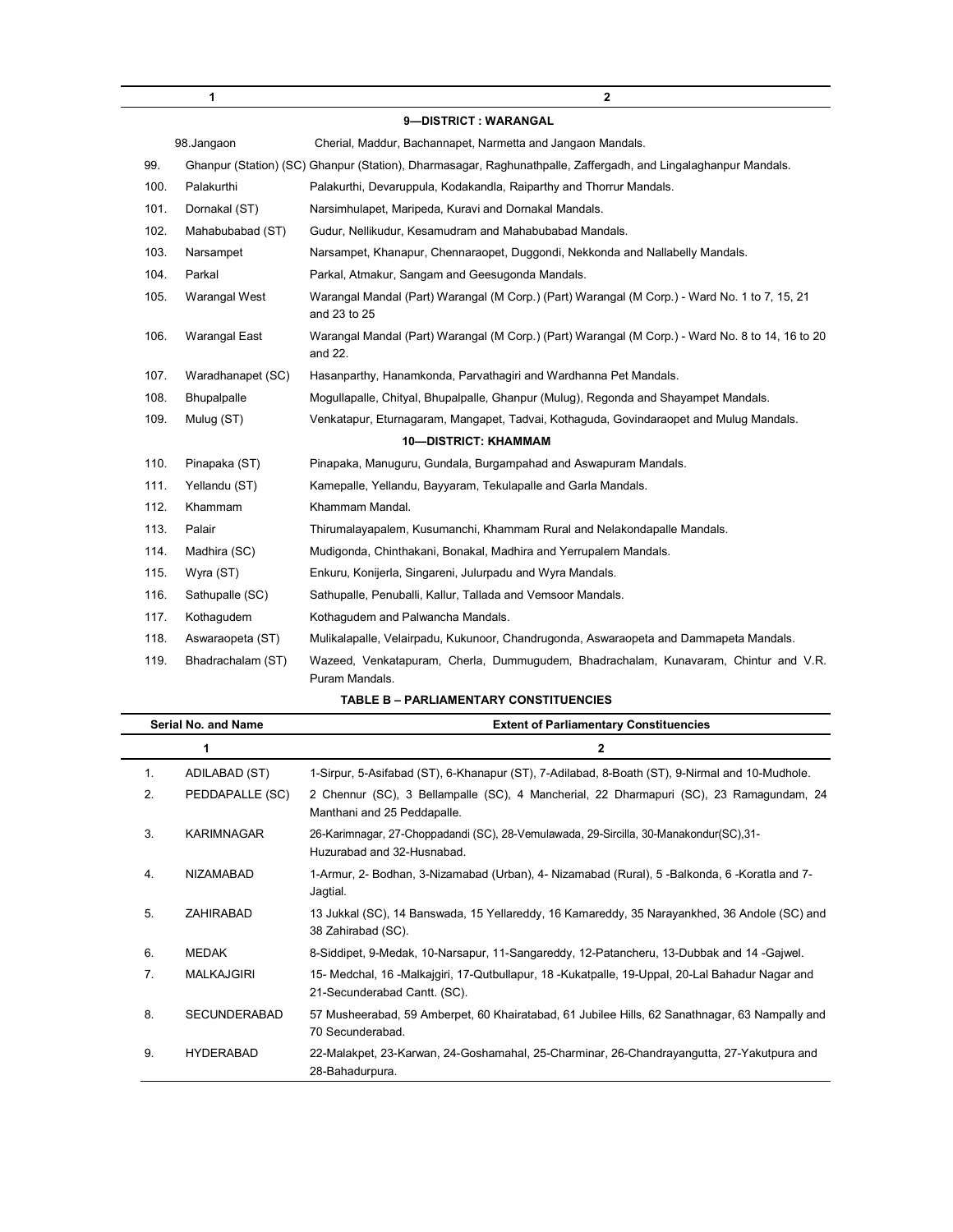| Serial No. and Name |                 | <b>Extent of Parliamentary Constituencies</b>                                                                                                               |  |
|---------------------|-----------------|-------------------------------------------------------------------------------------------------------------------------------------------------------------|--|
|                     |                 | $\mathbf{2}$                                                                                                                                                |  |
| 10.                 | <b>CHEVELLA</b> | 29-Maheswaram, 30-Rajendranagar, 31-Serilingampally, 32-Chevella (SC), 33-Pargi, 34-Vicarabad<br>(SC) and 35-Tandur.                                        |  |
| 11.                 | MAHBUBNAGAR     | 36-Kodangal, 37- Narayanpet, 38-Mahbubnagar, 39-Jadcherla, 40 -Devarkadra, 41 -Makthal and<br>42- Shadnagar.                                                |  |
| 12.                 |                 | NAGARKURNOOL(SC) 78 Wanaparthy, 79 Gadwal, 80 Alampur (SC), 81 Nagarkurnool, 82 Achampet (SC), 83<br>Kalwakurthy and 85 Kollapur.                           |  |
| 13.                 | NALGONDA        | 43-Devarakonda(ST), 44-Nagarjuna Sagar, 45- Miryalaguda, 46- Huzurnagar, 47-Kodad, 48-<br>Suryapet and 49-Nalgonda                                          |  |
| 14.                 | <b>BHONGIR</b>  | 48 Ibrahimpatnam, 93 Munugode, 94 Bhongir, 95 Nakrekal (SC), 96 Thungathurthi (SC), 97 Alair<br>and 98 Jangoan.                                             |  |
| 15.                 | WARANGAL(SC)    | 50-Ghanpur (Station) (SC), 51-Palakurthi, 52-Parkal, 53-Warangal West, 54-Warangal East, 55-<br>Wardhannapet (SC) and 56-Bhupalpalle.                       |  |
| 16.                 |                 | MAHABUBABAD (ST) 101 Dornakal (ST), 102 Mahabubabad (ST), 103 Narsampet, 109 Mulug (ST), 110 Pinapaka (ST),<br>111 Yellandu (ST) and 119 Bhadrachalam (ST). |  |
|                     |                 | 17. KHAMMAM 57-Khammam, 58-Palair, 59-Madhira (SC), 60-Wyra (ST), 61- Sathupalle (SC), 62-Kothagudem and 63-<br>Aswaraopeta (ST).                           |  |

NOTE : Any reference in Table A to a CT, OG, Mandal and Villages or other territorial division shall be taken to mean the area comprised within that CT, OG, Mandal and Villages or other territorial division as on the 15th day of February, 2004. Further, any reference in Table – A, to wards in municipal areas shall be taken to mean the areas as defined in the Census of India 2001 Report.".

# THE THIRD SCHEDULE

(See section 24)

# PART I

# MODIFICATION IN THE DELIMITATION OF COUNCIL CONSTITUENCIES

# (ANDHRA PRADESH) ORDER, 2006

For the Table appended to the Delimitation of Council Constituencies (Andhra Pradesh) Order, 2006, the following Table shall be substituted, namely:-

|                | <b>Name of Constituency</b>        | <b>Extent of</b>                         | Number of      |
|----------------|------------------------------------|------------------------------------------|----------------|
|                |                                    | Constituency                             | seats          |
|                |                                    | <b>Local Authorities' Constituencies</b> |                |
| $\mathbf{1}$ . | Srikakulam Local Authorities       | Srikakulam                               | 1              |
| 2.             | Vizianagaram Local Authorities     | Vizianagaram                             |                |
| 3.             | Visakhapatnam Local Authorities    | Visakhapatnam                            | 2              |
| 4.             | East Godavari Local Authorities    | East Godavari                            | $\overline{2}$ |
| 5.             | West Godavari Local Authorities    | West Godavari                            | 2              |
| 6.             | Krishna Local Authorities          | Krishna                                  | $\overline{2}$ |
| 7.             | <b>Guntur Local Authorities</b>    | Guntur                                   | 2              |
| 8.             | Prakasam Local Authorities         | Prakasam                                 | 1              |
| 9.             | <b>Nellore Local Authorities</b>   | Nellore                                  | 1              |
| 10.            | <b>Chittoor Local Authorities</b>  | Chittoor                                 | 2              |
| 11.            | Kadapa Local Authorities           | Kadapa                                   | 1              |
| 12.            | <b>Anantapur Local Authorities</b> | Anantapur                                | 2              |
| 13.            | <b>Kurnool Local Authorities</b>   | Kurnool                                  | 1              |
|                |                                    |                                          |                |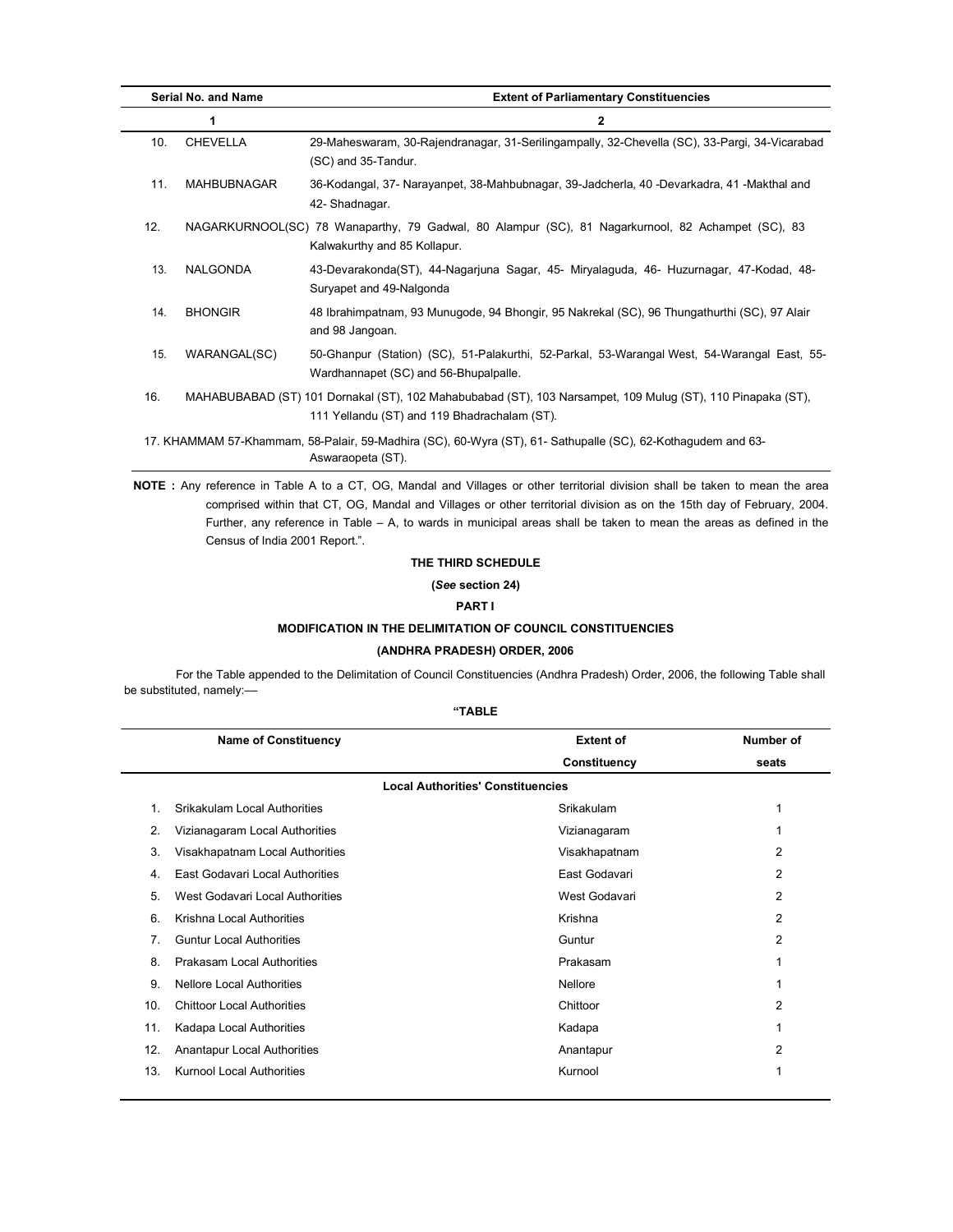|    | <b>Name of Constituency</b>                     | <b>Extent of</b>                        | Number of |
|----|-------------------------------------------------|-----------------------------------------|-----------|
|    |                                                 | Constituency                            | seats     |
|    | <b>Graduates' Constituencies</b>                |                                         |           |
|    | Srikakulam-Vizianagaram- Visakhapatnam Graduate | Srikakulam, Vizianagaram, Visakhapatnam |           |
| 2. | East-West Godavari Graduates                    | <b>Fast-West Godavari</b>               |           |
| 3. | Krishna-Guntur Graduates                        | Krishna-Guntur                          |           |
| 4. | Prakasam-Nellore-Chittoor Graduates             | Prakasam-Nellore-Chittor                |           |
| 5. | Kadapa-Anantapur-Kurnool Graduates              | Kadapa-Anantapur-Kurnool                | 1"        |
|    | <b>Teacher's Constituencies</b>                 |                                         |           |
|    | Srikakulam-Vizianagaram- Visakhapatnam Teachers | Srikakulam, Vizianagaram, Visakhapatnam | 1         |
| 2. | East-West Godavari Teachers                     | East-West Godavari                      |           |
| 3. | Krishna-Guntur Teachers                         | Krishna-Guntur                          |           |
| 4  | Prakasam-Nellore-Chittoor Teachers              | Prakasam-Nellore-Chittoor               |           |
| 5. | Kadapa-Anantapur-Kurnool Teachers               | Kadapa-Anantapur-Kurnool                | "<br>1    |

# PART II

1. This Order may be called the Delimitation of Council Constituencies (Telangana) Order, 2014.

2. The costituencies into which the State of Telangana shall be divided for the purpose of elections to the Legislative Council of the State from (a) the local authorities' constituencies, (b) the graduates' constituencies, and (c) the teachers' constituencies in the said State, the extent of each such constituency and the number of seats allotted to each such constituency shall be as shown in the following Table:—

|                                  | <b>Name of Constituency</b>                    | <b>Extent of</b>                    | Number of |  |
|----------------------------------|------------------------------------------------|-------------------------------------|-----------|--|
|                                  |                                                | Constituency                        | seats     |  |
|                                  | <b>Local Authorities' Constituencies</b>       |                                     |           |  |
| 1.                               | Mahbubnagar Local Authorities                  | Mahbubnagar                         | 1         |  |
| 2.                               | Ranga Reddy Local Authorities                  | Ranga Reddy                         | 1         |  |
| 3.                               | <b>Hyderabad Local Authorities</b>             | Hyderabad                           | 2         |  |
| 4.                               | <b>Medak Local Authorities</b>                 | Medak                               | 1         |  |
| 5.                               | Nizamabad Local Authorities                    | Nizamabad                           | 1         |  |
| 6.                               | <b>Adilabad Local Authorities</b>              | Adilabad                            | 1         |  |
| 7 <sub>1</sub>                   | Karimnagar Local Authorities                   | Karimnagar                          | 1         |  |
| 8.                               | <b>Warangal Local Authorities</b>              | Warangal                            | 1         |  |
| 9.                               | Khammam Local Authorities                      | Khammam                             | 1         |  |
| 10.                              | Nalgonda Local Authorities                     | Nalgonda                            | 1         |  |
| <b>Graduates' Constituencies</b> |                                                |                                     |           |  |
| 1.                               | Mahbubnagar-Ranga Reddy-Hyderabad Graduates    | Mahbubnagar-Ranga Reddy Hyderabad   | 1         |  |
| 2.                               | Medak-Nizamabad-Adilabad- Karimnagar Graduates | Medak-Nizamabad Adilabad-Karimnagar | 1         |  |
| 3.                               | Warangal-Khammam- Nalgonda Graduates           | Warangal-Khammam-Nalgonda           | 1         |  |
| <b>Teacher's Constituencies</b>  |                                                |                                     |           |  |
| $\mathbf{1}$ .                   | Mahbubnagar-Ranga Reddy-Hyderabad Graduates    | Mahbubnagar-Ranga Reddy Hyderabad   | 1         |  |
| 2.                               | Medak-Nizamabad-Adilabad- Karimnagar Graduates | Medak-Nizamabad Adilabad-Karimnagar | 1         |  |
| 3.                               | Warangal-Khammam- Nalgonda Graduates           | Warangal-Khammam-Nalgonda           | 1         |  |
|                                  |                                                |                                     |           |  |

# TABLE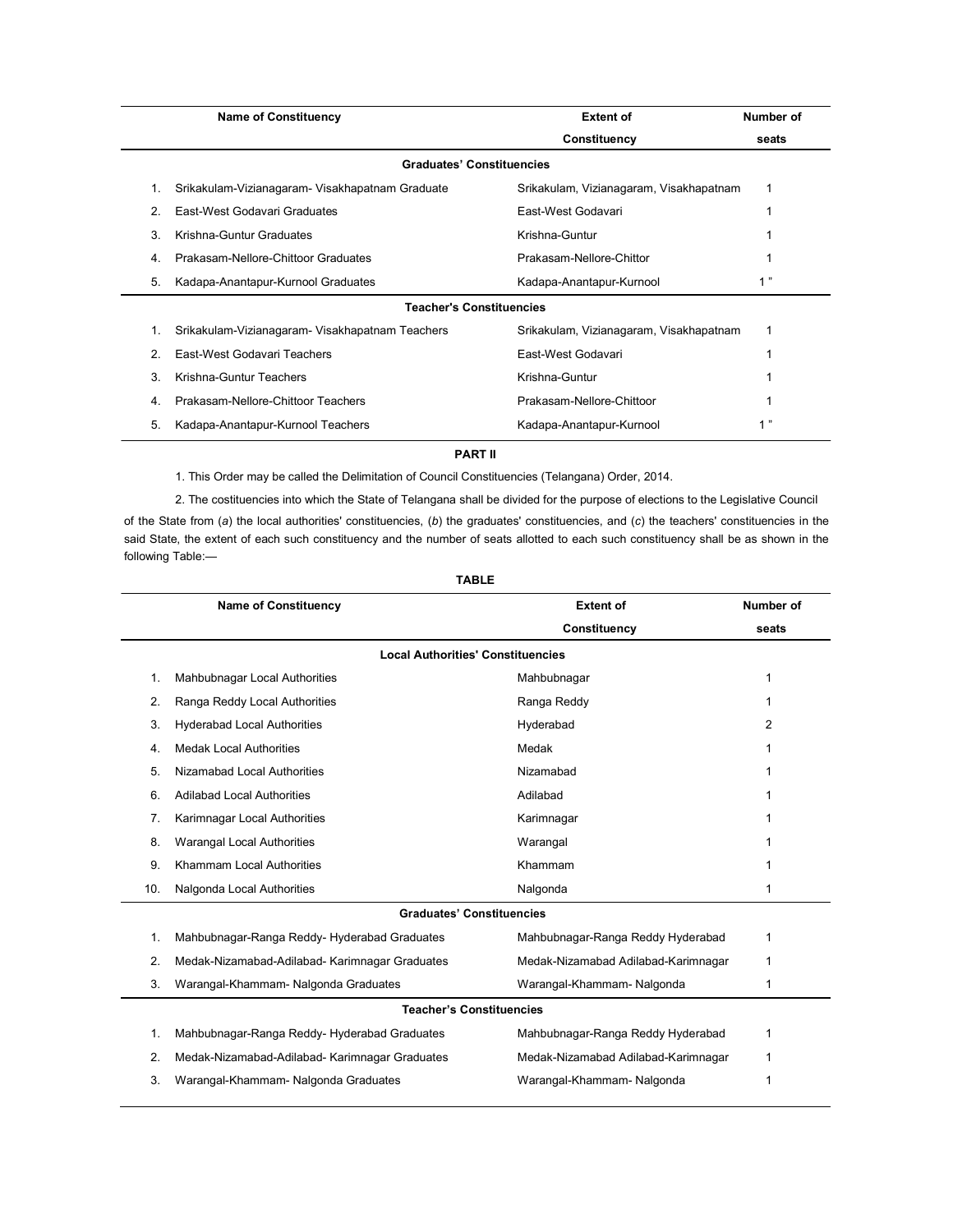# THE FOURTH SCHEDULE

# [See section 22(2)]

# List of members of the Legislative Council of successor States of Andhra Pradesh and Telangana :—

### LEGISLATIVE COUNCIL OF ANDHRA PRADESH:

### Members of Local Authorities Constituencies:

(1) Ilapuram Venkaiah, (2) Pothula Rama Rao, (3) D.V. Suryanarayana Raju, (4) Narayana Reddy Chadipiralla, (5) Boddu Bhaskara Ramarao, (6) Angara Ramamohan, (7) Dr. Desai Thippa Reddy, M.S., (8) Meka Seshu Babu, (9) Peerukatla Viswa Prasada Rao, (10) Narayana Reddy Vakati, (11) Mettu Govinda Reddy.

#### Members of Graduates' Constituencies:

(1) Boddu Nageswara Rao, (2) Kalidindi Ravi Kiran Varma, (3) M.V.S. Sarma, (4) Yandapalli Srinivasulu Reddy,

(5) Dr. Geyanand M.

# Members of Teachers' Constituencies.

(1) Gade Srinivasulu Naidu, (2) K.V.V. Satyanarayana Raju, (3) K.S. Lakshmana Rao, (4) Balasubrahmanyam Vitapu,

(5) Bachala Pullaiah.

### Nominated Members.

(1) Jupudi Prabhakar Rao, (2) Balashali Indira, (3) Dr. A. Chakrapani, (4) R. Reddeppa Reddy, (5) Shaik Hussain.

#### Members elected from Legislative Assembly Constituencies.

(1) K. Veerabhadra Swamy, (2) A. Lakshmi Siva Kumari, (3) R. Padma Raju, (4) Paladugu Venkata Rao, (5) Mohammad Jani,

(6) N. Rajakumari, (7) Y. Ramakrishnudu, (8) S. Basava Punnaiah, (9) A. Appa Rao, (10) P.J. Chandrasekhara Rao, (11) B. Changal Rayudu, (12) P. Samanthakamani, (13) C. Ramachandraiah, (14) S.V. Satish Kumar Reddy, (15) G.Thippe Swamy, (16) M.Sudhakar Babu.

# LEGISLATIVE COUNCIL OF TELANGANA:

#### Members of Local Authorities Constituencies.

(1) Nethi Vidya Sagar, (2) V. Bhoopal Reddy, (3) Arikala Narsa Reddy, (4) Potla Nageswar Rao, (5) T. Bhanu Prasad Rao, (6) S. Jagadeeshwar Reddy, (7) Sri M.S. Prabhakar Rao, (8) Sri Patnam Narender Reddy, (9) Syed Aminul Hasan Jafri.

# Members of Graduates' Constituencies:

(1) Dr. K. Nageshwar, (2) Kapilavai Dileep Kumar, (3) K. Swamy Goud.

#### Members of Teachers' Constituencies.

(1) Pathuri Sudhakar Reddy, (2) Poola Ravinder, (3) Katepally Janardhan Reddy.

# Nominated Members.

(1) D. Rajeshwar Rao, (2) Farooq Hussain, (3) B. Venkata Rao.

### Elected by Members of Legislative Assembly

(1) K.R. Amos, (2) Mohammad Ali Shabbir, (3) K. Yadava Reddy, (4) V. Gangadhar Goud, (5) T. Santosh Kumar, (6) N. Rajalingam, (7) D. Srinivas, (8) M. Ranga Reddy, (9) P. Sudhakar Reddy, (10) B. Lakshmi Narayana, (11) Mohammad Saleem,

(12) B. Venkateswarlu, (13) Peer Shabbir Ahmed, (14) Mohammad Mahmood Ali, (15) Syed Altaf Hyder Razvi.

# THE FIFTH SCHEDULE

# (See section 28)

# In the Constitution (Scheduled Castes) Order, 1950,––

- (1) in paragraph 2, for the figures "XXIV", the figures "XXV" shall be substituted;
- (2) in the Schedule,––
	- (a) in PART I relating to Andhra Pradesh, item number 9, shall be omitted;
	- (b) after Part XXIV, the following Part shall be inserted, namely:––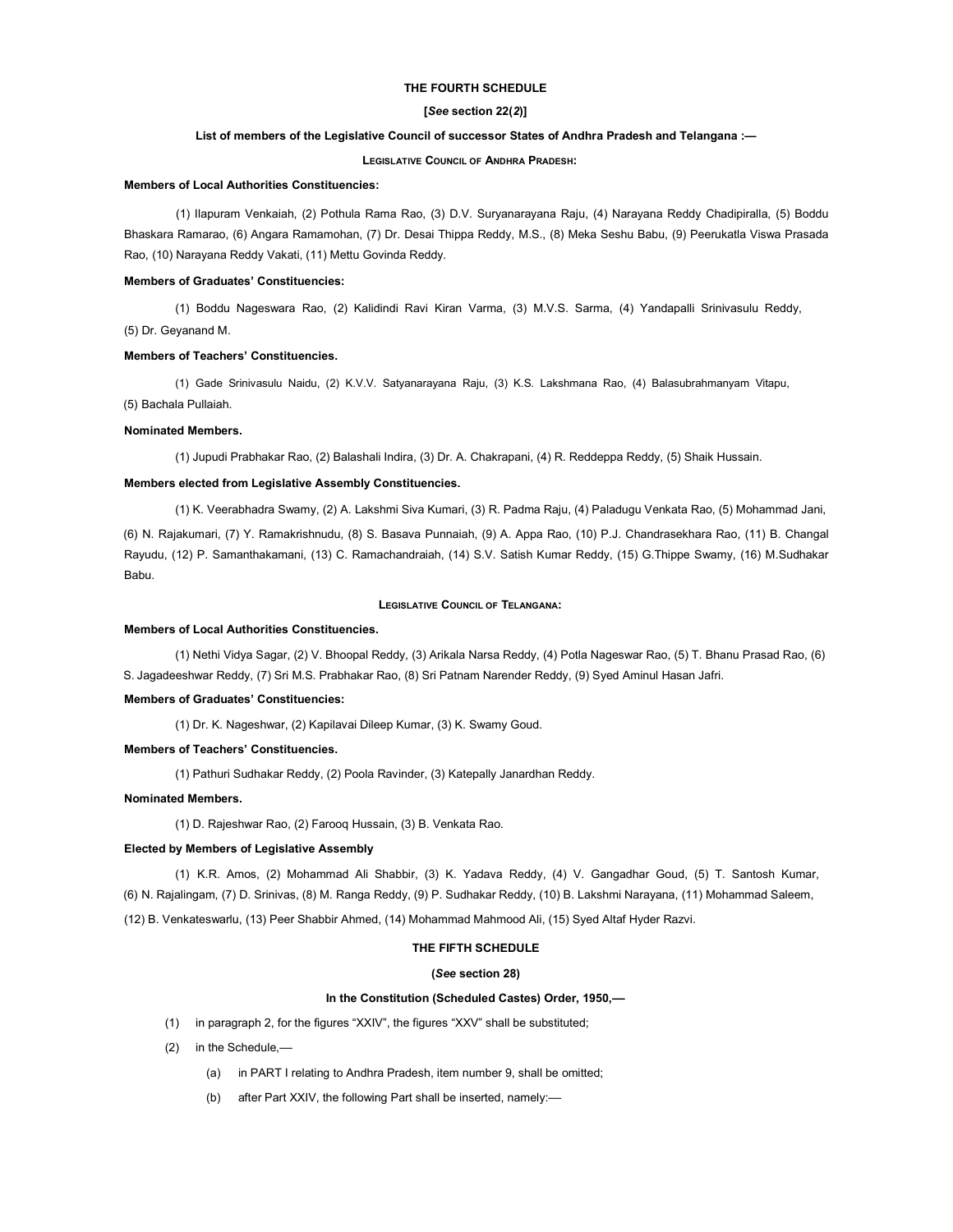# "PART XXV.––Telangana

- 1. Adi Andhra
- 2. Adi Dravida
- 3. Anamuk
- 4. Aray Mala
- 5. Arundhatiya
- 6. Arwa Mala
- 7. Bariki
- 8. Bavuri
- 9. Beda (Budga) Jangam
- 10. Bindla
- 11. Byagara, Byagari
- 12. Chachati
- 13. Chalavadi
- 14. Chamar, Mochi, Muchi, Chamar-Ravidas, Chamar-Rohidas
- 15. Chambhar
- 16. Chandala
- 17. Dakkal, Dokkalwar
- 18. Dandasi
- 19. Dhor
- 20. Dom, Dombara, Paidi, Pano
- 21. Ellamalawar, Yellammalawandlu
- 22. Ghasi, Haddi, Relli, Chanchandi
- 23. Godari
- 24. Gosangi
- 25. Holeya
- 26. Holeya Dasari
- 27. Jaggali
- 28. Jambuvulu
- 29. Kolupulvandlu, Pambada, Pambanda, Pambala
- 30. Madasi Kuruva, Madari Kuruva
- 31. Madiga
- 32. Madiga Dasu, Mashteen
- 33. Mahar
- 34. Mala, Mala Ayawaru
- 35. Mala Dasari
- 36. Mala Dasu
- 37. Mala Hannai
- 38. Malajangam
- 39. Mala Masti
- 40. Mala Sale, Nethani
- 41. Mala Sanyasi
- 42. Mang
- 43. Mang Garodi
- 44. Manne
- 45. Mashti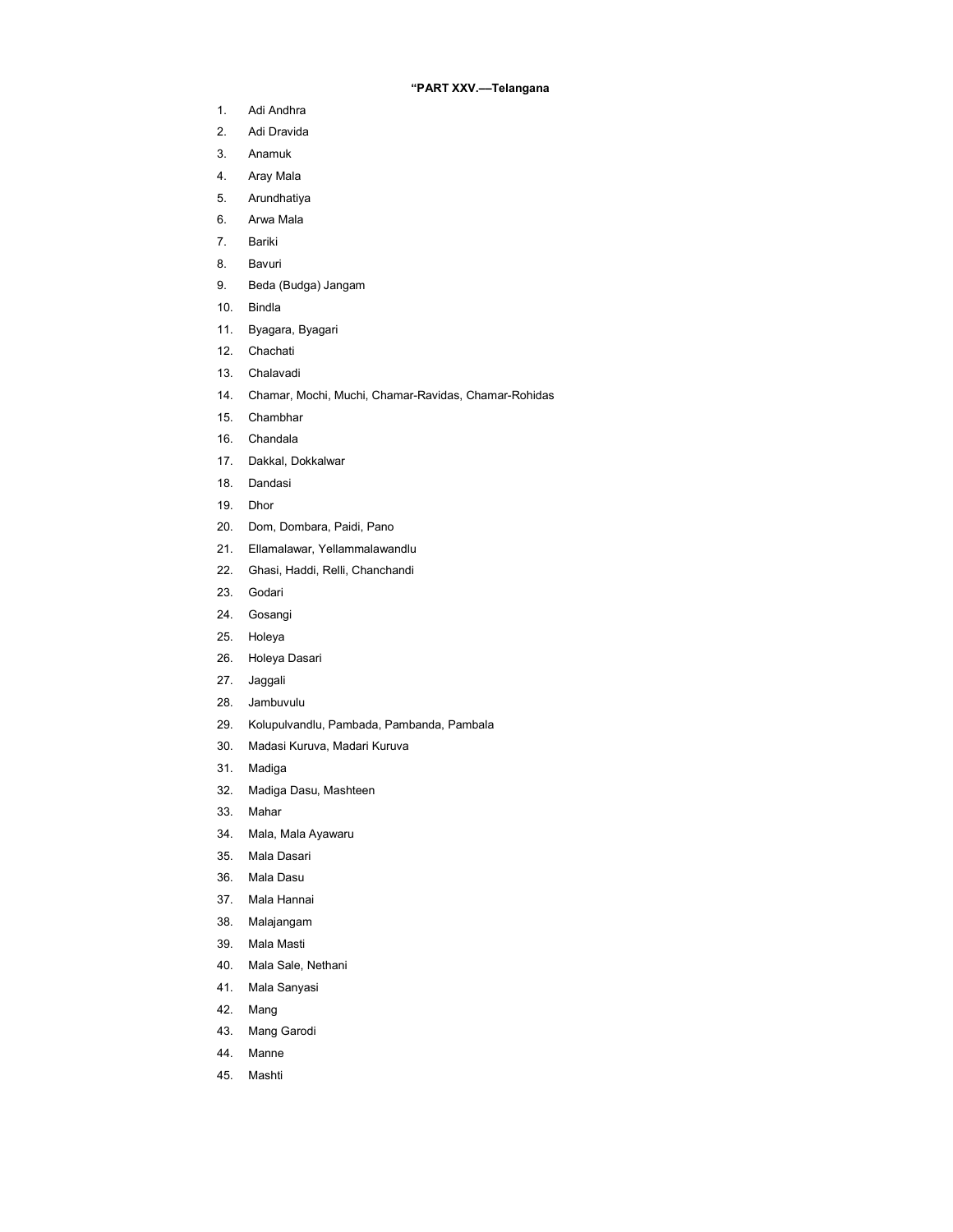- 46. Matangi
- 47. Mehtar
- 48. Mitha Ayyalvar
- 49. Mundala
- 50. Paky, Moti, Thoti
- 51. Pamidi
- 52. Panchama, Pariah
- 53. Relli
- 54. Samagara
- 55. Samban
- 56. Sapru
- 57. Sindhollu, Chindollu
- 58. Yatala
- 59. Valluvan.".

# THE SIXTH SCHEDULE

# (See section 29)

# AMENDMENTS TO THE CONSTITUTION (SCHEDULED TRIBES) ORDER, 1950

In the Constitution (Scheduled Tribes) Order, 1950,-

- (1) in paragraph 2, for the figures "XXII", the figures "XXIII" shall be substituted;
- (2) in the Schedule,––
	- (a) in PART I relating to Andhra Pradesh,-
		- (i) in item number 20, the brackets and words "(excluding Adilabad, Hyderabad, Karimnagar, Khammam, Mahbubnagar, Medak, Nalgonda, Nizamabad and Warangal districts)" shall be omitted;
		- (ii) item number 30 and the entries relating thereto shall be omitted;
	- (b) after Part XXIV, the following Part shall be inserted, namely:-

# "PART XXV.––Telangana

- 1. Andh, Sadhu Andh
- 2. Bagata
- 3. Bhil
- 4. Chenchu
- 5. Gadabas, Bodo Gadaba, Gutob Gadaba, Kallayi Gadaba, Parangi Gadaba, Kathera, Gadaba, Kapu Gadaba
- 6. Gond, Naikpod, Rajgond, Koitur
- 7. Goudu (in the Agency tracts)
- 8. Hill Reddis
- 9. Jatapus
- 10. Kammara
- 11. Kattunayakan
- 12. Kolam, Kolawar
- 13. Konda Dhoras, Kubi
- 14. Konda Kapus
- 15. Kondareddis
- 16. Kondhs, Kodi, Kodhu, Desaya Kondhs, Dongria Kondhs, Kuttiya Kondhs, Tikiria Kondhs, Yenity Kondhs, Kuvinga
- 17. Kotia, Bentho Oriya, Bartika, Dulia, Holya, Sanrona, Sidhopaiko
- 18. Koya, Doli Koya, Gutta Koya, Kammara Koya, Musara Koya, Oddi Koya, Pattidi Koya, Rajah, Rasha Koya, Lingadhari Koya (ordinary), Kottu Koya, Bhine Koya, Rajkoya
- 19. Kulia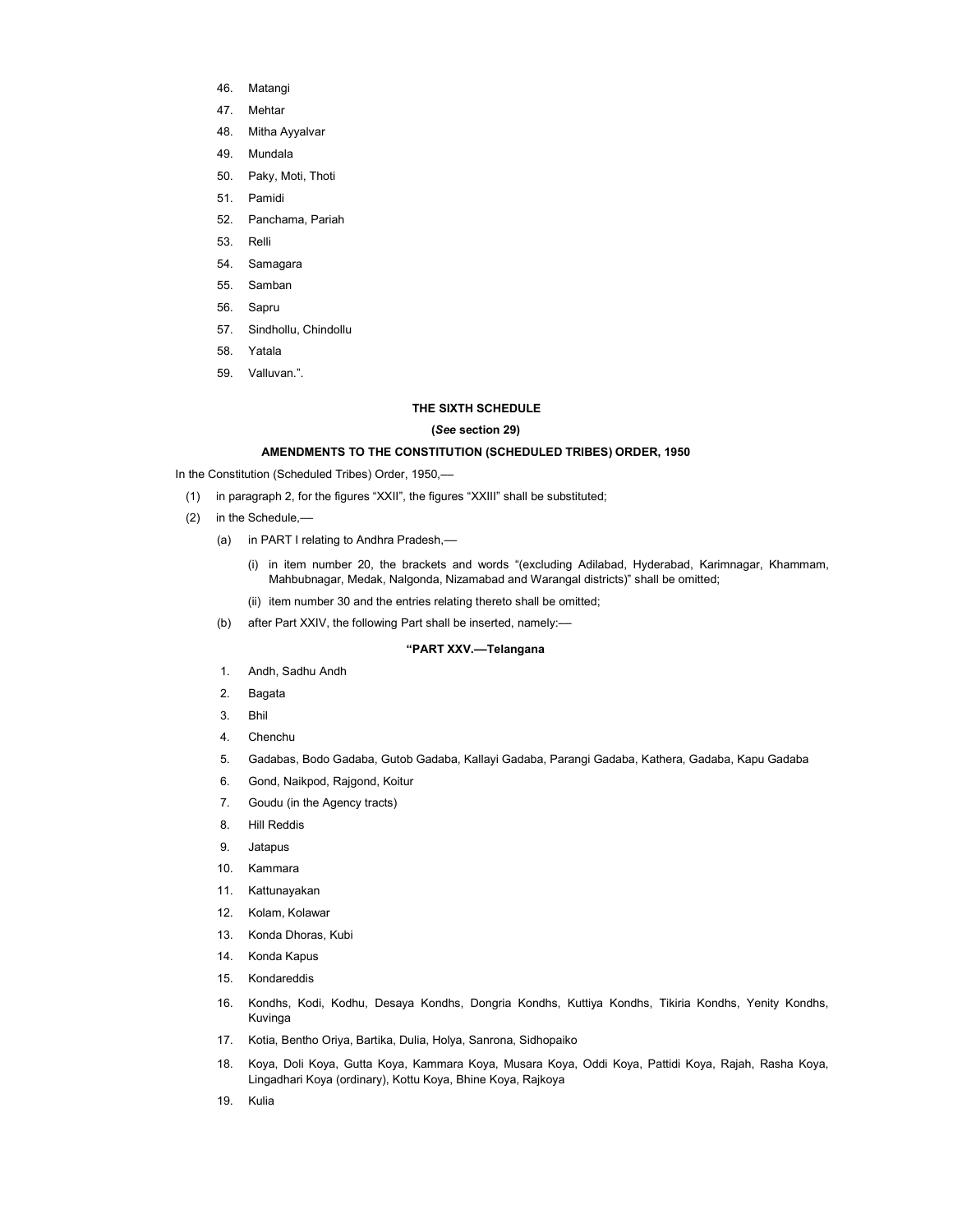- 20. Manna Dhora
- 21. Mukha Dhora, Nooka Dhora
- 22. Nayaks (in the Agency tracts)
- 23. Pardhan
- 24. Porja, Parangiperja
- 25. Reddi Dhoras
- 26. Rona, Rena
- 27. Savaras, Kapu Savaras, Maliya Savaras, Khutto Savaras
- 28. Sugalis, Lambadis, Banjara
- 29. Thoti (in Adilabad, Hyderabad, Karimnagar, Khammam, Mahbubnagar, Medak, Nalgonda, Nizamabad and Warangal districts)
- 30. Yenadis, Chella Yenadi, Kappala Yenadi, Manchi Yenadi, Reddi Yenadi
- 31. Yerukulas, Koracha, Dabba Yerukula, Kunchapuri Yerukula, Uppu Yerukula
- 32. Nakkala, Kurvikaran.".

# THE SEVENTH SCHEDULE

# (See section 52)

# LIST OF FUNDS

- A. Provident Funds, Pension Funds, Insurance Funds
	- 1. Contributory Provident Fund Work-charged 50% N.R.S.
	- 2. All India Serivce Provident Fund.
	- 3. Deposits of Zilla Praja Parishads out of Provident Fund contribution.
	- 4. General Provident Fund (Regular).
	- 5. Andhra Pradesh Class IV Govt. Servants Family Pension Fund.
	- 6. Andhra Pradesh State Employees Family Benefit Fund.
	- 7. Andhra Pradesh State Government Life Insurance Fund.
	- 8. Compulsory Savings Scheme.
	- 9. 50% D.A., G.P.F.N.R.S.
	- 10. G.P.F. Class-IV.
	- 11. G.P.F. Work Charged 50% N.R.S.
	- 12. C.P.F. work-charged Establishment.
	- 13. Electricity Department Provident Fund.
	- 14. ICS Provident Fund.
	- 15. Compulsory Savings Scheme for University Employees.
	- 16. Postal Insurance and Life Annuity Fund.
	- 17. Central Government Employees Group Insurance Scheme.
	- 18. I.A.S. Group Insurance.
	- 19. Andhra Pradesh State Government Employees Contributory Pension Scheme—
		- (i) Employees Contribution
		- (ii) Government Contribution.
	- 20. Andhra Pradesh Aided Educational Institution Employees Contributory Pension Scheme—
		- (i) Employees Contribution
		- (ii) Government Contribution
	- 21. Group Insurance for Panchayat Raj Employees
	- 22. Group Insurance Market Committee
	- 23. State Government Employees Group Janata Personal Accident Policy
	- 24. Employees Welfare Fund (Andhra Pradesh State)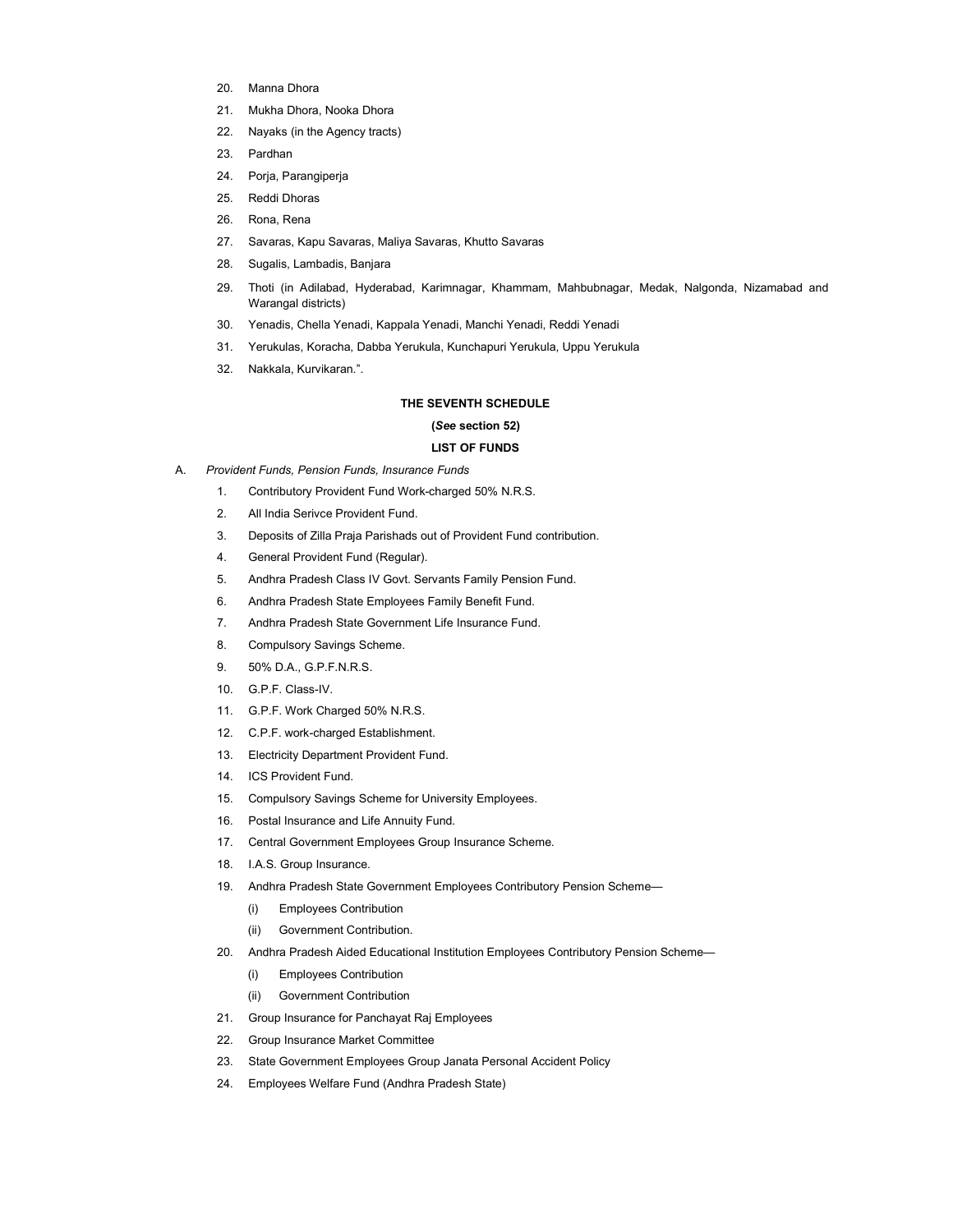- B. Sinking Fund, Guarantee Resumption Fund, Reserve Funds
	- 25. Sinking Fund —Investment Account
	- 26. Guarantee Redemption Fund—Investment Account
	- 27. Depreciation Reserve Fund—Government Commercial Departments and Undertakings—
		- (i) Alcohol Factory, Narayanaguda
		- (ii) Alcohol Factory, Kamareddy
		- (iii) Andhra Pradesh Text Book Press
		- (iv) Government Distillery, Chagallu
		- (v) Government Ceramic Factory, Gudur
		- (vi) Government Block Glass Factory, Gudur.
	- 28. Industrial Development Funds—
		- (i) Reserve Fund for Protection of Sugar Industries
		- (ii) Sericulture Development Fund.
	- 29. Electricity Development Funds—Special Reserve Fund—Electricity.
	- 30. Other Development and Welfare Fund—
		- (i) Funds for Development Schemes
		- (ii) Industrial Plantation Fund
		- (iii) Andhra Pradesh State Distilleries
		- (iv) Andhra Pradesh Distilleries Pollution Control
	- 31. Depreciation Reserve Fund of Government Press
	- 32. Depreciation Reserve Fund of Water Works
	- 33. State Development Subsidy Fund for Small and Marginal Formers
	- 34. Industrial Research and Development Fund—Main Account
	- 35. Industrial Research and Development Fund—Investment Account
	- 36. Funds for Development Schemes—Investment Account
	- 37. Andhra Pradesh Distilleries and Brewaries
	- 38. Amount with RBI in GRF Current Account
	- 39. Security Adjustment Reserve—Investment Account
- C. Other Funds
	- 40. Development Funds for Educational Purposes
	- 41. K.G. and Pennar Drainage Cess Fund
	- 42. C.M. Relief Fund
	- 43. Municipal Environmental Scheme Fund
	- 44. Zilla Praja Parishad Funds
	- 45. Subvensions from Central Road Fund
	- 46. Deposits of Police Funds
	- 47. Deposits of Andhra Pradesh Social Welfare Fund
	- 48. Development of Mineral Resources and Technology Upgradation Fund
	- 49. Village Panchayat Funds
	- 50. Mandala Praja Parishad Funds
	- 51. Market Committee Funds
	- 52. Thrift Fund cum Savings and Security Schemes for Weavers
	- 53. State Agriculture Credit Stabilisation Fund
	- 54. Andhra Pradesh State Government Employees Contributory Pension Scheme
		- (i) Employees Contribution
		- (ii) Government Contribution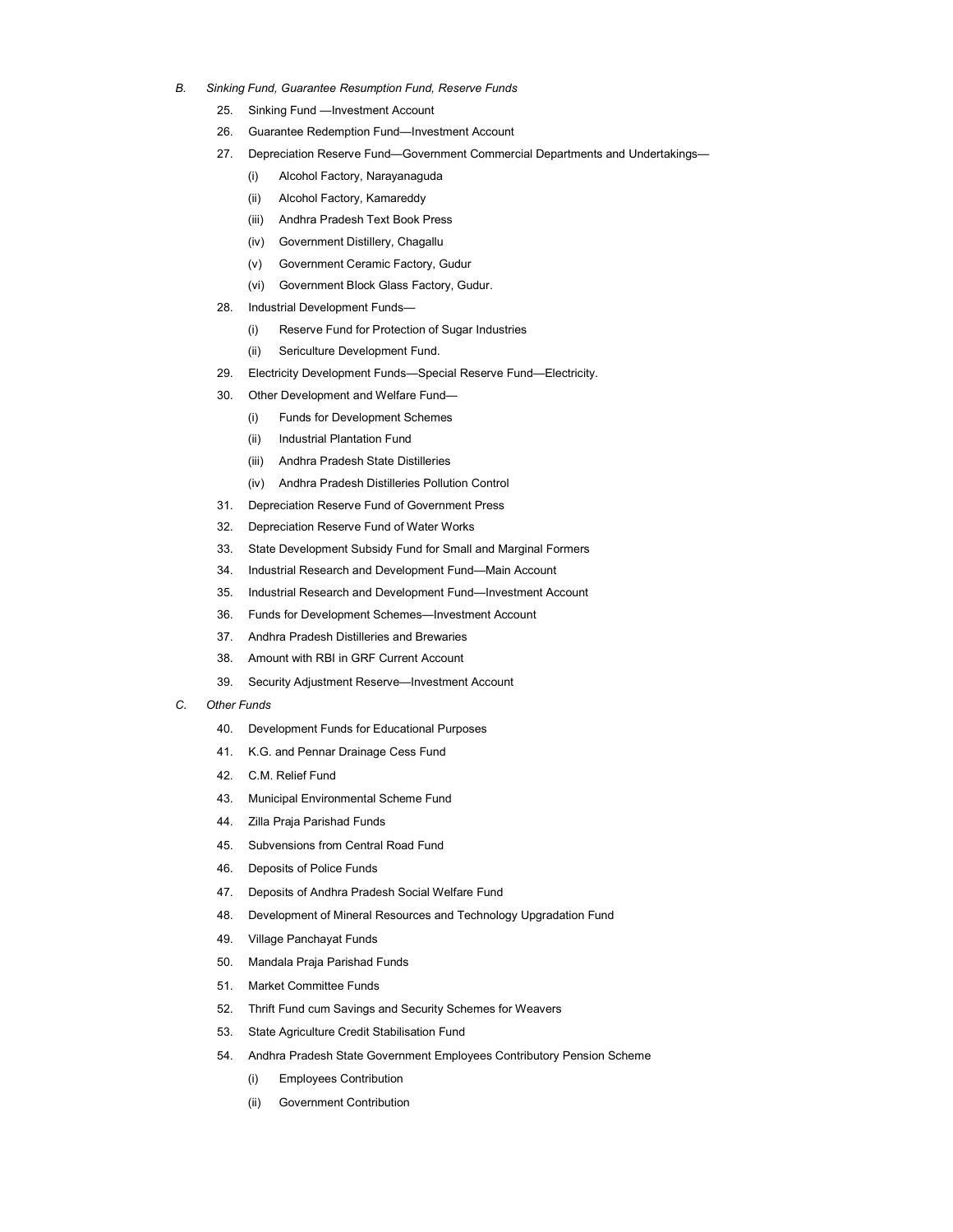- 55. Deposits on Employees Welfare Fund and Matching contribution equivalent to the interest earned on the Employees Welfare Fund
	- (i) Loans to Government Employees
	- (ii) Loans to Panchayat Raj Employees
	- (iii) Loans to Municipal Corporation/Municipal Employees
	- (iv) Remuneration to the employees working in the Employees Welfare Fund and other connected expenditure like Stationery, Stamps, Contingent items, etc.
- 56. Deposits of Andhra Pradesh Building and Other Construction Workers Welfare Board.
- 57. Natural Calamities Unspent Margin Money Fund
- 58. Development Funds for Agricultural Purposes
- 59. Zamindari Abolition Fund
- 60. Ethyl Alcohol Storage Facilities Fund—
	- (i) Andhra Pradesh Government Power Alcohol Factory, Bodhan
	- (ii) Andhra Pradesh Government Power Alcohol Factory, Chagallu
- 61. Security Adjustment Reserve
- 62. Andhra Pradesh Crop Insurance Fund
- 63. Andhra Pradesh Comprehensive Crop Insurance Scheme
- 64. Religious Charitable Endowment Funds
- 65. Depreciation Reserve Fund of Hydro—Thermal Electricity Schemes
	- (i) Depreciation Reserve Fund of Hydro—Thermal Electricity Schemes
	- (ii) Machkund
	- (iii) Tungabhadra
- 66. State Renewal Fund
- 67. Andhra Pradesh Rural Development Fund
- 68. Corpus Fund for upgradation of public libraries
- 69. General Reserve Funds of Government Commercial Departments/Undertakings.

# THE EIGHTH SCHEDULE

# (See section 59)

# APPORTIONMENT OF LIABILITY IN RESPECT OF PENSIONS

- 1. Subject to the adjustments mentioned in paragraph 3, each of the successor States shall, in respect of pensions granted before the appointed day by the existing State of Andhra Pradesh, pay the pensions drawn in its treasuries.
- 2. Subject to the said adjustments, the liability in respect of pensions of officers serving in connection with the affairs of the existing State of Andhra Pradesh who retire or proceed on leave preparatory to retirement before the appointed day, but whose claims for pensions are outstanding immediately before that day, shall be the liability of the State of Andhra Pradesh.
- 3. There shall be computed, in respect of the period commencing on the appointed day and ending on such date after the appointed day, as may be fixed by the Central Government and in respect of each subsequent financial year, the total payments made to the two successor States in respect of pensions referred to in paragraphs 1 and 2. The total representing the liability of the existing State of Andhra Pradesh in respect of pensions and other retirement benefits shall be apportioned between the successor States on the basis of population ratio and any successor State paying more than its due share shall be reimbursed the excess amount by the other successor State paying less.
- 4. The liability of the existing State of Andhra Pradesh in respect of pension rolls granted before the appointed day and drawn in any area outside the territories of the existing State shall be the liability of the State of Andhra Pradesh subject to adjustments to be made in accordance with paragraph 3 as if such pensions had been drawn in any treasury in the State of Andhra Pradesh under paragraph 1.
- 5. (1) The liability in respect of the pension of any officer serving immediately before the appointed day in connection with the affairs of the existing State of Andhra Pradesh and retiring on or after that day, shall be that of the successor State granting him the pension and other retirement benefits; but the portion of the pension and other retirement benefits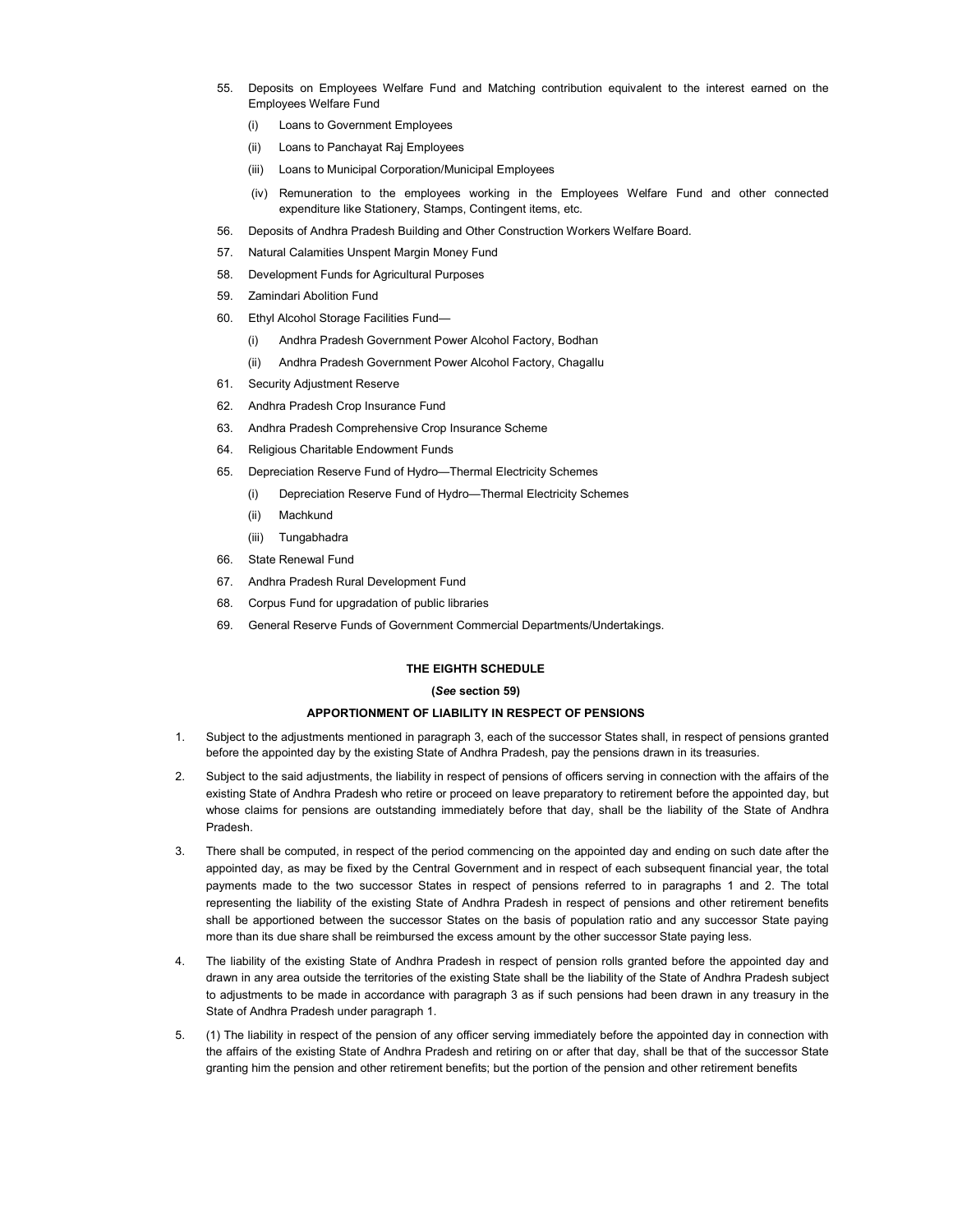attributable to the service of any such officer before the appointed day in connection with the affairs of the existing State of Andhra Pradesh shall be allocated between the successor States on the basis of population ratio, and the Government granting the pension shall be entitled to receive from the other successor State its share of the liability.

(2) If any such officer was serving after the appointed day in connection with the affairs of more than one successor State other than the one granting the pension shall reimburse to the Government by which the pension is granted an amount which bears to the portion of the pension attributable to his service after the appointed day the same ratio as the period of his qualifying service after the appointed day under the reimbursing State bears to the total qualifying service of such officer after the appointed day reckoned for the purposes of pension.

6. Any reference in this Schedule to a pension shall be construed as including a reference to the commuted value of the pension.

# Sl. Name of Government Company Manuscript Company Address No. (1)  $(2)$  (3) 1. Andhra Pradesh State Seeds Development Corporation Ltd., S-10-193,2ndFloor, HAC A Bhavan, Opp. Public Gardens, Hyderabad-500 004. 2. Andhra Pradesh State Agro Industrial Development Corporation Ltd., 504, Hermitage Office Complex, Hill Fort Road, Hyderabad-500 004. 3. Andhra Pradesh State Warehousing Corporation., Warehousing Sadan, 2nd Floor, Behind Gandhi Bhavan, Nampa1ly, Hyderabad- 500 001. 4. Andhra Pradesh State Civil Supplies Corporation Ltd., 6- 3-655/1/ A, Civil Supplies Bhavan, Somajiguda, Hyderabad-500 082. 5. Andhra Pradesh Genco, Vidyut Soudha, Khairathabad, Hyderabad-500 004. 6. Andhra Pradesh Transco, Vidyut Soudha, Khairathabad, Hyderabad-500 004. 7. Singareni Collieries Company Ltd., Singareni Bhavan, Macharmanzil, Redhills, Hyderabad-500 004. 8. NREDCAP **Pisgha Complex, Nampa1ly, Hyderabad-500 001.** Pisgha Complex, Nampa1ly, Hyderabad-500 001. 9. Andhra Pradesh Forest Development Corporation Ltd., UNI Building, 3rd Floor, A.C.Guards, Hyderabad-500 004. 10. Andhra Pradesh State Film and Television Theatre Development 10-2-1, FDC Complex, A.C.Guards, Corporation Ltd., **Example 2001** 2012 12:30 2004. 11. Andhra Pradesh Medical Services Infrastructure Development APMSIDC Building, DM and HS Campus, Corporation, **Sulthan Bazar, Hyderabad-500 095.** Sulthan Bazar, Hyderabad-500 095. 12. Andhra Pradesh State Police Housing Corporation Ltd., DIG Office, Saifabad, Hyderabad-500 004. 13. Andhra Pradesh State Housing Corporation Ltd., 3-6-184, Street No.17, Urdu Hall Lane, Himayat Nagar, Hyderabad. 14. Andhra Pradesh Housing Board, Gruhakalpa, MJ.Road, Nampa1ly, Hyderabad-500 028. 15. Andhra Pradesh Technologies Services Ltd., B.B.R.K. Buildings, Tank Bund Road, Hyderabad. 16. Andhra Pradesh Mineral Development Corporation Ltd., Rear Block, 3rd Floor, HMWSSB Premises, Khairathabad, Hyderabad-500 004. 17. Andhra Pradesh Industrial Infrastructure Corporation Ltd., 5-9-58/B,6thFloor, Prishrama Bhavan, Basheerbagh, Hyderabad-500 004. 18. Andhra Pradesh Industrial Development Corporation Ltd., 5-9-58/B,6thFloor, Prishrama Bhavan, Basheerbagh, Hyderabad-500 004.

# THE NINTH SCHEDULE (See sections 68 and 71)

# LIST OF GOVERNMENT COMPANIES AND CORPORATIONS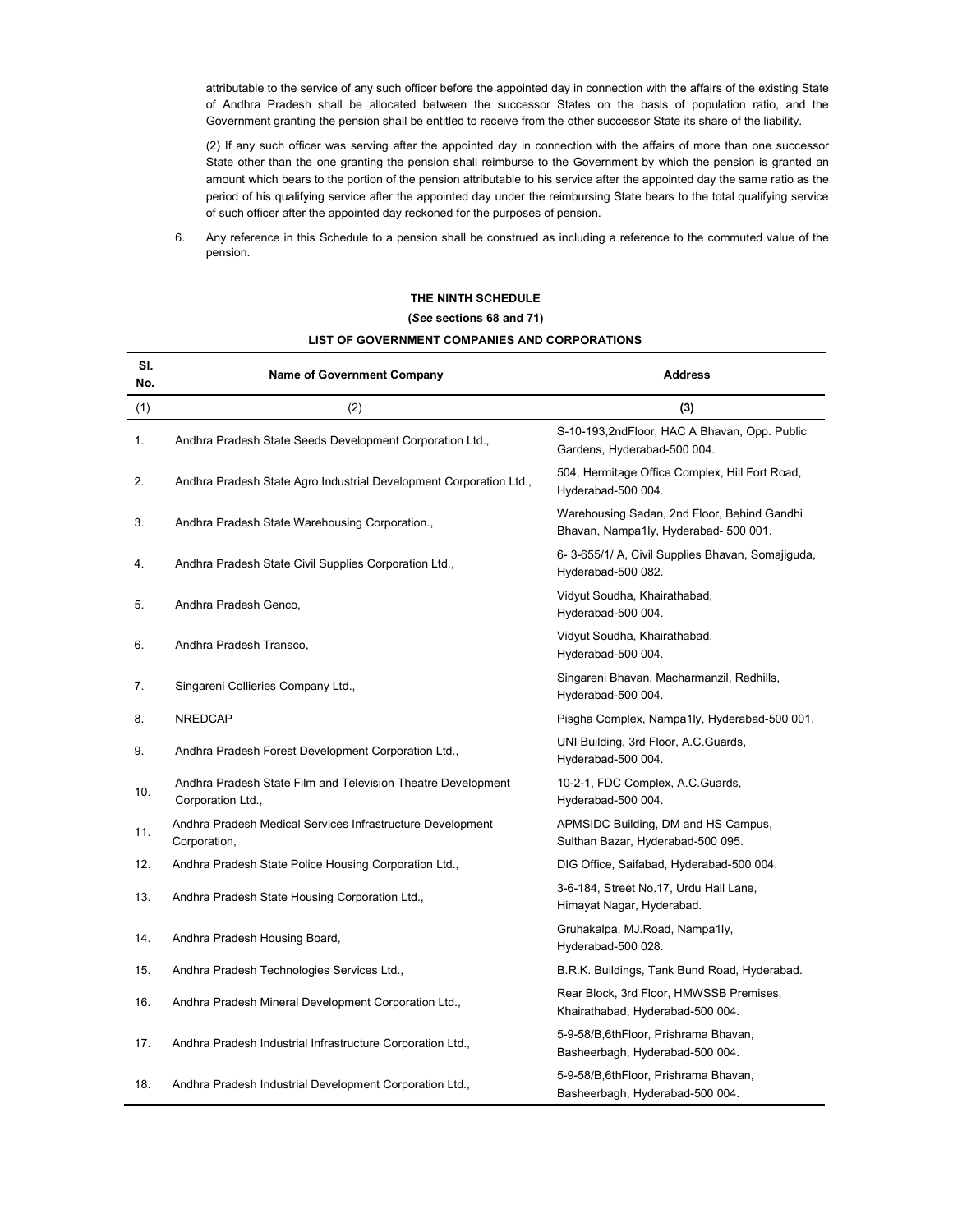| SI.<br>No. | <b>Name of Government Company</b>                                            | <b>Address</b>                                                                                           |
|------------|------------------------------------------------------------------------------|----------------------------------------------------------------------------------------------------------|
| (1)        | (2)                                                                          | (3)                                                                                                      |
| 19.        | Andhra Pradesh State Finance Corporation,                                    | 5-9-194, ChiragAli Lane, Abids,<br>Hyderabad-500 001.                                                    |
| 20.        | Leather Industries Development Corporation of Andhra Pradesh<br>(LIDCAP),    | 5-77/27, Darga Hussaini Shaw Ali, Golkonda<br>Post, Hyderabad-500 008.                                   |
| 21.        | Andhra Pradesh Handicraft Development Corporation Ltd.,                      | Hasthakala Bhavan, Musheerabad X Roads,<br>Hyderabad.                                                    |
| 22.        | Andhra Pradesh State Trade Promotion Corporation Ltd. (APTPC).,              | 6-10-74, Fathe Maidhan Road, Shakar Bhavan,<br>Hyderabad-500 004.                                        |
| 23.        | Andhra Pradesh State Irrigation Development Corporation Ltd.,                | 8-2-674/2/B, Road No.13, BanjaraHills,<br>Hyderabad-500 034.                                             |
| 24.        | Andhra Pradesh State Minorities Finance Corporation Ltd.,                    | 5th Floor, A.P. State Haj House, Opp. Public<br>Gardens, Nampally, Hyderabad-500 001.                    |
| 25.        | Andhra Pradesh Beverages Corporation Ltd.,                                   | 4th Floor, Prohibition and Excise Complex,<br>9 and 10 Eastern, MJ.Road, Nampally,<br>Hyderabad-500 001. |
| 26.        | Andhra Pradesh State Road Transport Corporation,                             | Bus Bhavan, Musheerabad X Roads, Hyderabad.                                                              |
| 27.        | Andhra Pradesh Foods,                                                        | IDA, Nacharam, Hyderabad-500 076.                                                                        |
| 28.        | Andhra Pradesh State Tourism Development Corporation Ltd.,                   | 3-5-891, A.P. Tourism House, Himayath Nagar,<br>Hyderabad.                                               |
| 29.        | Andhra Pradesh Rajiv Swagruha Corporation Ltd.,                              | A-06, Sahabhavan, Band1aguda, GSI (Post),<br>Hyderabad-500 068.                                          |
| 30.        | Eastern Power Distribution Corporation Ltd.,                                 | Corporate Office, Near Guruwar Junction,<br>P and T Seethammadhara Colony,<br>Vishakapatnam- 530 013.    |
| 31.        | Southern Power Distribution Corporation Ltd.,                                | # 1-13-65/A, Srinivasapuram, Tirupati- 517 503.                                                          |
| 32.        | Central Power Distribution Corporation Ltd.,                                 | 6-1-50, Corporate Office, Mint Compound,<br>Hyderabad-500 063.                                           |
| 33.        | Northern Power Distribution Corporation Ltd.,                                | 1-1-478, Chaitniyapuri Colony,<br>Near RES Petrol Pump, Warangal.                                        |
| 34.        | Andhra Pradesh Heavy Machinery and Engineering Ltd.,                         | Regd. Office and Factory, Kondapally-521228.<br>Krishna District.                                        |
| 35.        | Vizag Apparel Park for Export Ltd.,                                          | C-Block, 4th Floor, BRK Bhavan,<br>Hyderabad- 500063                                                     |
| 36.        | Andhra Pradesh State Christian (Minorities) Finance Corporation,             | 6-2-41, FlatNo. 102, Moghal Emami Mansion, Opp.<br>Shadan College, Khairathabad,<br>Hyderabad-500 004.   |
| 37.        | Hyderabad Metro Rail Ltd.,                                                   | Metro Rail Bhavan, Saifabad,<br>Hyderabad-500 004.                                                       |
| 38.        | Andhra Pradesh Urban Finance Infrastructure Development<br>Corporation Ltd., | 2nd Floor, E and PH Complex, Kashana Building,<br>AC Guards, Hyderabad.                                  |
| 39.        | Infrastructure Development Corporation of Andhra Pradesh<br>$(INCAP)$ , .    | 10-2-1,3rdFloor, FDC Complex, AC Guards,<br>Hyderabad-500 028                                            |
| 40.        | Overseas Manpower Company of Andhra Pradesh Ltd. (OMCAP),                    | ITI Mallepally Campus, Vijayanagar Colony,<br>Hyderabad-500 057.                                         |
| 41.        | Andhra Pradesh Power Finance Corporation Ltd.,                               | L- Block, 4th Floor, Andhra Pradesh Secretariat,<br>Hyderabad.                                           |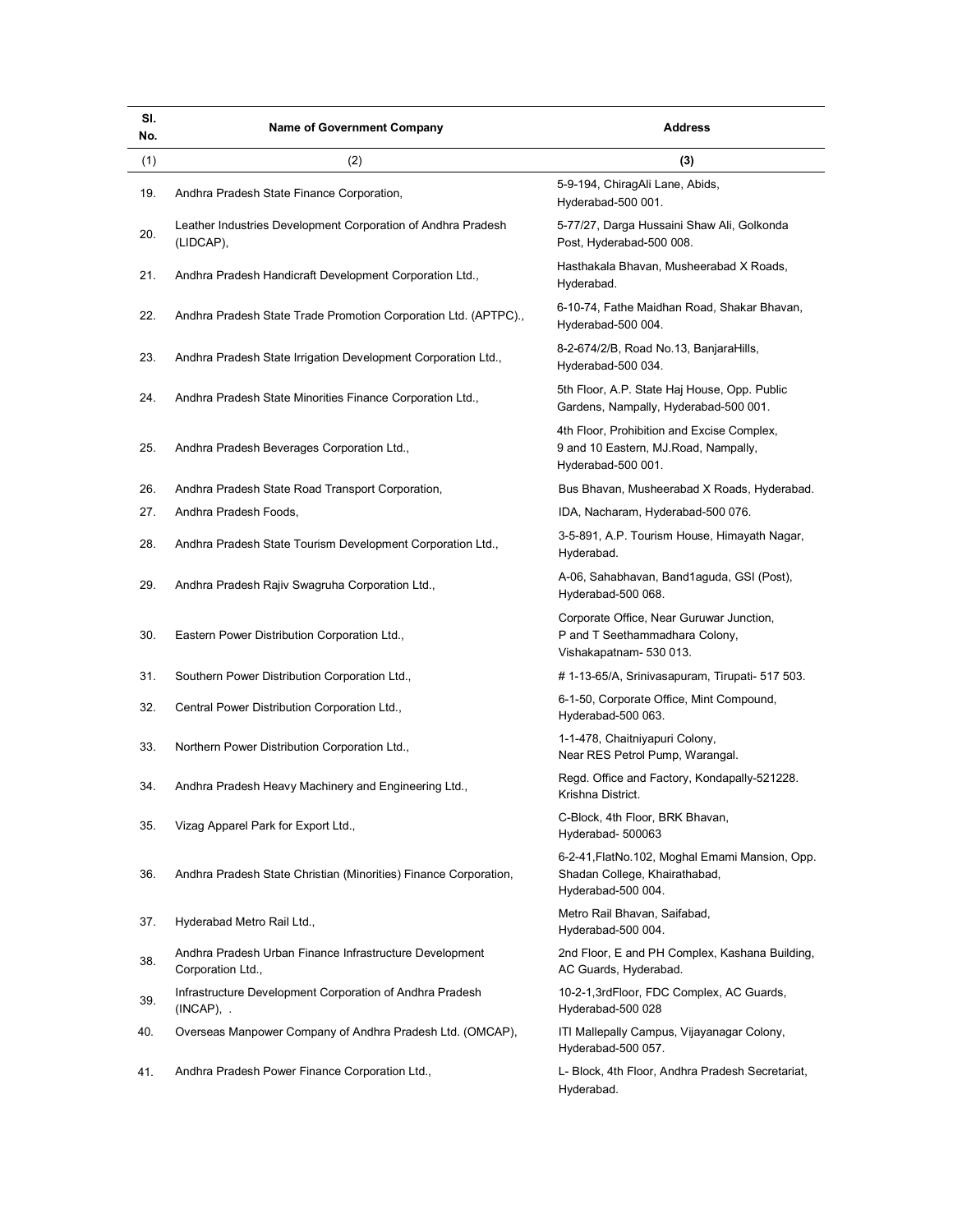| SI.<br>No. | <b>Name of Government Company</b>                                                               | <b>Address</b>                                                                                          |
|------------|-------------------------------------------------------------------------------------------------|---------------------------------------------------------------------------------------------------------|
| (1)        | (2)                                                                                             | (3)                                                                                                     |
| 42.        | Andhra Pradesh Roads Development Corporation,                                                   | R and B Office, Beside Mahaveer, AC Guards,<br>Hyderabad-500 057.                                       |
| 43.        | Andhra Pradesh Tribal Power Company Ltd. (TRIPCO),                                              | 4th Floor, Damodharam Sanjivaiah<br>Sankeshamma Bhavan, Masab Tank,<br>Hyderabad.                       |
| 44.        | Andhra Pradesh Tribal Mining Company Ltd. (TRIMCO),                                             | 4th Floor, Damodharam Sanjivaiah<br>Sankeshamma Bhavan, Masab Tank,<br>Hyderabad.                       |
| 45.        | Andhra Pradesh Cooperative Oil seeds Growers Federation Limited.                                | Parishrama Bhavan, 9th Floor, Hyderabad.                                                                |
| 46.        | Andhra Pradesh Marketing Federation Ltd.                                                        | Haka Bhavan, Hill Fort Road, Hyderabad.                                                                 |
| 47.        | Deccan Infrastructure and Land Holdings Ltd.                                                    | C/o Andhra Pradesh Housing Board, Ground<br>Floor, Gruha Ka1pa, MJ road, Nampally,<br>Hyderabad-500001. |
| 48.        | Andhra Pradesh Aviation Corporation Ltd.                                                        | II Floor, Container, Floride Station,<br>Air Corporation Complex, Begumpet 16.                          |
| 49.        | Andhra Pradesh Gas Infrastructure Corporation (P) Ltd.                                          | 5-9-58/B, Parishrama Bhavan, Il Floor, Fathe<br>Maidan Road, Basheerbagh, Hyderabad-14.                 |
| 50.        | Andhra Pradesh Gas Distribution Corporation Ltd.                                                | 5-9-58/B, Parishrama Bhavan, Il Floor, Fathe<br>Maidan Road, Basheerbagh, Hyderabad-14.                 |
| 51.        | Andhra Pradesh Khadi and Village Industries Board (APKVIB).                                     | Mehadipatnam Road, Masab Tank, Humayun<br>Nagar, Hyderabad.                                             |
| 52.        | Andhra Pradesh State Handloom Weavers Co-operative Society Ltd.<br>(APCO)                       | Road No. 16, Industrial Development Area,<br>Chintha1, Hyderabad-55.                                    |
| 53.        | Andhra Pradesh Textile Development Corporation (APTEX).                                         | 4th Floor, BRKR Bhavan, C Block,<br>Tankbundroad, Saifabad, Hyderabad-4.                                |
| 54.        | Nizam Sugars Ltd. (NSL).                                                                        | 6-3-570/1,201, Diamond Block, Rockdale<br>Compound, Somajiguda, Errammanjil,<br>Hyderabad-82.           |
| 55.        | Andhra Pradesh Food Processing Society (APFPS).                                                 | 1 st Floor, BRKR Bhavan, Tank Bund Road,<br>Hyderabad-63.                                               |
| 56.        | Krishnapatnam International Leather Complex Pvt. Ltd. (KPILC)                                   | 5th Floor, Parishrama Bhavan, Basheerbagh,<br>Hyderabad-4.                                              |
| 57.        | Andhra Pradesh State Federation of Co-operative Sugar Factories<br>Ltd. (APSFCSC).              | Chirag Ali Lane, Hyderabad-500001.                                                                      |
| 58.        | Textile Park, Pasha Mailaram                                                                    | Pasha Mailaram, Medak District.                                                                         |
| 59.        | Andhra Pradesh Women's Co-operative Finance Corporation Ltd.                                    | Door No. 1335IH, Road No. 45, Jubilee Hills,<br>Hyderabad-500033.                                       |
| 60.        | Andhra Pradesh Vika1angu1a Co-operative Corporation                                             | AP Vika1angu1a Sankshema Bhavan, Nalgonda<br>X Roads, Malkpet.                                          |
| 61.        | Andhra Pradesh Water Resources Development Corporation                                          | IV Floor, Jalasoudha Building Erram Manzil,<br>Hyderabad.                                               |
| 62.        | Andhra Pradesh State Property Tax Board (APSPTB), Hyderabad.                                    | AC Guards, Masabtank, Hyderabad.                                                                        |
| 63.        | Andhra Pradesh Toddy Tappers Cooperative Finance Corporation                                    | 3-5-1089, Beside Deepak Cinema Theater,                                                                 |
|            | Ltd. (AP Geetha Paarisharamika SahakaraArthika Samkhsema<br>Samstha), Narayanagunda, Hyderabad. | Narayanguda, Hyderabad-29.                                                                              |
| 64.        | Society for Employment, Promotion and Training in Twin Cities<br>(SETWIN).                      | Azmath Jah Palace, Purani Haveli, Hyderabad-<br>500 002.                                                |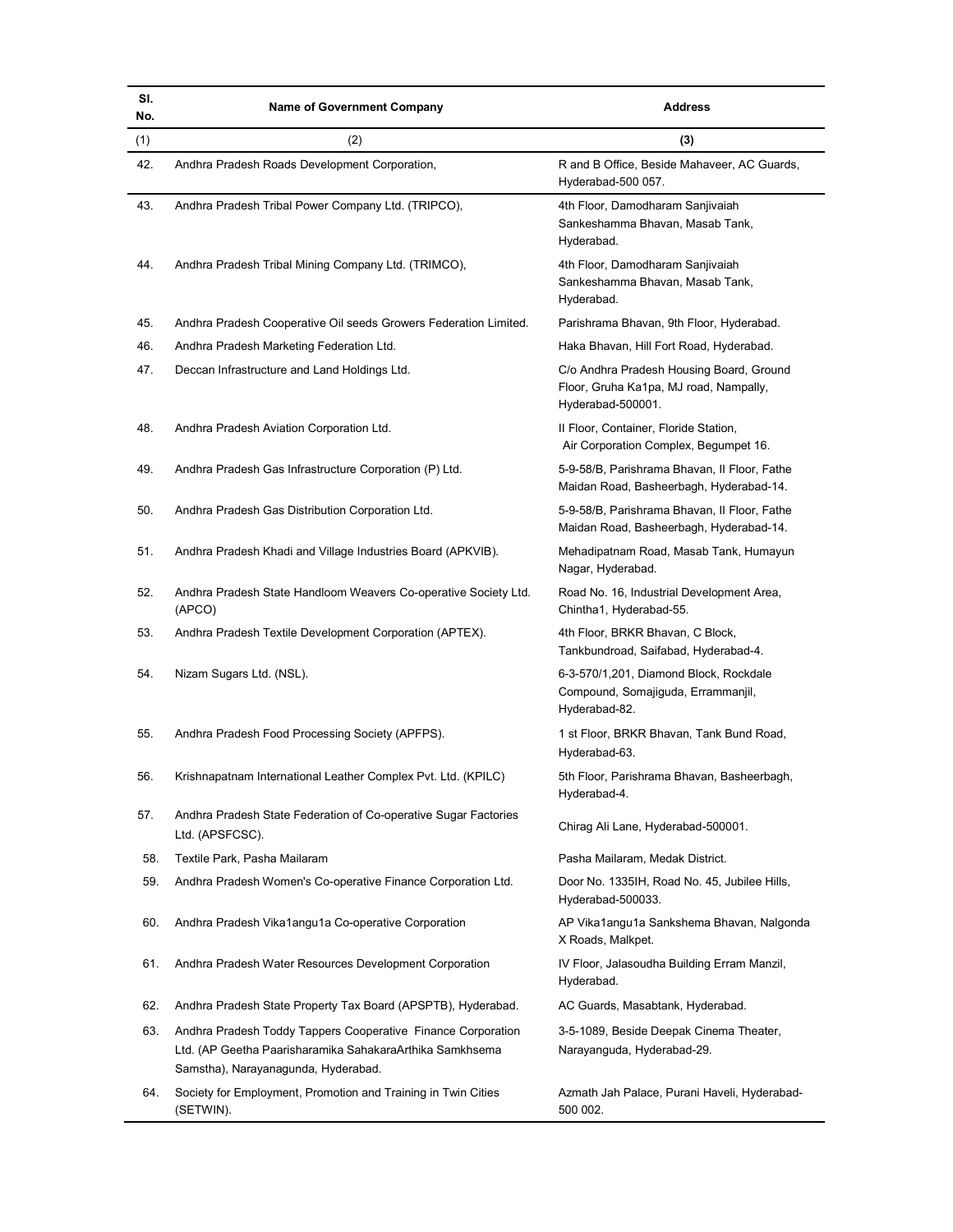| SI.<br>No. | <b>Name of Government Company</b>                                                        | <b>Address</b>                                                                                              |
|------------|------------------------------------------------------------------------------------------|-------------------------------------------------------------------------------------------------------------|
| (1)        | (2)                                                                                      | (3)                                                                                                         |
| 65.        | Sports Authority of Andhra Pradesh (SAAP)                                                | Lal Bahadur Stadium, Hyderabad-500 001.<br>AP.INDIA.                                                        |
| 66.        | Andhra Pradesh Society for Training and Employment Promotion<br>(APSTEP) to be added     | Director of Youth Services and MD, APSTEP,<br>Behind Boats Club, Secunderabad.                              |
| 67.        | State Institute of Hotel Management Catering Technology, Tirupathi                       | Near SV Zoo Park, Beside AP Tourism Transport,<br>Peler village, Tirupathi, Chittoor Distt. 517507          |
| 68.        | State Institute of Hotel Management Catering Technology, Medak                           | Kohir X road, Kaveri Village, Medak Distt.502321                                                            |
| 69.        | Andhra Pradesh Meat Development Corporation, Hyderabad                                   | 10-2-289/129, Shanthinagar, Hyderabad-28                                                                    |
| 70.        | Andhra Pradesh Dairy Development Corporation, Hyderabad                                  | Vijaya Bhavan, Lalapet, H yderabad -17                                                                      |
| 71.        | AP Sheep and Goat Develoment Cooperative Federation, Hyd.                                | Managing Director, 10-2-289/127 Shanthinagar,<br>Masabtank, Hyderabad-28                                    |
| 72.        | Andhra Pradesh State Fishermen Cooperative Societies Federation,<br>Hyderabad.           | Managing Director, 0/0 Commissioner of<br>Fisheries, 4th lance, Shanthinagar, Mathsya<br>Bhavan, Hyderabad. |
| 73.        | Andhra Pradesh Dairy Development Cooperative Federation, Ltd.,<br>Hyderabad.             | Vijaya Bhavan, Lalapet, H yderabad -17                                                                      |
| 74.        | Andhra Pradesh State Veternary Council, Hyderabad.                                       | H.No. 2-289/124, Road, No.4, Shanthi Nagar,<br>Hyderabad-50028.                                             |
| 75.        | Andhra Pradesh Girijan Co-operative Corporation                                          | Telugu Sakshema Bhavan, Masab Tank,<br>Hyderabad-28                                                         |
| 76.        | Andhra Pradesh State ST Co-operative Finance Corporation (Tricor)                        | Managing Director, 1st Floor, D.S.S. Bhavan,<br>Masab Tank, Hyderabad.                                      |
| 77.        | Andhra Pradesh Education and Welfare Infrastructure Development<br>Corporation (APEWIDC) | 4th Floor, Rajiv Vidya Mission Building, SCERT<br>Compound, Hyderabad-500001                                |
| 78.        | Andhra Pradesh Scheduled Castes Co-operative Finance Corporation                         | VC and MD Damodaram Sanjeevayya<br>Samkshema Bhavan, 5th Floor, Masab Tank,<br>Hyderabad-28                 |
| 79.        | Andhra Pradesh Backward Classes Co-operative Finance Corporation                         | Sakshema Bhavan, Masab Tank, Hyderabad                                                                      |
| 80.        | Andhra Pradesh Washernaen Co-operative Societies Federation Ltd.                         | Samkshema Bhavan, Masab Tank,<br>Hyderabad-28.                                                              |
|            | Andhra Pradesh Nayee Brahmana Co-operative Societies Federation<br>Ltd.                  | Samkshema Bhavan, Masab Tank,<br>Hyderabad-28.                                                              |
| 82.        | Andhra Pradesh Sagar Co-operative Societies Federation Ltd.                              | Samkshema Bhavan, Masab Tank,<br>Hyderabad-28.                                                              |
| 83.        | Andhra Pradesh Valmiki Co-operative Societies Federation Ltd.                            | Samkshema Bhavan, Masab Tank,<br>Hyderabad-28.                                                              |
| 84.        | Andhra Pradesh Balija Co-operative Societies Federation Ltd.                             | Samkshema Bhavan, Masab Tank,<br>Hyderabad-28.                                                              |
| 85.        | Andhra Pradesh Batraja Co-operative Societies Federation Ltd.                            | Samkshema Bhavan, Masab Tank,<br>Hyderabad-28.                                                              |
| 86.        | Andhra Pradesh Medara Co-operative Societies Federation Ltd.                             | Samkshema Bhavan, Masab Tank,<br>Hyderabad-28.                                                              |
| 87.        | Andhra Pradesh Kummari Co-operative Societies Federation Ltd.                            | Samkshema Bhavan, Masab Tank,<br>Hyderabad-28.                                                              |
| 88.        | Andhra Pradesh Vishwabrahmana Co-operative Societies Federation<br>Ltd.                  | Samkshema Bhavan, Masab Tank,<br>Hyderabad-28.                                                              |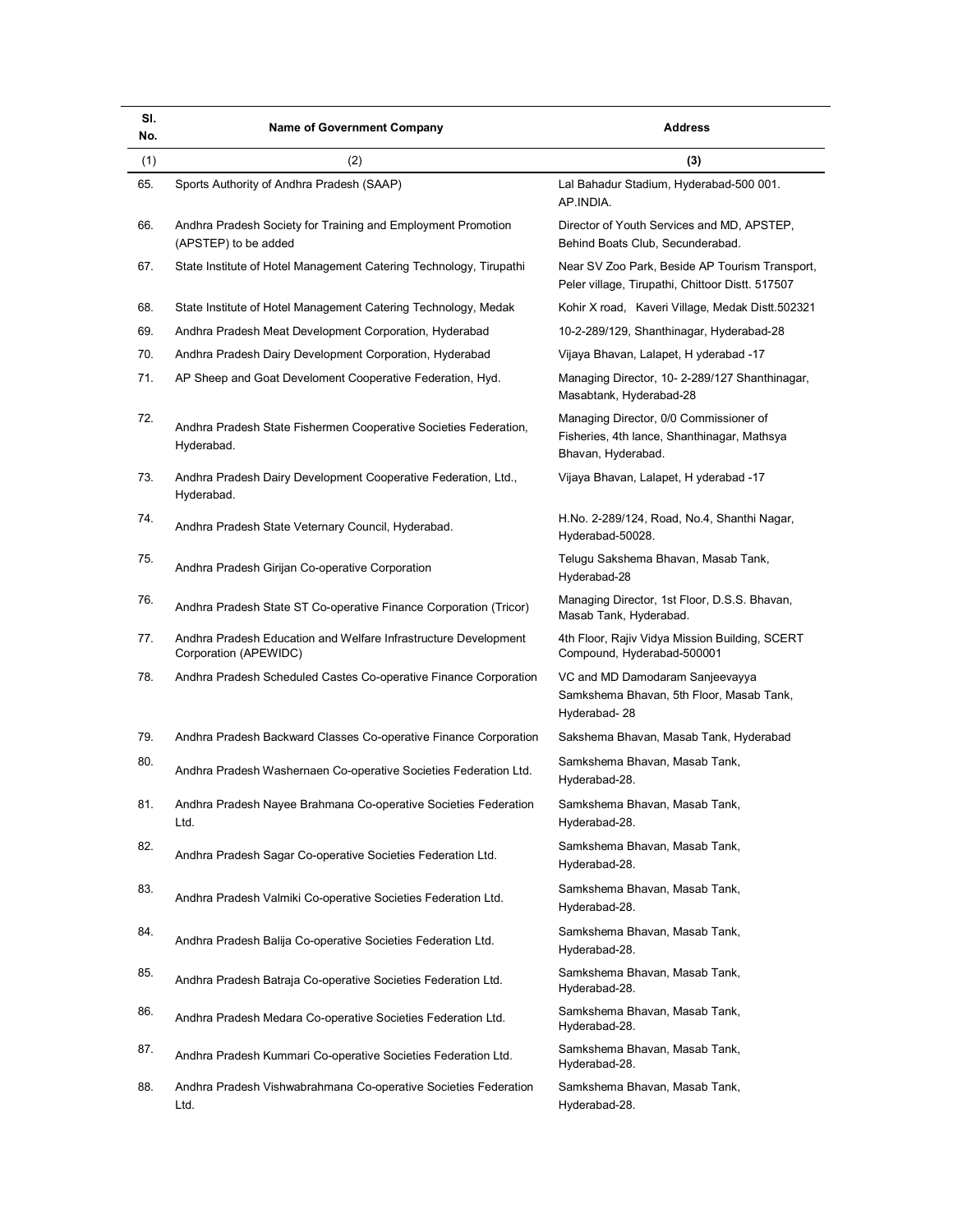| SI.<br>No. | Name of Government Company                                         | <b>Address</b>                                 |
|------------|--------------------------------------------------------------------|------------------------------------------------|
|            | (2)                                                                | (3)                                            |
| Ltd.       | 89. Andhra Pradesh Taddy Tappers Co-operative Societies Federation | Samkshema Bhavan, Masab Tank,<br>Hyderabad-28. |

### THE TENTH SCHEDULE

# (See section 75)

# CONTINUANCE OF FACILITIES IN CERTAIN STATE INSTITUTIONS

# List of Training Institutions/Centres

- 1. Andhra Pradesh State Co-operative Union, Hyderabad.
- 2. Andhra Pradesh Study Circle for Backward Classes, Visakhapatnam.
- 3. Environment Protection Training and Research Institute, Hyderabad.
- 4. Andhra Pradesh Forest Academy, Rangareddy District.
- 5. Andhra Pradesh State Council of Science and Technology (APCOST), Hyderabad.
- 6. Dr.MCR Human Resource Development Institute of Andhra Pradesh, Hyderabad.
- 7. Centre for Good Governance, Hyderabad.
- 8. State Institute of Health and Family Welfare, Vengalrao Nagar, Hyderabad.
- 9. State Board of Technical Education and Training, Hyderabad.
- 10. Andhra Pradesh Police Academy, Hyderabad.
- 11. Water and Land Management, Training and Research Institute, Hyderabad.
- 12. AMR Andhra Pradesh Academy of Rural Development, Hyderabad.
- 13. Sriramananada Theertha Training and Research Institute.
- 14. Andhra Pradesh Prohibition and Excise Academy.
- 15. State Institute of Educational Technology, Hyderabad.
- 16. State Council of Educational Research and Training, Hyderabad.
- 17. Andhra Pradesh Study Circle, Hyderabad.
- 18. Tribal Culture and Research Institute, Sankshema Bhavan, Masab Tank,Hyderabad.
- 19. Board of Intermediate Education, Hyderabad.
- 20. Andhra Pradesh State Seeds Certification Agency, Hyderabad.
- 21. Andhra Pradesh Live Stock Development Agency, Hyderabad.
- 22. Centre for Forest and Natural Resource Management Studies (CEFNARM),Rangareddi District.
- 23. Andhra Pradesh Press Academy, Hyderabad.
- 24. AIDS Control Society, Hyderabad.
- 25. Andhra Pradesh Medical and Aromatic Plants Board, Hyderabad.
- 26. Andhra Pradesh Para Medical Board, Hyderabad.
- 27. Andhra Pradesh State Council of Higher Education, Hyderabad.
- 28. Forensic Science Laboratory, Hyderabad.
- 29. State Level Police Recruitment Board.
- 30. Society for Andhra Pradesh Network (SAPNET) , Hyderabad.
- 31. Andhra Pradesh Engineering Research Labs, Hyderabad.
- 32. Andhra Pradesh Urdu Academy, Hyderabad.
- 33. Andhra Pradesh Urban Services for the Poor, Hyderabad.
- 34. Mission for Elimination of Poverty in Municipal Areas (MEPMA), Hyderabad.
- 35. Andhra Pradesh Rural Livelihoods Project (P.M.U) , Hyderabad.
- 36. Water Conservation Mission.
- 37. Society for Elimination of Rural Poverty, Hyderabad.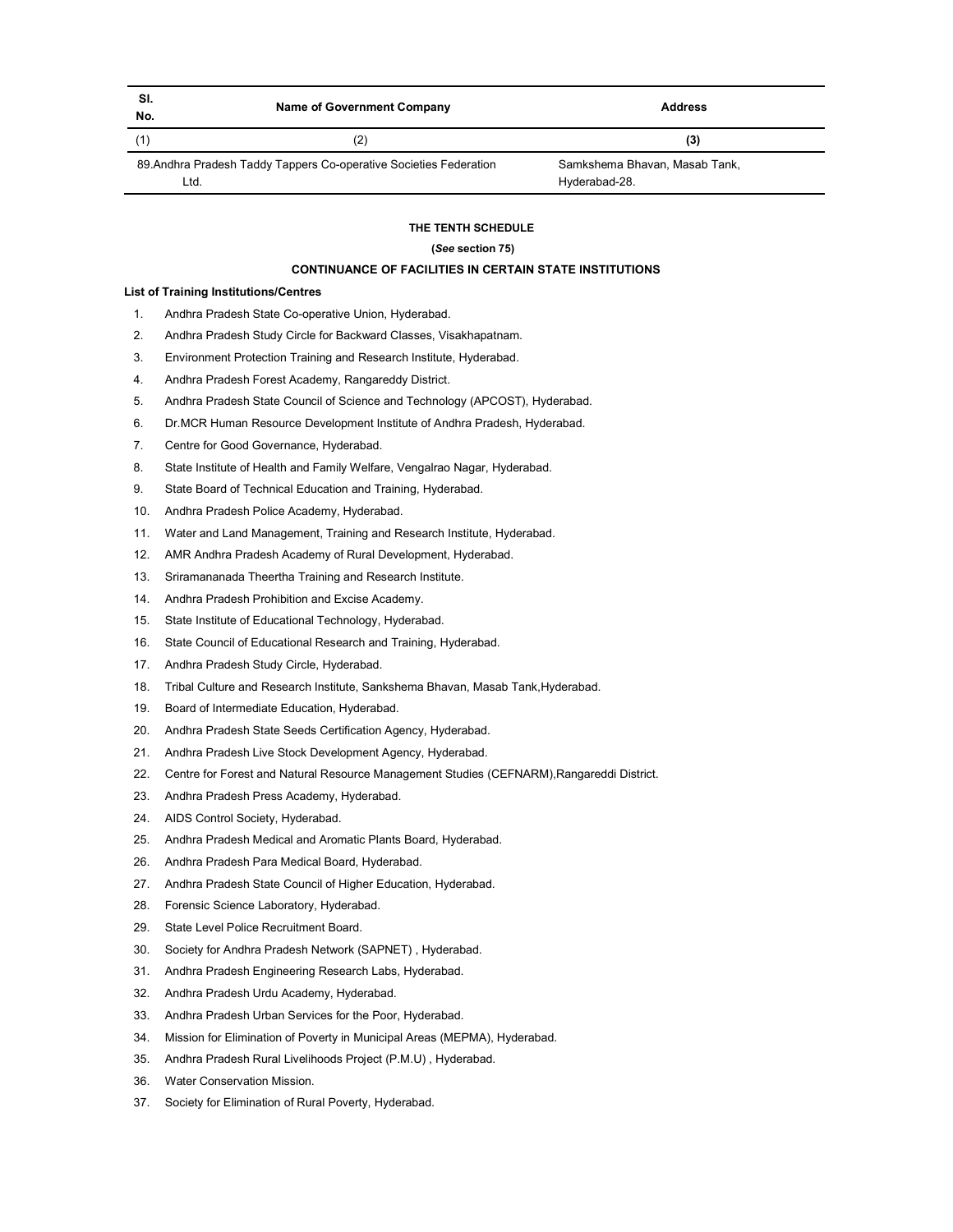- 38. Employment Generation and Marketing Mission, Hyderabad.
- 39. Andhra Pradesh State Remote Sensing Applications Centre, Hyderabad.
- 40. Andhra Pradesh Open School Society, Hyderabad.
- 41. A.P.R.E.I. Society, Hyderabad.
- 42. Andhra Pradesh Social Welfare Residential Educational Institutions Society (A.P.S.W.R.E.I.) , Hyderabad.
- 43. State Agriculture Management and Extention Training Institute (SAMETI) Hyderabad.
- 44. Soil Conservation Training Centre, Hyderabad.
- 45. State Management Institute for Livestock Development in Andhra Pradesh, Hyderabad (SMILDA), Hyderabad.
- 46. State Animal Husbandry Training Centre, East Godavari.
- 47. State Institute for Fisheries Technologies (SIFT), Kakinada.
- 48. Mahatma Jyothiba Phule Andhra Pradesh Backward Classes Welfare Residential Educational Institutions Society, Hyderabad.
- 49. Andhra Pradesh Commission for Backward Classes, Hyderabad.
- 50. Hindi Academy, Hyderabad.
- 51. Telugu Academy, Hyderabad.
- 52. Sanskrit Academy, Hyderabad.
- 53. Oriental Manuscripts Library and Research Institute, Hyderabad.
- 54. Andhra Pradesh State Archives and Research Institute, Hyderabad.
- 55. Rajiv Gandhi University of Knowledge Technologies, Hyderabad.
- 56. Jawaharlal Nehru Architecture and Fine Arts University, Hyderabad.
- 57. Sri Padmavathi Mahila University, Tirupati.
- 58. Dravidian University, Kuppam.
- 59. Telugu University, Hyderabad.
- 60. Dr. B.R. Ambedkar Open University, Hyderabad.
- 61. RVM (SSA) Authority, Hyderabad.
- 62. Andhra Pradesh Government Text Book Press, Hyderabad.
- 63. State Central Library, Hyderabad.
- 64. Andhra Pradesh Pollution Control Board, Hyderabad.
- 65. Andhra Pradesh State Bio-Diversity Board, Hyderabad.
- 66. Andhra Pradesh National Green Corps, Secundrabad.
- 67. Directorate of Institute of Preventive Medicine, Hyderabad.
- 68. Institute for Electronic Governance (IEG) AP Society for Knowledge Networks, Hyderabad.
- 69. National Institute of Urban Management (NIUM), Hyderabad.
- 70. Andhra Pradesh State Wakf Board, Hyderabad.
- 71. The Survey Commissioner of Wakfs, Hyderabad.
- 72. Centre for Educational Development of Minorities, Hyderabad.
- 73. Dairatul Maarif, OU Hyderabad.
- 74. Andhra Pradesh State Haj Committee, Hyderabad.
- 75. Andhra Pradesh State Development Planning Society, Hyderabad.
- 76. Extention Training Centre, Rajendranagar.
- 77. Extention Training Centre, Hasanparthy.
- 78. Extention Training Centre, Bapatla.
- 79. Extention Training Centre, Samalkot.
- 80. Extention Training Centre, Srikalahasthi.
- 81. Rajiv Education and Employment Mission in Andhra Pradesh (REEMAP), Hyderabad.
- 82. Society for Rural Development Services, Hyderabad.
- 83. Society for Social Audit, Accountability and Transparency, Hyderabad.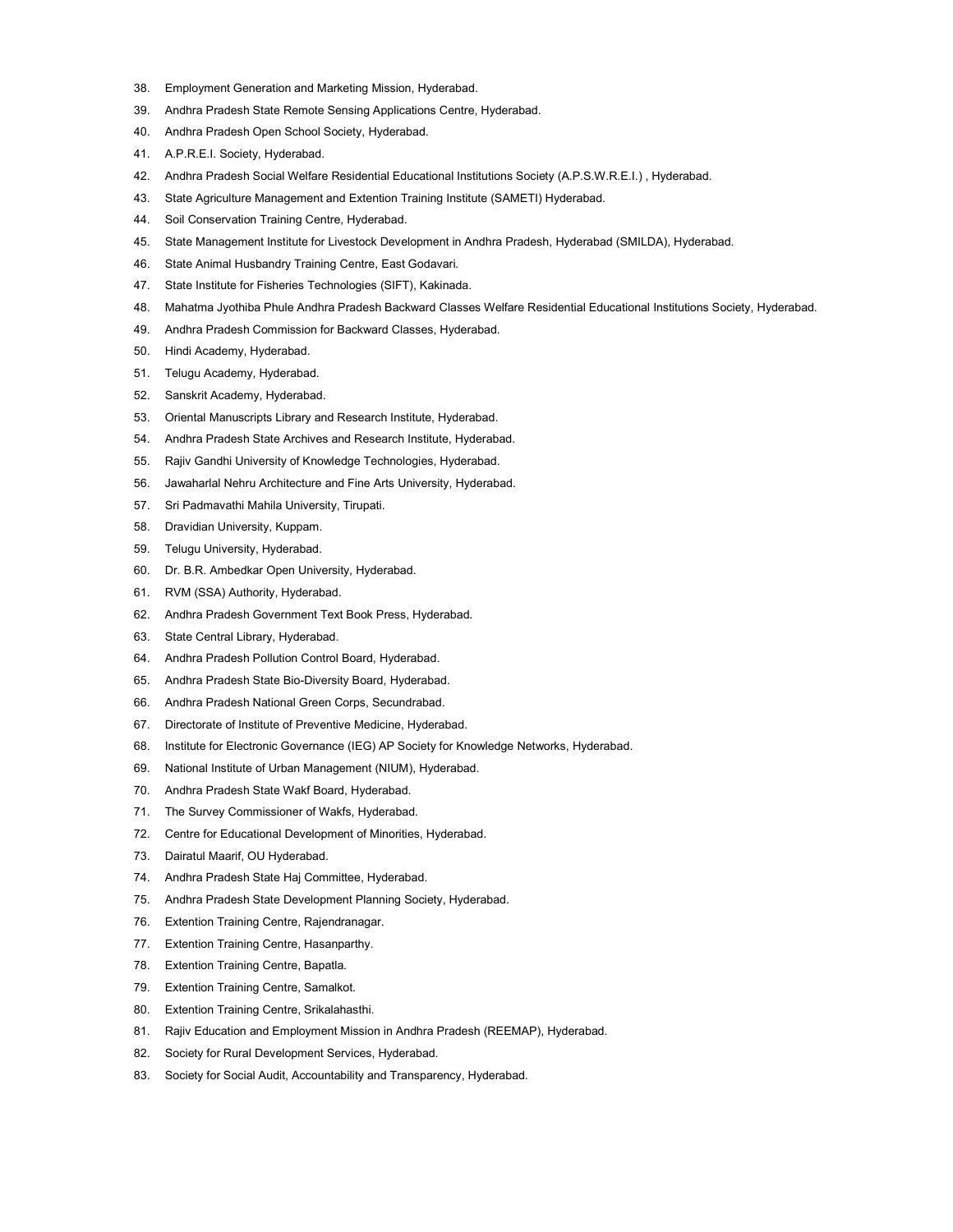- 84. Streenidhi Credit Cooperative Federation Ltd., Hyderabad.
- 85. Andhra Pradesh Survey Training Academy, Hyderbad.
- 86. The Ambedkar Research and Training Institute for Scheduled Castes, Hyderabad.
- 87. Andhra Pradesh State Commission for Scheduled Castes and Scheduled Tribes, Hyderabad.
- 88. Victoria Memorial Home (Residential School), Hyderabad.
- 89. APTW Residential Education Institutions Society (Gurukulam), Hyderabad.
- 90. DR. YSR Study Circle for Scheduled Tribes (PETC), Secunderabad.
- 91. Andhra Pradesh Women's Commission, Secunderabad.
- 92. Andhra Pradesh State Social Welfare Advisory Board, Hyderabad.
- 93. State Commission for Protection of Child Rights, Secunderabad.
- 94. The Training Centre for Teachers of Visually Handicapped, Secunderabad.
- 95. Study Circle for Disabled Andhra Pradesh, Hyderabad.
- 96. APSRTC Employees THRIFT and Credit Cooperative Society Ltd., Hyderabad.
- 97. Truck Operators Highway Amenities Society (TOHAS), Hyderabad.
- 98. National Cadet Corps Directorate, Secunderabad.
- 99. Shilparamam Arts Crafts Cultural Society, Madhapur, Hyderabad.
- 100. Dr. YSR National Institute of Tourism and Hospitality Management, Hyderabad.
- 101. State Institute of Correctional Administration, Chanchalguda, Hyderabad.
- 102. Andhra Pradesh Fire Services and Civil Defence Training Institute, Hyderabad.
- 103. Sri Pragada Kotaiah Memorial Indian Institute of Handloom Technology (SPKMIIHT), Nellore.
- 104. Telugu Chenetha Parishramika Shikshna Kendram, Ananthapur.
- 105. Weavers Training Centre, Karimnagar (WTC), Karim Nagar.
- 106. Powerloom Service Centre, Sircilla, Karimnagar.
- 107. Khadi Gramodyoga Maha Vidyalaya, Hyderabad.

# THE ELEVENTH SCHEDULE

# [See section 85(7)(e)]

#### Principles governing the functioning of the River Management Boards.

1. The operation protocol notified by the Ministry of Water Resources with respect to water resources arrived at based on appropriate dependability criteria after the adjudication by the Krishna Water Disputes Tribunal shall be binding on both the successor States.

2. In the event of conflicting demand of water for irrigation and power, the requirement of water for irrigation shall take precedence.

3. In the event of conflicting demand of water for irrigation and drinking water, the requirement of water for drinking water purpose shall take precedence.

4. The allocations made by the River Water Tribunals with regard to various projects on Godavari and Krishna Rivers or for the regions of the existing State of Andhra Pradesh, in respect of assured water shall remain the same.

5. Allocations, if any, to be made on excess flows by any Tribunal in future shall be binding on both the State of Telangana and the successor State of Andhra Pradesh.

6. While the successor State Governments shall be responsible for managing natural calamities, the Boards shall advise the two State Governments on the management of disaster or drought or flood in the rivers of Krishna and Godavari, particularly in reference to the release of water for the management and mitigation of the natural calamities. The Boards shall have the full authority to get their orders implemented by the two successor State Governments promptly and effectively in respect of operation of the head works of the dams, reservoirs or head works of canals and works appurtenant thereto including the hydel power projects, as notified by the Central Government, on Krishna and Godavari Rivers.

7. No new projects based on water resources arrived at based on appropriate dependability criteria on Godavari or Krishna rivers can be taken up by the State of Telangana or the State of Andhra Pradesh without obtaining sanction from the Apex Council on River water resources. All such proposals shall be first appraised and technically cleared by the respective Board, before sanction by the said Apex Council.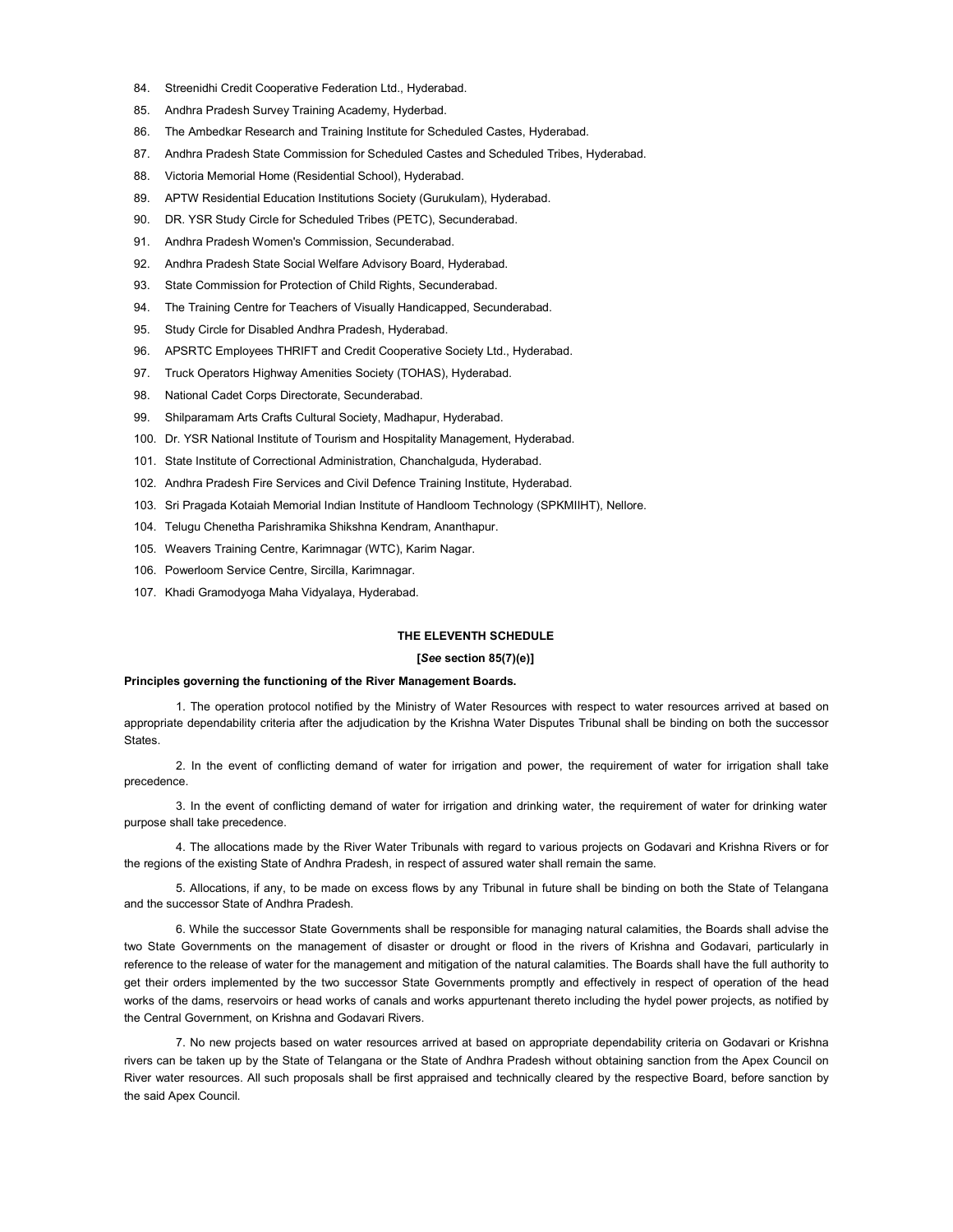8. Execution of ongoing projects and future new projects on Godavari and Krishna rivers shall be the responsibility of the State Government concerned where the project is located.

9. In case of non-implementation of the decision by either of the States, the defaulting State shall bear the responsibility and shall face financial and other penalties imposed by the Central Government.

10. The following irrigation projects which are under construction shall be completed as per the plan notified by the existing State of Andhra Pradesh and the water sharing arrangement shall continue as such:—

- (i) Handri Niva
- (ii) Telugu Ganga
- (iii) Galeru Nagiri
- (iv) Venegondu
- (v) Kalvakurthi
- (vi) Nettempadu.

# THE TWELFTH SCHEDULE

(See section 92)

# A. Coal

1. Of the total equity of Singareni Collieries Company Ltd. (SCCL), 51% shall be with the Government of Telangana and 49% with the Government of India.

2. Existing coal linkages of SCCL shall continue without any change.

3. New linkages shall be allotted to the successor States as per the New Coal Distribution Policy by Government of India.

4. End use plants of the allocated coal blocks shall continue with coal from the block to be supplied in proportion to their respective capacities.

# B. Oil and Gas

1. Allocation of natural gas will continue to be done as per the policies and guidelines issued by the Government of India from time to time.

2. The royalties payable on domestic onshore production of oil and gas shall accrue to the State in which such production takes place.

# C. Power

1. Units of APGENCO shall be divided based on geographical location of power plants.

2. Existing Power Purchase Agreements (PPAs) with respective DISCOMS shall continue for both on-going projects and projects under construction.

3. The existing Andhra Pradesh Electricity Regulatory Commission (APERC) shall function as a joint regulatory body for a period not exceeding six months within which time separate SERCs will be formed in the successor States.

4. The existing State Load Despatch Centre (SLDC) shall function for both successor States for a period not exceeding two years within which time separate SLDC shall be set up for each successor State. During this period, the existing SLDC shall function under the direct administration and control of the Southern RLDC at Bengaluru.

5. Transmission lines of APTRANSCO of 132 KV and higher voltage cutting across the successor States shall be deemed as Inter-State Transmission System (ISTS) lines. The transmission lines falling within the territory of each successor State shall be transferred to the respective State Transmission Utilities. The maintenance of ISTS lines shall also be done by successor States in their respective jurisdictions.

6. The power of the Central Generating Stations will be allotted in such ratio to the State of Telangana and the State of Andhra Pradesh based on the actual energy consumption of the last 5 years of the relevant DISCOMS in the respective successor State.

7. For a period of ten years, the successor State that has a deficit of electricity shall have the first right of refusal for the purchase of surplus power from the other successor State.

8. The districts of Anantapur and Kurnool which fall within the jurisdiction of the AP Central Power Distribution Company Ltd. will now be reassigned to the AP South Power Distribution Company Ltd.